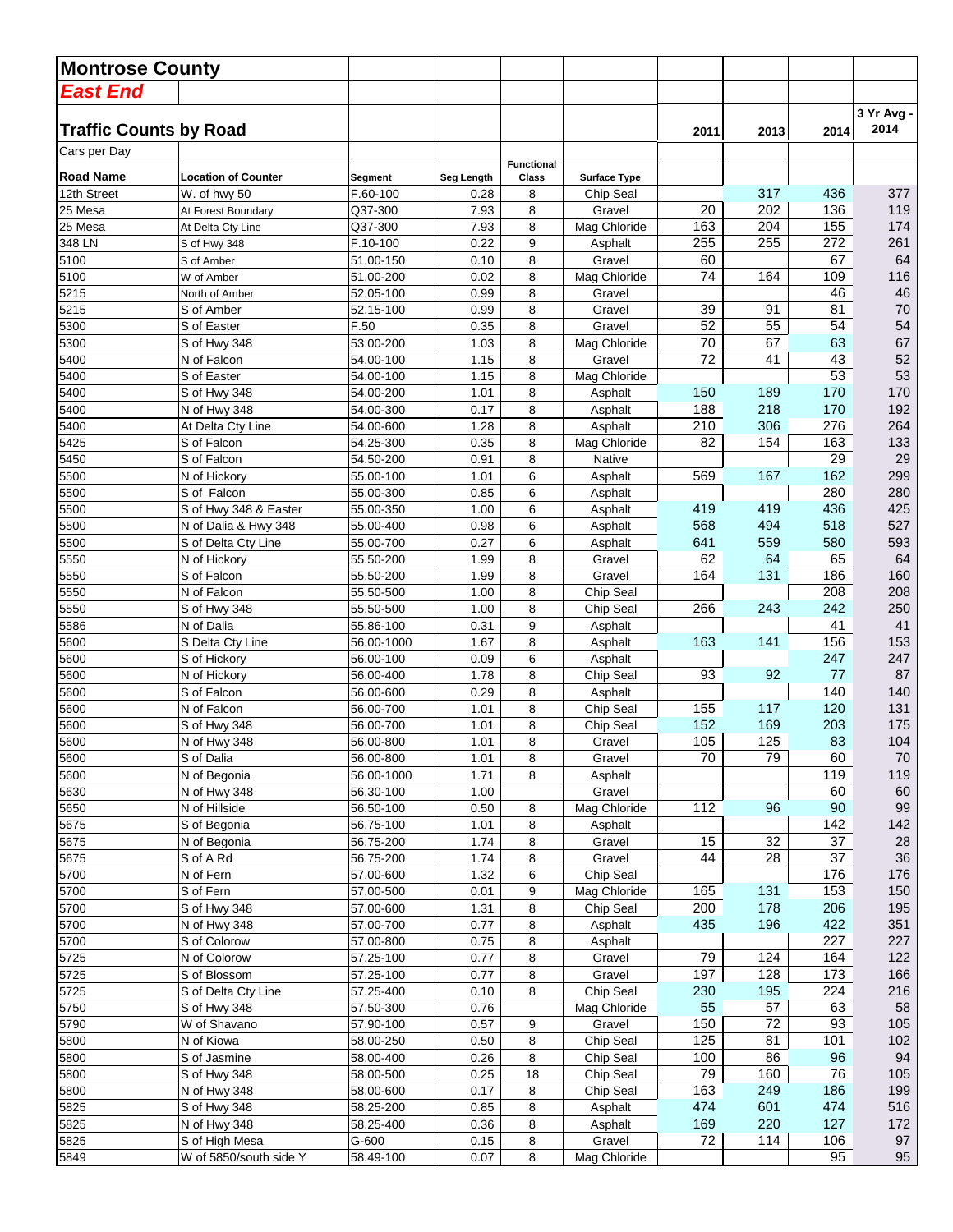|                                               |                                    |                        |              |                   |                        |            |            |            | 3 Yr Avg -<br>2014 |
|-----------------------------------------------|------------------------------------|------------------------|--------------|-------------------|------------------------|------------|------------|------------|--------------------|
| <b>Traffic Counts by Road</b><br>Cars per Day |                                    |                        |              |                   |                        | 2011       | 2013       | 2014       |                    |
|                                               |                                    |                        |              | <b>Functional</b> |                        |            |            |            |                    |
| <b>Road Name</b>                              | <b>Location of Counter</b>         | Segment                | Seg Length   | Class             | <b>Surface Type</b>    | 380        |            |            |                    |
| 5850<br>5850                                  | S of Jig<br>N of Jig               | 58.50-100<br>58.50-200 | 0.50<br>0.52 | 6<br>6            | Asphalt<br>Asphalt     | 501        | 412<br>472 | 232<br>438 | 341<br>470         |
| 5850                                          | S of Jasmine                       | 58.50-200              | 0.52         | 6                 | Asphalt                |            |            | 499        | 499                |
| 5850                                          | N of Jasmine                       | 58.50-300              | 0.97         | 8                 | Asphalt                | 166        | 161        | 208        | 178                |
| 5875                                          | N of Spring Creek                  | 58.75-100              | 0.61         | 6                 | Asphalt                | 428        | 448        | 396        | 424                |
| 5880                                          | W of Jig                           | 58.80-225              | 0.30         | 6                 | Mag Chloride           | 28         | 51         | 83         | 54                 |
| 5880                                          | S of Ida                           | 58.80-200              | 1.09         | 8                 | Mag Chloride           | 124        | 60         | 64         | 83                 |
| 5885                                          | N of Spring Creek                  | 58.85-100              | 0.11         | 18                | Gravel                 |            |            | 38         | 38                 |
| 5900                                          | N of Banner                        | 59.00-500              | 0.98         | 8                 | Gravel                 | 50         | 53         | 56         | 53                 |
| 5900                                          | S of Amber                         | 59.00-500              | 0.98         | 8                 | Gravel                 |            | 49         |            | 49                 |
| 5910<br>5945                                  | N of Maple Grove<br>S of Carnation | 59.01-100<br>59.45-600 | 0.14<br>0.09 | 18<br>18          | Gravel                 | 25<br>117  | 54<br>121  | 70<br>90   | 50<br>109          |
| 5950                                          | N of Maple Grove                   | 59.50-100              | 0.16         | 8                 | Asphalt<br>Gravel      | 119        | 73         | 96         | 96                 |
| 5950                                          | W of 5975                          | 59.50-200              | 1.58         | 8                 | Gravel                 | 75         | 120        | 105        | 100                |
| 5950                                          | 5 mi S of LaSalle                  | 59.50-300              | 1.45         |                   | Gravel                 |            |            |            | #DIV/0!            |
| 5975                                          | S of Jig                           | 59.75-300              | 0.45         | 6                 | Chip Seal              | 325        | 371        | 415        | 370                |
| 6000                                          | N of Oak Grove                     | 60.00-100              | 0.39         | 8                 | Gravel                 |            |            | 110        | 110                |
| 6000                                          | N of Amber @ Cnty Line             | 60.00-1100             | 0.33         | 8                 | Mag Chloride           | 135        | 152        | 171        | 153                |
| 6000                                          | S of Spring Creek                  | 60.00-300              | 0.62         | 8                 | Asphalt                | 145        | 164        | 165        | 158                |
| 6000                                          | N of Spring Creek                  | 60.00-400              | 0.49         | 8                 | Asphalt                | 569        | 306        | 370        | 415                |
| 6000                                          | S of Maple Grove                   | 60.00-450              | 0.51         | 8                 | Asphalt                |            | 242        | 353        | 298                |
| 6000                                          | N of Maple Grove                   | 60.00-500              | 0.24         | 8                 | Gravel                 | 71         | 68         | 73         | 71                 |
| 6000                                          | N of David                         | 60.00-550              | 0.76         | 8                 | Chip Seal              | 443        | 501        | 473        | 472                |
| 6000                                          | S of Carnation                     | 60.00-600              | 1.04<br>0.92 | 8                 | Chip Seal              | 446<br>262 | 295<br>271 | 426<br>268 | 389<br>267         |
| 6000<br>6000                                  | N of Carnation<br>S of Banner      | 60.00-800<br>60.00-800 | 0.92         | 8<br>8            | Mag Chloride<br>Gravel |            |            |            | #DIV/0!            |
| 6025                                          | N of Gunnison                      | 60.25-100              | 0.78         | 9                 | Mag Chloride           | 93         | 80         | 119        | 97                 |
| 6025                                          | W of Hwy 50                        | 60.25-100              | 0.78         | 18                | Mag Chloride           | 59         | 52         | 83         | 65                 |
| 6025                                          | E of Hwy 50                        | 60.25-200              | 0.24         | 18                | Mag-Private Pay        | 65         | 85         | 97         | 82                 |
| 6030                                          | S of Oak Grove                     | 60.38-200              | 0.23         | 18                | Mag-Private Pay        | 129        |            | 146        | 138                |
| 6050                                          | S of Spring Creek                  | 60.50-100              | 0.50         | 18                | Gravel                 | 70         | 45         | 66         | 60                 |
| 6055                                          | S of Falcon                        | 60.55-100              | 0.25         |                   | Gravel                 |            |            |            | #DIV/0!            |
| 6075                                          | E of Hwy 50                        | 60.75-100              | 0.23         | 18                | Asphalt                |            |            | 503        | 503                |
| 6075                                          | N of Hillsdale                     | 60.75-100              | 0.23         | 18                | Asphalt                | 497        | 569        |            | 533                |
| 6075                                          | S of Gunnison                      | 60.75-150              | 0.15         | 18                | Asphalt                | 148        |            | 428        | 288                |
| 6075                                          | N of Gunnison                      | 60.75-200              | 0.18         | 8<br>8            | Asphalt                | 405<br>338 | 364        | 453<br>392 | 429<br>365         |
| 6075<br>6075                                  | S of Falcon<br>N of Falcon         | 60.75-300<br>60.75-400 | 1.32<br>0.75 | 8                 | Asphalt<br>Asphalt     | 210        | 213        | 222        | 215                |
| 6075                                          | S of East Mesa                     | 60.75-400              | 0.75         | 8                 | Asphalt                |            |            | 190        | 190                |
| 6075                                          | N of East Mesa                     | 60.75-500              | 0.50         | 8                 | Asphalt                |            |            |            | #DIV/0!            |
| 6075                                          | S of David                         | 60.75-500              | 0.50         | 8                 | Asphalt                | 258        | 148        | 147        | 184                |
| 6075                                          | N of David                         | 60.75-600              | 0.79         | 18                | Gravel                 |            |            | 30         | 30 <sup>°</sup>    |
| 6075                                          | N of Jay Jay                       | 61.00-500              | 0.65         | 8                 | Mag Chloride           | 110        |            | 108        | 109                |
| 6075                                          | W of Hwy 50                        | 61.00-700              | 0.32         | 8                 | Mag Chloride           |            |            | 112        | 112                |
| 6085                                          | S of Gunnison                      | 60.85-200              | 0.14         | 9                 | Gravel                 | 56         | 72         | 76         | 68                 |
| 6095                                          | S of Gunnison                      | 60.95-200              | 0.14         | 9                 | Gravel                 | 37         | 42         | 27         | 35                 |
| 6100                                          | N of Oak Grove/Gravel Y            | 61.10-150              | 0.15         | 8                 | Gravel                 |            |            | 121        | 121                |
| 6100<br>6100                                  | N of Oak Grove-cutoff              | 61.00-100              | 0.41<br>0.50 | 8<br>8            | Asphalt<br>Asphalt     | 415        | 549        | 288<br>328 | 288<br>431         |
| 6100                                          | S of Spring Creek<br>S of LaSalle  | 61.00-150<br>61.00-400 | 0.35         | 8                 | Asphalt                | 425        | 388        | 486        | 433                |
| 6100                                          | N of LaSalle                       | 61.00-450              | 0.50         | 9                 | Mag Chloride           | 279        | 229        | 289        | 266                |
| 6100                                          | N of Oak Grove                     | 61.00-50               | 0.10         | 8                 | Asphalt                | 260        | 234        |            | 247                |
| 6100                                          | N of Hwy 90                        | 61.10-100              | 1.20         | 8                 | Mag Chloride           | 129        | 137        | 173        | 146                |
| 6100                                          | S of Oak Grove                     | 61.10-100              | 1.20         | 8                 | Mag Chloride           | 123        | 174        | 207        | 168                |
| 6125                                          | N of East Mesa                     | 61.25-220              | 0.57         | 8                 | Gravel                 |            |            | 56         | 56                 |
| 6125                                          | S of David                         | 61.25-220              | 0.57         | 8                 | Gravel                 | 64         | 68         | 61         | 64                 |
| 6125                                          | S of Spring Creek                  | 61.25-50               | 0.25         | 18                | Chip Seal              | 110        |            | 89         | 100                |
| 6130                                          | N of Spring Creek                  | 61.30-100              | 0.25         | 8                 | Asphalt                | 541        |            | 511        | 526                |
| 6150                                          | N of Gunnison                      | 61.50-100              | 1.00         | 8                 | Chip Seal              |            |            | 279        | 279                |
| 6150                                          | S of Falcon                        | 61.50-150              | 0.51         | 8                 | Chip Seal              | 228        | 264        | 305        | 266                |
| 6150                                          | N of Falcon                        | 61.50-200              | 0.77         | 8                 | Chip Seal              | 132        |            | 139        | 136                |
| 6160                                          | S of Spring Creek                  | 61.54-100              | 0.27         | 18                | Gravel                 | 46         |            | 73         | 60                 |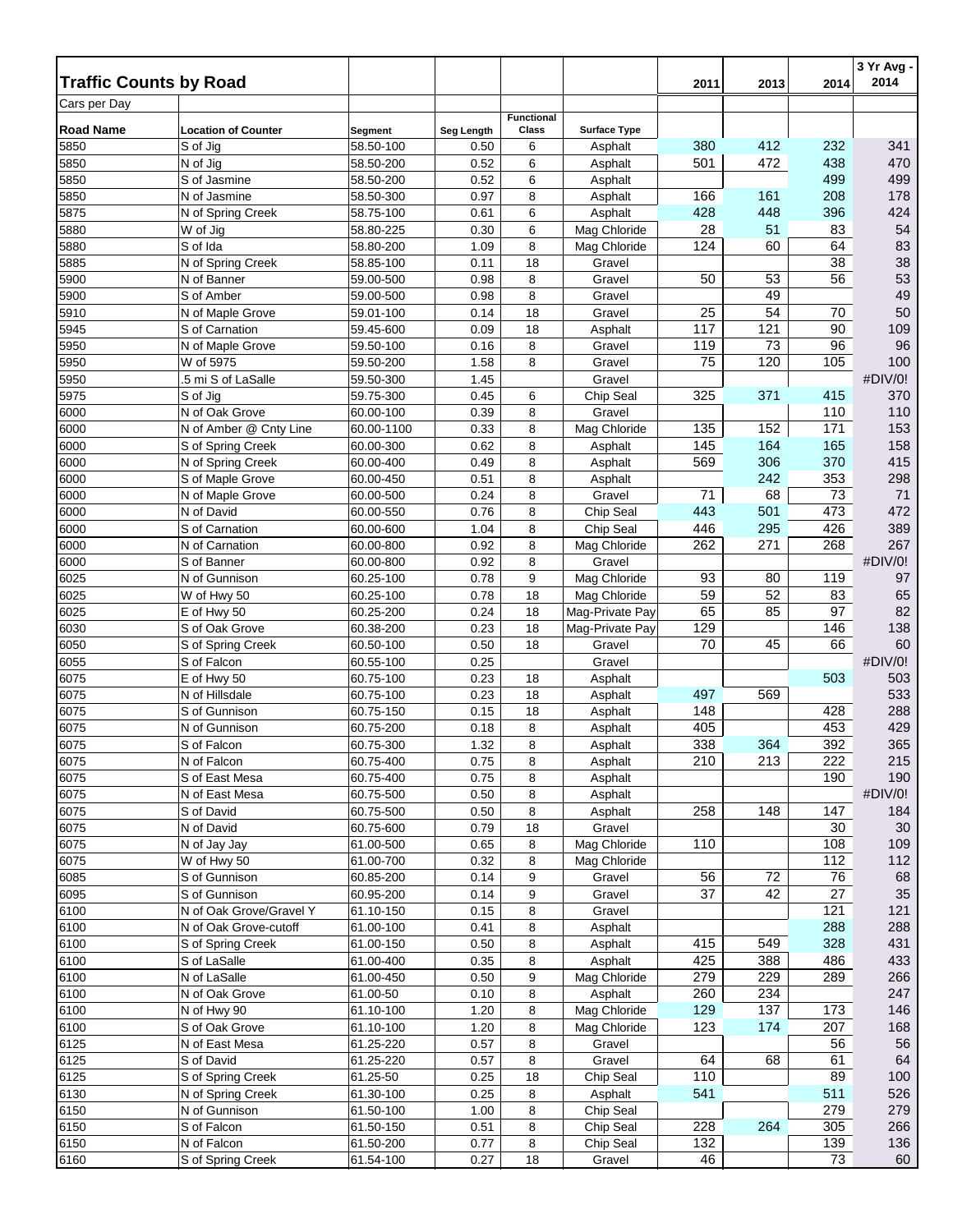| <b>Traffic Counts by Road</b><br>2014<br>2011<br>2013<br>Cars per Day<br><b>Functional</b><br><b>Road Name</b><br><b>Location of Counter</b><br>Class<br>Segment<br>Seg Length<br><b>Surface Type</b><br>60<br>71<br>6165<br>S of Spring Creek<br>61.70-100<br>0.26<br>18<br>Gravel<br>646<br>592<br>6175<br>61.75-100<br>0.25<br>8<br>Chip Seal<br>643<br>N of Spring Creek<br>388<br>543<br>8<br>564<br>6175<br>S of LaSalle<br>1.08<br>Chip Seal<br>61.75-500<br>9<br>135<br>6175<br>N of LaSalle / Pit Rd<br>0.25<br>Gravel<br>None<br>8<br>749<br>746<br>6200<br>62.00-250<br>0.21<br>663<br>S of Spring Creek<br>Asphalt<br>6200<br>62.00-300<br>0.28<br>8<br>Gravel<br>S of LaSalle Rd<br>6200<br>0.50<br>8<br>254<br>107<br>269<br>N of Jay Jay<br>62.00-400<br>Asphalt<br>8<br>330<br>306<br>426<br>6200<br>0.31<br>N of Oak Grove<br>62.00-50<br>Asphalt<br>171<br>6200<br>62.00-700<br>0.75<br>8<br>170<br>165<br>N of David<br>Gravel<br>151<br>129<br>149<br>6200<br>62.00-900<br>3.16<br>9<br>Gravel<br>N of Carnation<br>6200<br>$\overline{7}$<br>Mag Chloride<br>69<br>92<br>105<br>N of Popular<br>62.10-100<br>1.25<br>9<br>13<br>6200<br>E of Selig Canal<br>62.00-900<br>3.16<br>Gravel<br>9<br>14<br>6200<br>3.16<br>Gravel<br>S of Delta County Line<br>62.00-900<br>$\overline{7}$<br>154<br>179<br>203<br>1.25<br>Mag Chloride<br>6200<br>S of Hwy 90<br>62.10-100<br>254<br>291<br>185<br>6215<br>62.15-100<br>0.73<br>18<br>N of Spring Creek<br>Asphalt<br>6225<br>62.25-150<br>18<br>181<br>247<br>NE of Hwy 50 Frontage<br>0.09<br>Gravel<br>$\overline{7}$<br>758<br>6250<br>0.57<br>67<br>62.50-100<br>Asphalt<br>N of Popular<br>$\overline{7}$<br>6250<br>62.50-200<br>0.30<br>N of Pearl<br>Asphalt<br>$\overline{7}$<br>735<br>831<br>864<br>6250<br>0.30<br>S of Hwy 90<br>62.50-500<br>Asphalt<br>6250<br>18<br>Asphalt<br>165<br>179<br>N of Jig<br>62.50-600<br>0.28<br>110<br>114<br>185<br>6275<br>S of Ohlm<br>0.17<br>18<br>Mag Chloride<br>97<br>62.82-100<br>80<br>94<br>151<br>6280<br>0.28<br>18<br>Mag Chloride<br>S of Hwy 90<br>62.80-100<br>18<br>6290<br>62.95-100<br>0.36<br>Mag Chloride<br>86<br>64<br>S of Oak Grove<br>304<br>6300<br>N of Pearl<br>63.00-200<br>0.60<br>8<br>Asphalt<br>6300<br>925<br>918<br>N of Ohlm<br>63.00-400<br>0.48<br>8<br>759<br>Asphalt<br>135<br>131<br>145<br>0.47<br>18<br>Gravel<br>6300<br>63.00-450<br>N of Hwy 90<br>1,669<br>6300<br>0.04<br>18<br>1,367<br>S of Juniper<br>63.00-600<br>Asphalt<br>6<br>598<br>440<br>0.40<br>472<br>6300<br>S of Jade<br>63.00-900<br>Asphalt<br>91<br>6300<br>63.20-200<br>9<br>Mag Chloride<br>88<br>S of Pearl<br>0.86<br>89<br><b>CITY</b><br>6300<br>E of Hwy 50<br>97<br>62<br>63.30-100<br>88<br>6330<br>N of Hwy 90<br>0.67<br>18<br>Gravel<br>67<br>6330<br>S of Jade<br>63.30-300<br>0.37<br>18<br>Gravel<br>174<br>87<br>6353<br>S of Pearl<br>63.63-150<br>0.58<br>8<br>Mag Chloride<br>144<br>6355<br>63.55-200<br>0.16<br>19<br>657<br>614<br>S of Marine<br>Asphalt |          |          |           |      |   |         |     |     |     | 2014       |
|---------------------------------------------------------------------------------------------------------------------------------------------------------------------------------------------------------------------------------------------------------------------------------------------------------------------------------------------------------------------------------------------------------------------------------------------------------------------------------------------------------------------------------------------------------------------------------------------------------------------------------------------------------------------------------------------------------------------------------------------------------------------------------------------------------------------------------------------------------------------------------------------------------------------------------------------------------------------------------------------------------------------------------------------------------------------------------------------------------------------------------------------------------------------------------------------------------------------------------------------------------------------------------------------------------------------------------------------------------------------------------------------------------------------------------------------------------------------------------------------------------------------------------------------------------------------------------------------------------------------------------------------------------------------------------------------------------------------------------------------------------------------------------------------------------------------------------------------------------------------------------------------------------------------------------------------------------------------------------------------------------------------------------------------------------------------------------------------------------------------------------------------------------------------------------------------------------------------------------------------------------------------------------------------------------------------------------------------------------------------------------------------------------------------------------------------------------------------------------------------------------------------------------------------------------------------------------------------------------------------------------------------------------------------------------------------------------------------------------------------------------------------------------------------------------------------------------------------------------------------------------------------------------------------------------------------------------------------------------------------------------------------|----------|----------|-----------|------|---|---------|-----|-----|-----|------------|
|                                                                                                                                                                                                                                                                                                                                                                                                                                                                                                                                                                                                                                                                                                                                                                                                                                                                                                                                                                                                                                                                                                                                                                                                                                                                                                                                                                                                                                                                                                                                                                                                                                                                                                                                                                                                                                                                                                                                                                                                                                                                                                                                                                                                                                                                                                                                                                                                                                                                                                                                                                                                                                                                                                                                                                                                                                                                                                                                                                                                                     |          |          |           |      |   |         |     |     |     |            |
|                                                                                                                                                                                                                                                                                                                                                                                                                                                                                                                                                                                                                                                                                                                                                                                                                                                                                                                                                                                                                                                                                                                                                                                                                                                                                                                                                                                                                                                                                                                                                                                                                                                                                                                                                                                                                                                                                                                                                                                                                                                                                                                                                                                                                                                                                                                                                                                                                                                                                                                                                                                                                                                                                                                                                                                                                                                                                                                                                                                                                     |          |          |           |      |   |         |     |     |     |            |
|                                                                                                                                                                                                                                                                                                                                                                                                                                                                                                                                                                                                                                                                                                                                                                                                                                                                                                                                                                                                                                                                                                                                                                                                                                                                                                                                                                                                                                                                                                                                                                                                                                                                                                                                                                                                                                                                                                                                                                                                                                                                                                                                                                                                                                                                                                                                                                                                                                                                                                                                                                                                                                                                                                                                                                                                                                                                                                                                                                                                                     |          |          |           |      |   |         |     |     |     |            |
|                                                                                                                                                                                                                                                                                                                                                                                                                                                                                                                                                                                                                                                                                                                                                                                                                                                                                                                                                                                                                                                                                                                                                                                                                                                                                                                                                                                                                                                                                                                                                                                                                                                                                                                                                                                                                                                                                                                                                                                                                                                                                                                                                                                                                                                                                                                                                                                                                                                                                                                                                                                                                                                                                                                                                                                                                                                                                                                                                                                                                     |          |          |           |      |   |         |     |     |     | 66         |
|                                                                                                                                                                                                                                                                                                                                                                                                                                                                                                                                                                                                                                                                                                                                                                                                                                                                                                                                                                                                                                                                                                                                                                                                                                                                                                                                                                                                                                                                                                                                                                                                                                                                                                                                                                                                                                                                                                                                                                                                                                                                                                                                                                                                                                                                                                                                                                                                                                                                                                                                                                                                                                                                                                                                                                                                                                                                                                                                                                                                                     |          |          |           |      |   |         |     |     |     | 627        |
|                                                                                                                                                                                                                                                                                                                                                                                                                                                                                                                                                                                                                                                                                                                                                                                                                                                                                                                                                                                                                                                                                                                                                                                                                                                                                                                                                                                                                                                                                                                                                                                                                                                                                                                                                                                                                                                                                                                                                                                                                                                                                                                                                                                                                                                                                                                                                                                                                                                                                                                                                                                                                                                                                                                                                                                                                                                                                                                                                                                                                     |          |          |           |      |   |         |     |     |     | 498        |
|                                                                                                                                                                                                                                                                                                                                                                                                                                                                                                                                                                                                                                                                                                                                                                                                                                                                                                                                                                                                                                                                                                                                                                                                                                                                                                                                                                                                                                                                                                                                                                                                                                                                                                                                                                                                                                                                                                                                                                                                                                                                                                                                                                                                                                                                                                                                                                                                                                                                                                                                                                                                                                                                                                                                                                                                                                                                                                                                                                                                                     |          |          |           |      |   |         |     |     |     | 135<br>719 |
|                                                                                                                                                                                                                                                                                                                                                                                                                                                                                                                                                                                                                                                                                                                                                                                                                                                                                                                                                                                                                                                                                                                                                                                                                                                                                                                                                                                                                                                                                                                                                                                                                                                                                                                                                                                                                                                                                                                                                                                                                                                                                                                                                                                                                                                                                                                                                                                                                                                                                                                                                                                                                                                                                                                                                                                                                                                                                                                                                                                                                     |          |          |           |      |   |         |     |     |     | #DIV/0!    |
|                                                                                                                                                                                                                                                                                                                                                                                                                                                                                                                                                                                                                                                                                                                                                                                                                                                                                                                                                                                                                                                                                                                                                                                                                                                                                                                                                                                                                                                                                                                                                                                                                                                                                                                                                                                                                                                                                                                                                                                                                                                                                                                                                                                                                                                                                                                                                                                                                                                                                                                                                                                                                                                                                                                                                                                                                                                                                                                                                                                                                     |          |          |           |      |   |         |     |     |     | 210        |
|                                                                                                                                                                                                                                                                                                                                                                                                                                                                                                                                                                                                                                                                                                                                                                                                                                                                                                                                                                                                                                                                                                                                                                                                                                                                                                                                                                                                                                                                                                                                                                                                                                                                                                                                                                                                                                                                                                                                                                                                                                                                                                                                                                                                                                                                                                                                                                                                                                                                                                                                                                                                                                                                                                                                                                                                                                                                                                                                                                                                                     |          |          |           |      |   |         |     |     |     | 354        |
|                                                                                                                                                                                                                                                                                                                                                                                                                                                                                                                                                                                                                                                                                                                                                                                                                                                                                                                                                                                                                                                                                                                                                                                                                                                                                                                                                                                                                                                                                                                                                                                                                                                                                                                                                                                                                                                                                                                                                                                                                                                                                                                                                                                                                                                                                                                                                                                                                                                                                                                                                                                                                                                                                                                                                                                                                                                                                                                                                                                                                     |          |          |           |      |   |         |     |     |     | 169        |
|                                                                                                                                                                                                                                                                                                                                                                                                                                                                                                                                                                                                                                                                                                                                                                                                                                                                                                                                                                                                                                                                                                                                                                                                                                                                                                                                                                                                                                                                                                                                                                                                                                                                                                                                                                                                                                                                                                                                                                                                                                                                                                                                                                                                                                                                                                                                                                                                                                                                                                                                                                                                                                                                                                                                                                                                                                                                                                                                                                                                                     |          |          |           |      |   |         |     |     |     | 143        |
|                                                                                                                                                                                                                                                                                                                                                                                                                                                                                                                                                                                                                                                                                                                                                                                                                                                                                                                                                                                                                                                                                                                                                                                                                                                                                                                                                                                                                                                                                                                                                                                                                                                                                                                                                                                                                                                                                                                                                                                                                                                                                                                                                                                                                                                                                                                                                                                                                                                                                                                                                                                                                                                                                                                                                                                                                                                                                                                                                                                                                     |          |          |           |      |   |         |     |     |     | 89         |
|                                                                                                                                                                                                                                                                                                                                                                                                                                                                                                                                                                                                                                                                                                                                                                                                                                                                                                                                                                                                                                                                                                                                                                                                                                                                                                                                                                                                                                                                                                                                                                                                                                                                                                                                                                                                                                                                                                                                                                                                                                                                                                                                                                                                                                                                                                                                                                                                                                                                                                                                                                                                                                                                                                                                                                                                                                                                                                                                                                                                                     |          |          |           |      |   |         |     |     |     | 13         |
|                                                                                                                                                                                                                                                                                                                                                                                                                                                                                                                                                                                                                                                                                                                                                                                                                                                                                                                                                                                                                                                                                                                                                                                                                                                                                                                                                                                                                                                                                                                                                                                                                                                                                                                                                                                                                                                                                                                                                                                                                                                                                                                                                                                                                                                                                                                                                                                                                                                                                                                                                                                                                                                                                                                                                                                                                                                                                                                                                                                                                     |          |          |           |      |   |         |     |     |     | 14         |
|                                                                                                                                                                                                                                                                                                                                                                                                                                                                                                                                                                                                                                                                                                                                                                                                                                                                                                                                                                                                                                                                                                                                                                                                                                                                                                                                                                                                                                                                                                                                                                                                                                                                                                                                                                                                                                                                                                                                                                                                                                                                                                                                                                                                                                                                                                                                                                                                                                                                                                                                                                                                                                                                                                                                                                                                                                                                                                                                                                                                                     |          |          |           |      |   |         |     |     |     | 179        |
|                                                                                                                                                                                                                                                                                                                                                                                                                                                                                                                                                                                                                                                                                                                                                                                                                                                                                                                                                                                                                                                                                                                                                                                                                                                                                                                                                                                                                                                                                                                                                                                                                                                                                                                                                                                                                                                                                                                                                                                                                                                                                                                                                                                                                                                                                                                                                                                                                                                                                                                                                                                                                                                                                                                                                                                                                                                                                                                                                                                                                     |          |          |           |      |   |         |     |     |     | 243        |
|                                                                                                                                                                                                                                                                                                                                                                                                                                                                                                                                                                                                                                                                                                                                                                                                                                                                                                                                                                                                                                                                                                                                                                                                                                                                                                                                                                                                                                                                                                                                                                                                                                                                                                                                                                                                                                                                                                                                                                                                                                                                                                                                                                                                                                                                                                                                                                                                                                                                                                                                                                                                                                                                                                                                                                                                                                                                                                                                                                                                                     |          |          |           |      |   |         |     |     |     | 214        |
|                                                                                                                                                                                                                                                                                                                                                                                                                                                                                                                                                                                                                                                                                                                                                                                                                                                                                                                                                                                                                                                                                                                                                                                                                                                                                                                                                                                                                                                                                                                                                                                                                                                                                                                                                                                                                                                                                                                                                                                                                                                                                                                                                                                                                                                                                                                                                                                                                                                                                                                                                                                                                                                                                                                                                                                                                                                                                                                                                                                                                     |          |          |           |      |   |         |     |     |     | 413        |
|                                                                                                                                                                                                                                                                                                                                                                                                                                                                                                                                                                                                                                                                                                                                                                                                                                                                                                                                                                                                                                                                                                                                                                                                                                                                                                                                                                                                                                                                                                                                                                                                                                                                                                                                                                                                                                                                                                                                                                                                                                                                                                                                                                                                                                                                                                                                                                                                                                                                                                                                                                                                                                                                                                                                                                                                                                                                                                                                                                                                                     |          |          |           |      |   |         |     |     |     | #DIV/0!    |
|                                                                                                                                                                                                                                                                                                                                                                                                                                                                                                                                                                                                                                                                                                                                                                                                                                                                                                                                                                                                                                                                                                                                                                                                                                                                                                                                                                                                                                                                                                                                                                                                                                                                                                                                                                                                                                                                                                                                                                                                                                                                                                                                                                                                                                                                                                                                                                                                                                                                                                                                                                                                                                                                                                                                                                                                                                                                                                                                                                                                                     |          |          |           |      |   |         |     |     |     | 810        |
|                                                                                                                                                                                                                                                                                                                                                                                                                                                                                                                                                                                                                                                                                                                                                                                                                                                                                                                                                                                                                                                                                                                                                                                                                                                                                                                                                                                                                                                                                                                                                                                                                                                                                                                                                                                                                                                                                                                                                                                                                                                                                                                                                                                                                                                                                                                                                                                                                                                                                                                                                                                                                                                                                                                                                                                                                                                                                                                                                                                                                     |          |          |           |      |   |         |     |     |     | 151        |
|                                                                                                                                                                                                                                                                                                                                                                                                                                                                                                                                                                                                                                                                                                                                                                                                                                                                                                                                                                                                                                                                                                                                                                                                                                                                                                                                                                                                                                                                                                                                                                                                                                                                                                                                                                                                                                                                                                                                                                                                                                                                                                                                                                                                                                                                                                                                                                                                                                                                                                                                                                                                                                                                                                                                                                                                                                                                                                                                                                                                                     |          |          |           |      |   |         |     |     |     | 132        |
|                                                                                                                                                                                                                                                                                                                                                                                                                                                                                                                                                                                                                                                                                                                                                                                                                                                                                                                                                                                                                                                                                                                                                                                                                                                                                                                                                                                                                                                                                                                                                                                                                                                                                                                                                                                                                                                                                                                                                                                                                                                                                                                                                                                                                                                                                                                                                                                                                                                                                                                                                                                                                                                                                                                                                                                                                                                                                                                                                                                                                     |          |          |           |      |   |         |     |     |     | 108        |
|                                                                                                                                                                                                                                                                                                                                                                                                                                                                                                                                                                                                                                                                                                                                                                                                                                                                                                                                                                                                                                                                                                                                                                                                                                                                                                                                                                                                                                                                                                                                                                                                                                                                                                                                                                                                                                                                                                                                                                                                                                                                                                                                                                                                                                                                                                                                                                                                                                                                                                                                                                                                                                                                                                                                                                                                                                                                                                                                                                                                                     |          |          |           |      |   |         |     |     |     | 75         |
|                                                                                                                                                                                                                                                                                                                                                                                                                                                                                                                                                                                                                                                                                                                                                                                                                                                                                                                                                                                                                                                                                                                                                                                                                                                                                                                                                                                                                                                                                                                                                                                                                                                                                                                                                                                                                                                                                                                                                                                                                                                                                                                                                                                                                                                                                                                                                                                                                                                                                                                                                                                                                                                                                                                                                                                                                                                                                                                                                                                                                     |          |          |           |      |   |         |     |     |     | 304        |
|                                                                                                                                                                                                                                                                                                                                                                                                                                                                                                                                                                                                                                                                                                                                                                                                                                                                                                                                                                                                                                                                                                                                                                                                                                                                                                                                                                                                                                                                                                                                                                                                                                                                                                                                                                                                                                                                                                                                                                                                                                                                                                                                                                                                                                                                                                                                                                                                                                                                                                                                                                                                                                                                                                                                                                                                                                                                                                                                                                                                                     |          |          |           |      |   |         |     |     |     | 867        |
|                                                                                                                                                                                                                                                                                                                                                                                                                                                                                                                                                                                                                                                                                                                                                                                                                                                                                                                                                                                                                                                                                                                                                                                                                                                                                                                                                                                                                                                                                                                                                                                                                                                                                                                                                                                                                                                                                                                                                                                                                                                                                                                                                                                                                                                                                                                                                                                                                                                                                                                                                                                                                                                                                                                                                                                                                                                                                                                                                                                                                     |          |          |           |      |   |         |     |     |     | 137        |
|                                                                                                                                                                                                                                                                                                                                                                                                                                                                                                                                                                                                                                                                                                                                                                                                                                                                                                                                                                                                                                                                                                                                                                                                                                                                                                                                                                                                                                                                                                                                                                                                                                                                                                                                                                                                                                                                                                                                                                                                                                                                                                                                                                                                                                                                                                                                                                                                                                                                                                                                                                                                                                                                                                                                                                                                                                                                                                                                                                                                                     |          |          |           |      |   |         |     |     |     | 1,518      |
|                                                                                                                                                                                                                                                                                                                                                                                                                                                                                                                                                                                                                                                                                                                                                                                                                                                                                                                                                                                                                                                                                                                                                                                                                                                                                                                                                                                                                                                                                                                                                                                                                                                                                                                                                                                                                                                                                                                                                                                                                                                                                                                                                                                                                                                                                                                                                                                                                                                                                                                                                                                                                                                                                                                                                                                                                                                                                                                                                                                                                     |          |          |           |      |   |         |     |     |     | 503        |
|                                                                                                                                                                                                                                                                                                                                                                                                                                                                                                                                                                                                                                                                                                                                                                                                                                                                                                                                                                                                                                                                                                                                                                                                                                                                                                                                                                                                                                                                                                                                                                                                                                                                                                                                                                                                                                                                                                                                                                                                                                                                                                                                                                                                                                                                                                                                                                                                                                                                                                                                                                                                                                                                                                                                                                                                                                                                                                                                                                                                                     |          |          |           |      |   |         |     |     |     | 89         |
|                                                                                                                                                                                                                                                                                                                                                                                                                                                                                                                                                                                                                                                                                                                                                                                                                                                                                                                                                                                                                                                                                                                                                                                                                                                                                                                                                                                                                                                                                                                                                                                                                                                                                                                                                                                                                                                                                                                                                                                                                                                                                                                                                                                                                                                                                                                                                                                                                                                                                                                                                                                                                                                                                                                                                                                                                                                                                                                                                                                                                     |          |          |           |      |   |         |     |     |     | #DIV/0!    |
|                                                                                                                                                                                                                                                                                                                                                                                                                                                                                                                                                                                                                                                                                                                                                                                                                                                                                                                                                                                                                                                                                                                                                                                                                                                                                                                                                                                                                                                                                                                                                                                                                                                                                                                                                                                                                                                                                                                                                                                                                                                                                                                                                                                                                                                                                                                                                                                                                                                                                                                                                                                                                                                                                                                                                                                                                                                                                                                                                                                                                     |          |          |           |      |   |         |     |     |     | 82<br>109  |
|                                                                                                                                                                                                                                                                                                                                                                                                                                                                                                                                                                                                                                                                                                                                                                                                                                                                                                                                                                                                                                                                                                                                                                                                                                                                                                                                                                                                                                                                                                                                                                                                                                                                                                                                                                                                                                                                                                                                                                                                                                                                                                                                                                                                                                                                                                                                                                                                                                                                                                                                                                                                                                                                                                                                                                                                                                                                                                                                                                                                                     |          |          |           |      |   |         |     |     |     | 144        |
|                                                                                                                                                                                                                                                                                                                                                                                                                                                                                                                                                                                                                                                                                                                                                                                                                                                                                                                                                                                                                                                                                                                                                                                                                                                                                                                                                                                                                                                                                                                                                                                                                                                                                                                                                                                                                                                                                                                                                                                                                                                                                                                                                                                                                                                                                                                                                                                                                                                                                                                                                                                                                                                                                                                                                                                                                                                                                                                                                                                                                     |          |          |           |      |   |         |     |     |     | 636        |
|                                                                                                                                                                                                                                                                                                                                                                                                                                                                                                                                                                                                                                                                                                                                                                                                                                                                                                                                                                                                                                                                                                                                                                                                                                                                                                                                                                                                                                                                                                                                                                                                                                                                                                                                                                                                                                                                                                                                                                                                                                                                                                                                                                                                                                                                                                                                                                                                                                                                                                                                                                                                                                                                                                                                                                                                                                                                                                                                                                                                                     | 6355 Way | S of Jig | 63.55-450 | 0.12 | 9 | Asphalt | 234 | 248 | 191 | 224        |
| 485<br>S of Marine<br>19<br>454<br>6360<br>63.60-300<br>0.12<br>Asphalt                                                                                                                                                                                                                                                                                                                                                                                                                                                                                                                                                                                                                                                                                                                                                                                                                                                                                                                                                                                                                                                                                                                                                                                                                                                                                                                                                                                                                                                                                                                                                                                                                                                                                                                                                                                                                                                                                                                                                                                                                                                                                                                                                                                                                                                                                                                                                                                                                                                                                                                                                                                                                                                                                                                                                                                                                                                                                                                                             |          |          |           |      |   |         |     |     |     | 470        |
| 18<br>32<br>6370 Ct<br>0.11<br>N of Ida<br>63.70-100<br>Asphalt                                                                                                                                                                                                                                                                                                                                                                                                                                                                                                                                                                                                                                                                                                                                                                                                                                                                                                                                                                                                                                                                                                                                                                                                                                                                                                                                                                                                                                                                                                                                                                                                                                                                                                                                                                                                                                                                                                                                                                                                                                                                                                                                                                                                                                                                                                                                                                                                                                                                                                                                                                                                                                                                                                                                                                                                                                                                                                                                                     |          |          |           |      |   |         |     |     |     | 32         |
| 222<br>154<br>6390<br>63.90-200<br>1.00<br>Mag Chloride<br>171<br>W of 6400 @ end of airport<br>8                                                                                                                                                                                                                                                                                                                                                                                                                                                                                                                                                                                                                                                                                                                                                                                                                                                                                                                                                                                                                                                                                                                                                                                                                                                                                                                                                                                                                                                                                                                                                                                                                                                                                                                                                                                                                                                                                                                                                                                                                                                                                                                                                                                                                                                                                                                                                                                                                                                                                                                                                                                                                                                                                                                                                                                                                                                                                                                   |          |          |           |      |   |         |     |     |     | 182        |
| 440<br>573<br>570<br>6400<br>S of 6390<br>64.00-1000<br>0.50<br>18<br>Asphalt                                                                                                                                                                                                                                                                                                                                                                                                                                                                                                                                                                                                                                                                                                                                                                                                                                                                                                                                                                                                                                                                                                                                                                                                                                                                                                                                                                                                                                                                                                                                                                                                                                                                                                                                                                                                                                                                                                                                                                                                                                                                                                                                                                                                                                                                                                                                                                                                                                                                                                                                                                                                                                                                                                                                                                                                                                                                                                                                       |          |          |           |      |   |         |     |     |     | 528        |
| 831<br>912<br>911<br>6400<br>N of Oak Grove<br>64.00-100<br>0.13<br>8<br>Chip Seal                                                                                                                                                                                                                                                                                                                                                                                                                                                                                                                                                                                                                                                                                                                                                                                                                                                                                                                                                                                                                                                                                                                                                                                                                                                                                                                                                                                                                                                                                                                                                                                                                                                                                                                                                                                                                                                                                                                                                                                                                                                                                                                                                                                                                                                                                                                                                                                                                                                                                                                                                                                                                                                                                                                                                                                                                                                                                                                                  |          |          |           |      |   |         |     |     |     | 885        |
| 6400<br>64.00-1150<br>0.17<br>6<br>395<br>386<br>343<br>N of Ida<br>Chip Seal                                                                                                                                                                                                                                                                                                                                                                                                                                                                                                                                                                                                                                                                                                                                                                                                                                                                                                                                                                                                                                                                                                                                                                                                                                                                                                                                                                                                                                                                                                                                                                                                                                                                                                                                                                                                                                                                                                                                                                                                                                                                                                                                                                                                                                                                                                                                                                                                                                                                                                                                                                                                                                                                                                                                                                                                                                                                                                                                       |          |          |           |      |   |         |     |     |     | 375        |
| 146<br>184<br>305<br>6400<br>S of Falcon<br>64.00-1300<br>2.40<br>6<br>Chip Seal                                                                                                                                                                                                                                                                                                                                                                                                                                                                                                                                                                                                                                                                                                                                                                                                                                                                                                                                                                                                                                                                                                                                                                                                                                                                                                                                                                                                                                                                                                                                                                                                                                                                                                                                                                                                                                                                                                                                                                                                                                                                                                                                                                                                                                                                                                                                                                                                                                                                                                                                                                                                                                                                                                                                                                                                                                                                                                                                    |          |          |           |      |   |         |     |     |     | 212        |
| 1,991<br>6400<br>64.00-350<br>2,091<br>S of Hwy 90<br>0.26<br>8<br>Chip Seal<br>1,749                                                                                                                                                                                                                                                                                                                                                                                                                                                                                                                                                                                                                                                                                                                                                                                                                                                                                                                                                                                                                                                                                                                                                                                                                                                                                                                                                                                                                                                                                                                                                                                                                                                                                                                                                                                                                                                                                                                                                                                                                                                                                                                                                                                                                                                                                                                                                                                                                                                                                                                                                                                                                                                                                                                                                                                                                                                                                                                               |          |          |           |      |   |         |     |     |     | 1,944      |
| S of Q&T<br>64.00-350<br>0.26<br>8<br>Chip Seal<br>6400                                                                                                                                                                                                                                                                                                                                                                                                                                                                                                                                                                                                                                                                                                                                                                                                                                                                                                                                                                                                                                                                                                                                                                                                                                                                                                                                                                                                                                                                                                                                                                                                                                                                                                                                                                                                                                                                                                                                                                                                                                                                                                                                                                                                                                                                                                                                                                                                                                                                                                                                                                                                                                                                                                                                                                                                                                                                                                                                                             |          |          |           |      |   |         |     |     |     | #DIV/0!    |
| 221<br>1.44<br>8<br>Chip Seal<br>6400<br>N of Ranger<br>64.10-100                                                                                                                                                                                                                                                                                                                                                                                                                                                                                                                                                                                                                                                                                                                                                                                                                                                                                                                                                                                                                                                                                                                                                                                                                                                                                                                                                                                                                                                                                                                                                                                                                                                                                                                                                                                                                                                                                                                                                                                                                                                                                                                                                                                                                                                                                                                                                                                                                                                                                                                                                                                                                                                                                                                                                                                                                                                                                                                                                   |          |          |           |      |   |         |     |     |     | 221        |
| 0.27<br>8<br>1,202<br>1,114<br>1,158<br>6400<br>S of Oak Grove<br>64.10-350<br>Chip Seal                                                                                                                                                                                                                                                                                                                                                                                                                                                                                                                                                                                                                                                                                                                                                                                                                                                                                                                                                                                                                                                                                                                                                                                                                                                                                                                                                                                                                                                                                                                                                                                                                                                                                                                                                                                                                                                                                                                                                                                                                                                                                                                                                                                                                                                                                                                                                                                                                                                                                                                                                                                                                                                                                                                                                                                                                                                                                                                            |          |          |           |      |   |         |     |     |     | 1,158      |
| 6416<br>64.16-100<br>N of S Ramona<br>0.09<br>19<br>Asphalt                                                                                                                                                                                                                                                                                                                                                                                                                                                                                                                                                                                                                                                                                                                                                                                                                                                                                                                                                                                                                                                                                                                                                                                                                                                                                                                                                                                                                                                                                                                                                                                                                                                                                                                                                                                                                                                                                                                                                                                                                                                                                                                                                                                                                                                                                                                                                                                                                                                                                                                                                                                                                                                                                                                                                                                                                                                                                                                                                         |          |          |           |      |   |         |     |     |     | #DIV/0!    |
| 64.16-200<br>6416<br>S of N Ramona<br>0.09<br>19<br>Asphalt                                                                                                                                                                                                                                                                                                                                                                                                                                                                                                                                                                                                                                                                                                                                                                                                                                                                                                                                                                                                                                                                                                                                                                                                                                                                                                                                                                                                                                                                                                                                                                                                                                                                                                                                                                                                                                                                                                                                                                                                                                                                                                                                                                                                                                                                                                                                                                                                                                                                                                                                                                                                                                                                                                                                                                                                                                                                                                                                                         |          |          |           |      |   |         |     |     |     | #DIV/0!    |
| 6420<br>N of S Ramona<br>64.20-100<br>0.35<br>19<br>Asphalt                                                                                                                                                                                                                                                                                                                                                                                                                                                                                                                                                                                                                                                                                                                                                                                                                                                                                                                                                                                                                                                                                                                                                                                                                                                                                                                                                                                                                                                                                                                                                                                                                                                                                                                                                                                                                                                                                                                                                                                                                                                                                                                                                                                                                                                                                                                                                                                                                                                                                                                                                                                                                                                                                                                                                                                                                                                                                                                                                         |          |          |           |      |   |         |     |     |     | #DIV/0!    |
| 6420<br>64.20-100<br>0.35<br>19<br>S of N Ramona<br>Asphalt                                                                                                                                                                                                                                                                                                                                                                                                                                                                                                                                                                                                                                                                                                                                                                                                                                                                                                                                                                                                                                                                                                                                                                                                                                                                                                                                                                                                                                                                                                                                                                                                                                                                                                                                                                                                                                                                                                                                                                                                                                                                                                                                                                                                                                                                                                                                                                                                                                                                                                                                                                                                                                                                                                                                                                                                                                                                                                                                                         |          |          |           |      |   |         |     |     |     | #DIV/0!    |
| 168<br>0.07<br>182<br>143<br>6422<br>S of Oak Grove<br>64.25-100<br>18<br>Asphalt                                                                                                                                                                                                                                                                                                                                                                                                                                                                                                                                                                                                                                                                                                                                                                                                                                                                                                                                                                                                                                                                                                                                                                                                                                                                                                                                                                                                                                                                                                                                                                                                                                                                                                                                                                                                                                                                                                                                                                                                                                                                                                                                                                                                                                                                                                                                                                                                                                                                                                                                                                                                                                                                                                                                                                                                                                                                                                                                   |          |          |           |      |   |         |     |     |     | 164        |
| 692<br>798<br>6450<br>N of Kentucky<br>64.50-950<br>0.25<br>6<br>Asphalt                                                                                                                                                                                                                                                                                                                                                                                                                                                                                                                                                                                                                                                                                                                                                                                                                                                                                                                                                                                                                                                                                                                                                                                                                                                                                                                                                                                                                                                                                                                                                                                                                                                                                                                                                                                                                                                                                                                                                                                                                                                                                                                                                                                                                                                                                                                                                                                                                                                                                                                                                                                                                                                                                                                                                                                                                                                                                                                                            |          |          |           |      |   |         |     |     |     | 745        |
| 6<br>705<br>833<br>South of Kentucky<br>64.50-900<br>0.12<br>Asphalt<br>6450                                                                                                                                                                                                                                                                                                                                                                                                                                                                                                                                                                                                                                                                                                                                                                                                                                                                                                                                                                                                                                                                                                                                                                                                                                                                                                                                                                                                                                                                                                                                                                                                                                                                                                                                                                                                                                                                                                                                                                                                                                                                                                                                                                                                                                                                                                                                                                                                                                                                                                                                                                                                                                                                                                                                                                                                                                                                                                                                        |          |          |           |      |   |         |     |     |     | 769        |
| 587<br>0.12<br>18<br>893<br>6450<br>S of Chipeta<br>64.60-200<br>Asphalt                                                                                                                                                                                                                                                                                                                                                                                                                                                                                                                                                                                                                                                                                                                                                                                                                                                                                                                                                                                                                                                                                                                                                                                                                                                                                                                                                                                                                                                                                                                                                                                                                                                                                                                                                                                                                                                                                                                                                                                                                                                                                                                                                                                                                                                                                                                                                                                                                                                                                                                                                                                                                                                                                                                                                                                                                                                                                                                                            |          |          |           |      |   |         |     |     |     | 740        |
| 6475<br>64.75-100<br>0.36<br>18<br>132<br>191<br>106<br>E of Chipeta<br>Asphalt                                                                                                                                                                                                                                                                                                                                                                                                                                                                                                                                                                                                                                                                                                                                                                                                                                                                                                                                                                                                                                                                                                                                                                                                                                                                                                                                                                                                                                                                                                                                                                                                                                                                                                                                                                                                                                                                                                                                                                                                                                                                                                                                                                                                                                                                                                                                                                                                                                                                                                                                                                                                                                                                                                                                                                                                                                                                                                                                     |          |          |           |      |   |         |     |     |     | 143        |
| 6485<br>64.85-50<br>Gravel<br>34<br>S of Ranger<br>0.12<br>18                                                                                                                                                                                                                                                                                                                                                                                                                                                                                                                                                                                                                                                                                                                                                                                                                                                                                                                                                                                                                                                                                                                                                                                                                                                                                                                                                                                                                                                                                                                                                                                                                                                                                                                                                                                                                                                                                                                                                                                                                                                                                                                                                                                                                                                                                                                                                                                                                                                                                                                                                                                                                                                                                                                                                                                                                                                                                                                                                       |          |          |           |      |   |         |     |     |     | 34         |
| 64.95-20<br>6495<br>S of Ranger<br>0.19<br>9<br>Asphalt<br>67<br>67<br>64.95-100<br>65<br>18<br>44                                                                                                                                                                                                                                                                                                                                                                                                                                                                                                                                                                                                                                                                                                                                                                                                                                                                                                                                                                                                                                                                                                                                                                                                                                                                                                                                                                                                                                                                                                                                                                                                                                                                                                                                                                                                                                                                                                                                                                                                                                                                                                                                                                                                                                                                                                                                                                                                                                                                                                                                                                                                                                                                                                                                                                                                                                                                                                                  |          |          |           |      |   |         |     |     |     | 67<br>59   |
| 6495<br>S of Kentucky<br>0.18<br>Gravel<br>Chip Seal<br>379<br>107<br>336<br>6500<br>N of Ranger<br>65.00-100<br>0.61                                                                                                                                                                                                                                                                                                                                                                                                                                                                                                                                                                                                                                                                                                                                                                                                                                                                                                                                                                                                                                                                                                                                                                                                                                                                                                                                                                                                                                                                                                                                                                                                                                                                                                                                                                                                                                                                                                                                                                                                                                                                                                                                                                                                                                                                                                                                                                                                                                                                                                                                                                                                                                                                                                                                                                                                                                                                                               |          |          |           |      |   |         |     |     |     | 274        |
| 6530<br>N of Flat Top<br>65.30-600<br>0.58<br>Gravel<br>26                                                                                                                                                                                                                                                                                                                                                                                                                                                                                                                                                                                                                                                                                                                                                                                                                                                                                                                                                                                                                                                                                                                                                                                                                                                                                                                                                                                                                                                                                                                                                                                                                                                                                                                                                                                                                                                                                                                                                                                                                                                                                                                                                                                                                                                                                                                                                                                                                                                                                                                                                                                                                                                                                                                                                                                                                                                                                                                                                          |          |          |           |      |   |         |     |     |     | 26         |
| 132<br>6530<br>N of Saw Mill<br>142<br>65.30-500<br>0.77<br>Asphalt                                                                                                                                                                                                                                                                                                                                                                                                                                                                                                                                                                                                                                                                                                                                                                                                                                                                                                                                                                                                                                                                                                                                                                                                                                                                                                                                                                                                                                                                                                                                                                                                                                                                                                                                                                                                                                                                                                                                                                                                                                                                                                                                                                                                                                                                                                                                                                                                                                                                                                                                                                                                                                                                                                                                                                                                                                                                                                                                                 |          |          |           |      |   |         |     |     |     | 137        |
| $\overline{7}$<br>1,596<br>6530<br>N of Lincoln<br>0.22<br>990<br>65.30-300<br>Asphalt                                                                                                                                                                                                                                                                                                                                                                                                                                                                                                                                                                                                                                                                                                                                                                                                                                                                                                                                                                                                                                                                                                                                                                                                                                                                                                                                                                                                                                                                                                                                                                                                                                                                                                                                                                                                                                                                                                                                                                                                                                                                                                                                                                                                                                                                                                                                                                                                                                                                                                                                                                                                                                                                                                                                                                                                                                                                                                                              |          |          |           |      |   |         |     |     |     | 1,293      |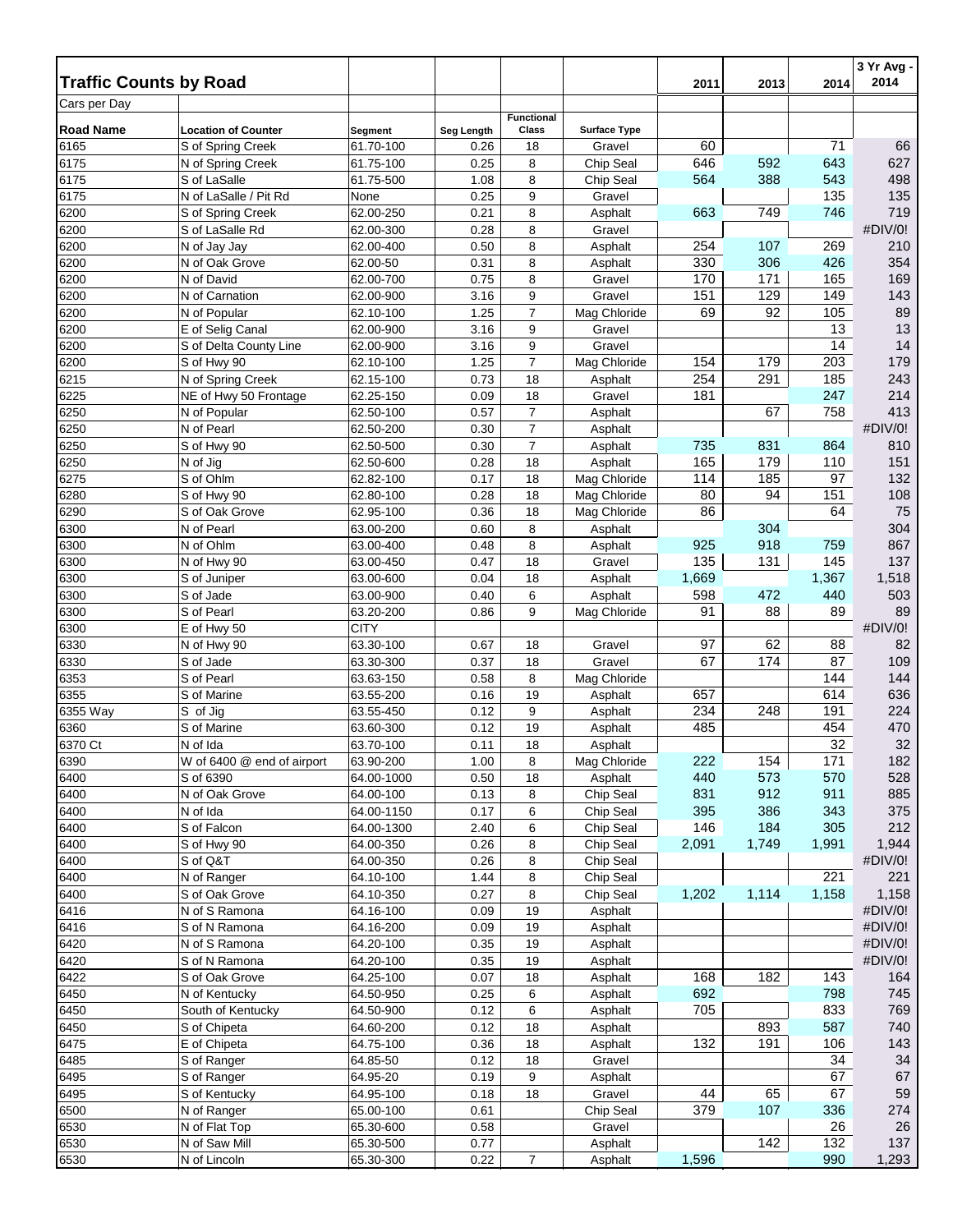| <b>Traffic Counts by Road</b> |                                      |                        |              |                   |                     |       |                  | 2014     | 3 Yr Avg -<br>2014 |
|-------------------------------|--------------------------------------|------------------------|--------------|-------------------|---------------------|-------|------------------|----------|--------------------|
| Cars per Day                  |                                      |                        |              |                   |                     | 2011  | 2013             |          |                    |
|                               |                                      |                        |              | <b>Functional</b> |                     |       |                  |          |                    |
| <b>Road Name</b>              | <b>Location of Counter</b>           | Segment                | Seg Length   | Class             | <b>Surface Type</b> |       |                  |          |                    |
| 6530                          | $\overline{N}$ of Lilac              | 65.30-200              | 0.50         | 7                 | Asphalt             |       |                  |          | #DIV/0!            |
| 6530                          | N of Kentucky                        | 65.30-500              | 0.78         | 8                 | Asphalt             | 437   | 22               | 585      | 348                |
| 6565                          | S of Solar                           | 65.65-100              | 0.87         | 18                | Mag Chloride        | 63    | 77               | 81       | 74                 |
| 6575                          | S of Solar                           | 65.75-100              | 0.24         | 18                | Gravel              | 60    | 48               | 42<br>24 | 50<br>24           |
| 6600                          | W of Hwy 550                         | 65.95-100<br>66.00-700 | 0.31<br>0.79 | 18                | Gravel              |       |                  | 1,779    | 1,565              |
| 6600<br>6600                  | N of Locust<br>S of Lincoln          | 66.00-800              | 0.10         | 6<br>6            | Asphalt<br>Asphalt  | 1,273 | 1,644<br>402     | 432      | 417                |
| 6640                          | S of Riverside                       | 66.40-50               | 0.05         | 18                | Asphalt             | 110   |                  | 47       | 79                 |
| 6650                          | E of Woodgate                        | 66.60-100              | 0.32         | 9                 | Gravel              |       |                  | 76       | 76                 |
| 6650                          | N of Locust                          | <b>CITY</b>            | 0.05         |                   | Chip Seal           |       |                  |          | #DIV/0!            |
| 6650                          | W of 6700 / LaSalle                  | 66.50-200              | 0.50         | 8                 | Chip Seal           | 98    |                  | 187      | 143                |
| 6700                          | S of Oak Grove                       | 67.00-100              | 0.42         | 8                 | Chip Seal           |       |                  |          | #DIV/0!            |
| 6700                          | N of Ogden                           | 67.00-50               | 0.13         | 8                 | Chip Seal           |       |                  |          | #DIV/0!            |
| 6700                          | S of Landfill                        | 67.00-700              | 0.25         | 8                 | Chip Seal           | 143   | 158              | 167      | 156                |
| 6700                          | N of Hwy 50                          | <b>CITY</b>            |              |                   |                     |       |                  |          | #DIV/0!            |
| 6700                          | S of Hwy 50                          | <b>CITY</b>            |              |                   |                     |       |                  |          | #DIV/0!            |
| 6700                          | S of LaSalle                         | CITY                   |              |                   |                     |       |                  |          | #DIV/0!            |
| 6720                          | N of Sunnyside                       | 67.20-100              | 0.50         | 8                 | Chip Seal           |       |                  |          | #DIV/0!            |
| 6720                          | S of Miami                           | 67.20-100              | 0.50         | 8                 | Chip Seal           |       |                  |          | #DIV/0!            |
| 6720                          | W of Miami                           | N.50-1000              | 0.23         | 9                 | Gravel              |       |                  |          | #DIV/0!            |
| 6725                          | N of Sunshine                        | 67.25-300              | 0.20         | 8                 | Chip Seal           |       |                  |          | #DIV/0!            |
| 6725                          | S of Ogden                           | 67.25-350              | 0.10         | 8                 | Chip Seal           |       |                  |          | #DIV/0!            |
| 6735 CT                       | N of Gov't Springs Rd                | 67.35-100              | 0.13         | 18                | Asphalt             | 37    | 33               | 24       | 31                 |
| 6740                          | S of Oak Grove                       | 67.40-200              | 0.07         | 18                | Asphalt             | 172   | 223              | 176      | 190                |
| 6750                          | N of Ogden                           | 67.50-100              | 0.14         | 18                | Chip Seal           | 90    | 102              | 88       | 93                 |
| 6760                          | N of Ogden                           | 67.60-100              | 0.10         | 9                 | Asphalt             | 153   | 145              | 136      | 145                |
| 6760                          | N of Hwy 50                          | 67.60-200              | 0.21         | 18                | Gravel              | 102   | $111$            | 65       | 93                 |
| 6765                          | S of Oak Grove                       | 67.65-200              | 0.23         | 18                | Asphalt             | 142   | 249              | 116      | 169                |
| 6775                          | N of Sunnyside                       | 67.75-200              | 0.13         |                   | Gravel              |       |                  |          | #DIV/0!            |
| 6780                          | S of Sunshine                        | 67.80-100              | 0.12         | 18                | Gravel              |       | 44               | 35       | 40                 |
| 6794 Ct                       | S of E Oak Grove                     | 67.94-100              | 0.22         | 18                | Asphalt             | 35    | 50               | 26       | 37                 |
| 6800                          | N of Oak Grove                       | City                   |              |                   |                     |       |                  |          | #DIV/0!            |
| 6800                          | S of Sunnyside                       | City                   |              |                   |                     |       |                  |          | #DIV/0!            |
| 6830<br>6850                  | S of Oak Grove                       | 68.30-150<br>68.50-50  | 0.34<br>0.08 | 18<br>18          | Asphalt<br>Asphalt  | 97    | 82               | 102      | 94<br>#DIV/0!      |
| 6900                          | S of Uncompahgre<br>S of Overland dr | 69.00-200              | 0.28         | 18                | Gravel              | 92    |                  | 76       | 84                 |
| 6900                          | N of Oak Grove                       | 69.00-300              | 0.62         | 8                 | Gravel              | 33    | 21               | 28       | 27                 |
| 6900                          | N of Hwy 50                          | 69.00-700              | 0.44         | 18                | Gravel              | 141   | $\overline{274}$ | 157      | 191                |
| 6950                          | N of Hwy 50                          | 69.50-100              | 0.49         | 18                | Gravel              | 84    | 153              | 108      | 115                |
| 7010                          | N of Uncompahgre                     | 70.10-100              | 0.03         | 9                 | Gravel              |       |                  |          | #DIV/0!            |
| 7745                          | W of Black Canyon                    | 77.50-200              | 0.26         | 9                 | Gravel              | 141   | 95               | 101      | 112                |
| 7750                          | S of Black Canyon                    | 77.50-100              | 1.11         | 9                 | Gravel              | 61    | 61               | 52       | 58                 |
| 90 Rd                         | W of S Divide                        | 90-700                 | 0.72         | 6                 | Gravel              | 162   |                  | 362      | 262                |
| 90 Rd                         | E of Forest Bndry                    | 90-1050                | 5.28         | 6                 | Mag Chloride        | 182   |                  | 225      | 204                |
| Α                             | E of 5600                            | A-100                  | 0.47         | 8                 | Gravel              | 96    | 44               | 71       | 70                 |
| A                             | W of 5725                            | A-150                  | 0.85         | 8                 | Gravel              | 54    | 22               | 52       | 43                 |
| Alpine                        | S of Orchard                         | 64.10-400              | 0.25         | 9                 | Asphalt             | 267   | 468              | 154      | 296                |
| Amber                         | E of 5100                            | B-100                  | 0.64         | 8                 | Mag Chloride        |       |                  | 99       | 99                 |
| Amber                         | W of 6000                            | B-600                  | 1.00         | 8                 | Mag Chloride        | 87    | 109              | 130      | 109                |
| Amber                         | W of Hwy 348                         | <b>B-300</b>           | 0.89         | 8                 | Mag Chloride        | 146   | 198              | 173      | 172                |
| Amber                         | W of 5900                            | <b>B-500</b>           | 0.56         |                   | Mag Chloride        |       | 256              | 367      | 312                |
| Amber                         | E of Hwy 50                          | <b>B-500</b>           | 0.56         | 8                 | Mag Chloride        | 357   | 291              | 477      | 375                |
| Amber                         | E of 5900                            | B-600                  | 0.64         | 8                 | Mag Chloride        |       |                  | 337      | 337                |
| Arabian Ct                    | E of Marine                          | 63.55-350              | 0.11         | 18                | Gravel              | 90    |                  | 150      | 120                |
| Ash Ln                        | E of 5725                            | B.20-100               | 0.25         | 18                | Gravel              | 111   | 92               | 103      | 102                |
| <b>B76</b>                    | W of Black Canyon                    | B76-100                | 1.12         |                   | Gravel              |       |                  | 46       | 46                 |
| <b>B80</b>                    | W of Hwy 92                          | B80-100                | 0.74         | 9                 | Gravel              | 36    | 26               | 61       | 41                 |
| B80 (clear fork)              | E of Hwy 92                          | B80-200                | 0.51         | 9                 | Mag Chloride        |       | 65               | 76       | 71                 |
| Banner                        | E of 5100                            | $C-100$                | 0.95         | 8                 | Gravel              | 49    | 59               | 73       | #DIV/0!            |
| Banner                        | W of Cedar<br>W of 6000              | $C-100$<br>$C-1000$    | 0.95<br>1.03 | 8                 | Gravel<br>Gravel    | 47    | 41               | 41       | 60<br>43           |
| Banner<br>Banner              | E of Cedar                           | $C-250$                | 0.04         | 8<br>8            | Chip Seal           |       |                  | 161      | 161                |
|                               |                                      |                        |              |                   |                     |       |                  |          |                    |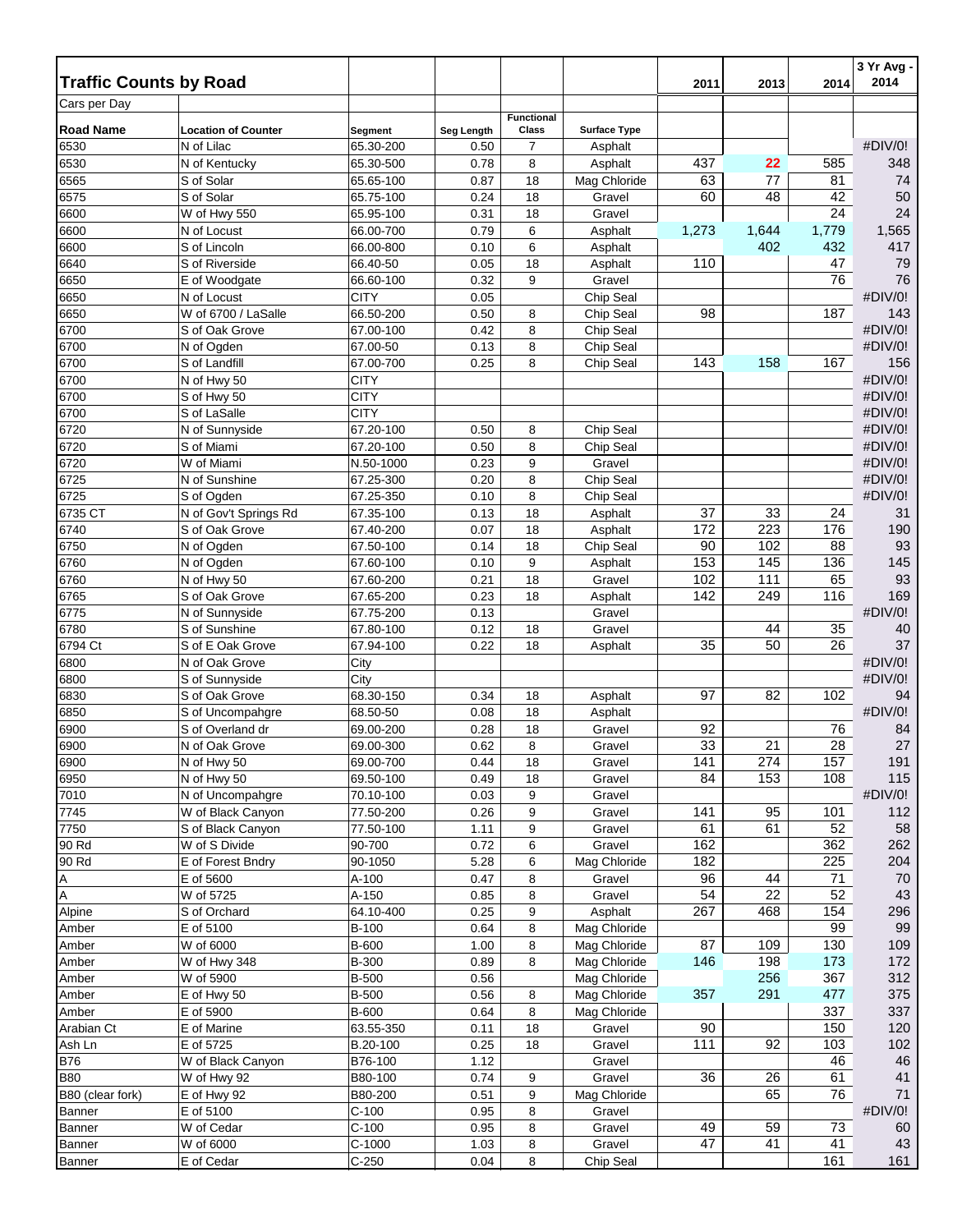| <b>Traffic Counts by Road</b> |                               |                    |              |                   |                         |           |       |           | 3 Yr Avg -<br>2014 |
|-------------------------------|-------------------------------|--------------------|--------------|-------------------|-------------------------|-----------|-------|-----------|--------------------|
| Cars per Day                  |                               |                    |              |                   |                         | 2011      | 2013  | 2014      |                    |
|                               |                               |                    |              | <b>Functional</b> |                         |           |       |           |                    |
| <b>Road Name</b>              | <b>Location of Counter</b>    | Segment            | Seg Length   | Class             | <b>Surface Type</b>     |           |       |           |                    |
| Banner                        | W of Hwy 348                  | $C-300$            | 0.88         | 8                 | Asphalt                 | 271       | 234   | 247       | 251                |
| <b>Banner</b>                 | E of Hwy 348                  | $C-400$            | 0.58         | 8                 | Asphalt                 | 144       | 82    | 73        | 100                |
| <b>Banner</b>                 | W of 5400                     | $C-500$            | 0.42         | 8                 | Asphalt                 | 170       | 66    | 173       | 136                |
| Banner                        | E of 5400                     | $C-600$            | 1.00         | 8                 | Asphalt                 | 207       | 111   | 122       | 147                |
| <b>Banner</b>                 | W of 5500                     | $C-600$<br>$C-700$ | 1.00<br>0.28 | 8<br>8            | Asphalt<br>Asphalt      | 281       |       | 170<br>57 | 226<br>57          |
| Banner                        | E of N River<br>W of Hwy 50   | $C-700$            | 0.28         | 8                 | Asphalt                 | 94        | 114   | 40        | 83                 |
| <b>Banner</b><br>Banner       | E of Hwy 50                   | $C-900$            | 0.26         | 8                 | Gravel                  | 186       | 132   | 86        | 135                |
| Banner                        | E of 5900                     | $C-1000$           | 1.03         | 8                 | Gravel                  |           |       | 76        | 76                 |
| Begonia                       | E of 5500                     | $C.30-100$         | 0.50         | 8                 | Asphalt                 | 287       |       | 167       | 227                |
| Begonia                       | W of 5600                     | C.30-300           | 0.69         | 8                 | Asphalt                 | 169       | 137   | 151       | 152                |
| Begonia                       | E of 5675                     | $C.30-400$         | 0.50         | 8                 | Asphalt                 | 231       | 174   | 180       | 195                |
| Begonia                       | W of 5725                     | $C.30-400$         | 0.50         | 8                 | Asphalt                 | 339       | 175   | 211       | 242                |
| <b>Black Canyon</b>           | W of 7750                     | A-300              | 0.75         | 8                 | Chip Seal               | 214       | 139   | 202       | 185                |
| <b>Black Canyon</b>           | W of Hwy 92                   | A-500              | 0.63         | 8                 | Chip Seal               | 171       | 322   | 370       | 288                |
| <b>Black Canyon Rd</b>        | S of Black canyon             | F74-400            | 0.75         | 8                 | Chip Seal               | 401       | 113   | 163       | 226                |
| Blossom                       | E of 5725                     | $C.50-100$         | 1.15         | 8                 | Chip Seal               |           |       | 316       | 316                |
| <b>Blossom</b>                | W of N River                  | $C.50-300$         | 0.18         | 8                 | Chip Seal               | 337       | 273   | 282       | 297                |
| <b>Bostwick Park</b>          | E of Landfill Rd              | M.72-300           | 4.14         |                   | <b>Native</b>           |           |       | 24        | 24                 |
| <b>Bostwick Park</b>          | E of Gate Top of Hill         | L.75-300           | 0.25         |                   | Gravel                  |           |       |           | #DIV/0!            |
| <b>Bostwick Park</b>          | N of Sanburgs                 | M.72-250           | 2.91         |                   | Mag Chloride            |           |       |           | #DIV/0!            |
| <b>Bostwick Park</b>          | W of Hwy 347                  | L.75-200           | 1.01         | 7                 | Mag Chloride            | 97        | 139   | 119       | 118                |
| <b>Buckhorn</b>               | E of Uncomphagre              | W.75-100           | 1.73         | 8                 | Chip Seal               | 192       | 165   | 139       | 165                |
| <b>Buckhorn</b>               | E of 7250                     | W.75-350           | 4.96         |                   | Gravel                  | 60        | 13    | 16        | $30\,$             |
| <b>Buckhorn</b>               | E of Hwy 550                  | X.25-100           | 1.16         | 8                 | Asphalt                 | 218       | 275   | 225       | 239                |
| <b>Buckhorn</b>               | E of River                    | X.25-100           | 1.16         | 8                 | Asphalt                 |           |       |           | #DIV/0!            |
| <b>Buffalo Grass Dr</b>       | W of 6400                     | <b>CITY</b>        |              |                   | Asphalt                 | 1,075     | 374   | 376       | 608                |
| C37                           | S of Delta County Line        | C.37-100           | 3.35         | 9                 | Gravel                  |           |       | 30        | $30\,$             |
| C37                           | E of Mesa County Line         | C.37-100           | 3.35         | 9                 | Gravel                  |           |       | 28        | 28                 |
| Carefree Dr                   | W of Marine                   | 63.35-100          | 0.20         | 18                | Asphalt                 | 74        |       | 76        | 75                 |
| Carnation                     | E of Hwy 50                   | D-1000             | 0.49         | 8                 | Asphalt                 | 464       |       | 435       | 450                |
| Carnation                     | W of 6000                     | D-1100             | 0.50         | 8                 | Asphalt                 | 340       | 332   | 297       | 323                |
| Carnation                     | E of 6000                     | D-1200             | 1.26         | 8                 | Chip Seal               | 304       | 258   | 283       | 282                |
| Carnation                     | W of 6200                     | D-1300             | 0.75         | 8                 | Chip Seal               | 166       | 234   | 169       | 190                |
| Carnation                     | W of Hwy 348                  | D-250              | 0.62         | 18                | Chip Seal               | 99        | 82    | 110       | 97                 |
| Carnation                     | E of Hwy 348                  | D-300              | 0.98         | 8                 | Chip Seal               | 44        | 47    | 67        | 53                 |
| Carnation                     | W of 5400                     | D-300              | 0.98         | 8                 | Chip Seal               |           | 43    | 83        | 63                 |
| Carnation                     | E of 5400                     | D-600              | 1.02         | 8                 | Chip Seal               |           | 83    | 68        | 76                 |
| Carnation                     | W of 5500                     | D-600              | 1.02         | 8                 | Chip Seal               | 85        |       | 140       | 113                |
| Carnation                     | W of Hwy 50                   | D-900              | 0.23         | 8                 | Asphalt                 | 227       | 306   | 281       | 271                |
| Cedar                         | S of Banner                   | 51.50-200          | 1.24         | 8                 | Chip Seal               | 100       | 92    | 110       | 101                |
| Cedar<br>Charolis Dr          | W of Hwy 348<br>E of Hwy 90   | E-150<br>P.65-100  | 0.37         | 8<br>18           | Chip Seal               | 170<br>47 | 148   | 147<br>54 | 155<br>51          |
| Chipeta Dr                    | W of Hwy 550                  | 64.50-100          | 0.23<br>0.47 | 6                 | Mag Chloride<br>Asphalt | 3,181     | 3,187 | 2,851     | 3,073              |
| Chipeta Dr                    | S of Oak Grove                | 64.50-350          | 0.27         | 6                 | Asphalt                 | 2,885     | 2,875 | 2,596     | 2,785              |
| Chipeta Dr                    | N of Oak Grove                | 64.50-400          | 0.40         | 6                 | Asphalt                 | 2,701     | 2,763 | 3,424     | 2,963              |
| Chipeta Dr                    | S of Sunset Dr                | 64.50-400          | 0.40         | 6                 | Asphalt                 |           |       |           | #DIV/0!            |
| Chipeta Dr                    | N of Sunset Dr                | 64.50-450          | 0.11         | 6                 | Asphalt                 |           |       |           | #DIV/0!            |
| Chipeta Dr                    | S of Hwy 90/S of Pierce       | 64.50-650          | 0.06         | 6                 | Asphalt                 | 5,782     | 3,977 | 4,242     | 4,667              |
| Chipeta Dr                    | S of Spring Creek/N of Willow | 64.50-650          | 0.06         | 6                 | Asphalt                 |           | 3,890 | 4,054     | 3,972              |
| Chu Chu Lane                  | E of 6200                     | O.37-100           | 0.18         | 18                | Asphalt                 | 261       | 402   | 270       | 311                |
| Church                        | S of Olathe city limit        | 59.45-500          | 0.24         | 8                 | Asphalt                 | 540       | 568   | 527       | 545                |
| Church                        | S of S River                  | G-800              | 0.25         | 8                 | Gravel                  | 109       | 112   | 105       | 109                |
| Cimarron Rd                   | S of P77                      | P77-100            | 5.17         | 8                 | Mag Chloride            | 258       |       | 311       | 285                |
| Cimarron Rd                   | S of Hwy 50                   | $V81 - 100$        | 5.92         | 8                 | Mag Chloride            | 231       | 269   | 378       | 293                |
| Cimarron Rd                   | Bridge at Little Cimarron     | V81-100            | 5.92         |                   | Mag Chloride            |           |       |           | #DIV/0!            |
| Cimarron Rd                   | At Gunnison County Line       | V81-100            | 5.92         | 8                 | Mag Chloride            |           |       | 301       | 301                |
| Cimarron Rd                   | S of Shears                   | V81-100            | 5.92         |                   | Mag Chloride            |           |       |           | #DIV/0!            |
| Clear Fork (B80 RD)           | E of Hwy 92                   | B80-200            | 0.51         |                   | Gravel                  | 48        | 65    | 76        | 63                 |
| Clear Fork                    | S of Delta Co                 | B80-300            | 4.64         | 8                 | Gravel                  | 69        | 66    | 79        | 71                 |
| Cobble Dr                     | W of Chipeta                  | <b>CITY</b>        |              | 19                | Asphalt                 |           |       | 777       | 777                |
| Coffman Ln                    | W of Olathe City Limit        | 58.80-400          | 0.17         | 8                 | Chip Seal               | 227       | 287   | 268       | 261                |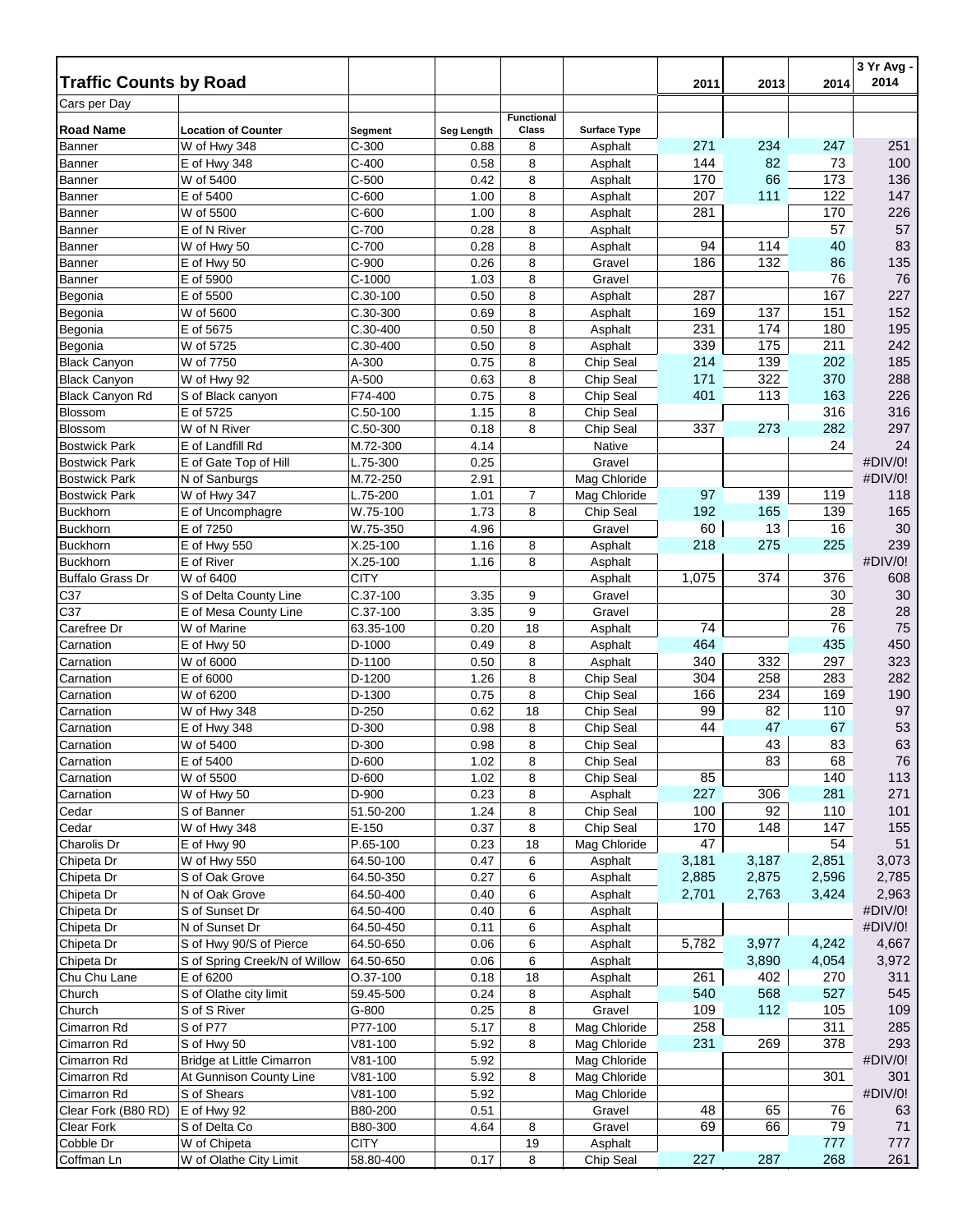| <b>Traffic Counts by Road</b> |                                |                         |              |                   |                         | 2011      | 2013       | 2014       | 3 Yr Avg -<br>2014 |
|-------------------------------|--------------------------------|-------------------------|--------------|-------------------|-------------------------|-----------|------------|------------|--------------------|
| Cars per Day                  |                                |                         |              |                   |                         |           |            |            |                    |
|                               |                                |                         |              | <b>Functional</b> |                         |           |            |            |                    |
| <b>Road Name</b>              | <b>Location of Counter</b>     | Segment                 | Seg Length   | Class             | <b>Surface Type</b>     |           |            |            |                    |
| Coffman Ln                    | Syschg to Colorow              | 58.80-450<br>$D.20-200$ | 0.80         | 8                 | Asphalt<br>Mag Chloride | 104       | 121<br>120 | 161        | 113<br>163         |
| Colorow<br>Colorow            | E of 5700<br>E of 5725 Rd      | D.20-300                | 0.25<br>1.99 | 8<br>8            | Mag Chloride            | 209       | 100        | 120        | 110                |
| Colorow                       | N of Coffman Lane              | D.20-300                | 1.99         | 8                 | Gravel                  |           |            | 119        | 119                |
| County Rd                     | E of Hwy 50                    | L.50-20                 | 0.73         | 9                 | Asphalt                 |           |            | 170        | 170                |
| Dales Ln                      | W 6900                         | P.30-100                | 0.21         | 18                | Gravel                  |           |            | 25         | 25                 |
| Dalia                         | E of Hwy 348                   | $E-200$                 | 0.87         | 8                 | Asphalt                 | 209       | 189        | 192        | 197                |
| Dalia                         | W of 5700                      | E-400                   | 0.48         | 8                 | Asphalt                 | 259       | 114        | 275        | 216                |
| Dalia                         | E of 5700                      | E-500                   | 1.00         | 8                 | Gravel                  | 62        | 90         | 75         | 76                 |
| Dalia                         | E of 6000                      | E-600                   | 0.30         | 18                | Gravel                  | 65        | 63         | 79         | 69                 |
| Dandy                         | E of 5800                      | E.70-100                | 0.24         | 8                 | Gravel                  | 40        |            | 35         | 38                 |
| Dave Wood Rd                  | S of Popular                   | 62.50-75                | 3.67         | 8                 | Asphalt                 |           |            | 562        |                    |
| Dave Wood Rd                  | At Ouray co line               | 60.20-100               | 1.91         | 8                 | Mag Chloride            | 251       | 306        | 225        | 261                |
| Dave Wood Rd                  | At end of Oil                  | 60.20-300               | 0.27         | 8                 | Asphalt                 |           |            |            | #DIV/0!            |
| Dave Wood Rd                  | E of Divide                    | EE58-100                | 1.25         | 8                 | Mag Chloride            | 189       |            | 150        | 170                |
| Dave Wood Rd                  | E of Sanborn Park              | JJ45-300                | 2.86         | 8                 | Gravel                  | 67        |            | 61         | 64                 |
| Dave Wood Rd                  | S of 6250 to Tres Coyote       | 60.20-400               | 3.67         | $\overline{7}$    | Asphalt                 | 513       | 549        | 358        | 473                |
| Dave Wood Rd                  | N of Sanborn Park              | JJ45-700                | 1.62         |                   | Mag Chloride            | 132       |            | 116        | 124                |
| Dave Wood Rd                  | W of Elk Mountain Resort       | JJ58-300                | 2.32         |                   | Mag Chloride            |           |            |            | #DIV/0!            |
| Dave Wood Rd                  | W of Divide Rd                 | JJ45-700                | 1.61         | 8                 | Gravel                  |           |            |            | #DIV/0!            |
| David                         | W of 6000 (E of Hwy 50)        | E.75-300                | 0.28<br>0.44 | 8<br>8            | Asphalt<br>Mag Chloride | 770       | 804        | 738<br>300 | 771<br>300         |
| David<br>David                | W of 6200<br>E of 6200         | E.75-700<br>E.75-900    | 0.22         | 18                | Mag Chloride            | 98        | 139        | 300        | 179                |
| Divide                        | W of 25 Mesa                   | M26-270                 | 2.29         | 6                 | Gravel                  |           |            |            | #DIV/0!            |
| Divide                        | E of 25 Mesa                   | M26-300                 | 0.53         | 6                 | Gravel                  |           |            |            | #DIV/0!            |
| Divide                        | W of Transfer                  | M26-1000                | 1.01         | 6                 | Gravel                  |           |            | 200        | 200                |
| <b>Divide</b>                 | N of Davewood                  | Y50-350                 | 2.54         | 8                 | Gravel                  | 8         |            | 73         | 41                 |
| Divide                        | S of 90 Rd                     | Y50-100                 | 2.07         | 8                 | Gravel                  | 48        |            | 71         | 60                 |
| E Borough                     | E of 6700                      | M.50-100                | 0.47         | 18                | Mag Chloride            | 144       | 182        | 182        | 169                |
| E Borough                     | N of Locust                    | M.50-400                | 0.13         | 18                | Mag Chloride            | 355       | 384        | 301        | 347                |
| E20                           | W of 5700                      | E.20-100                | 0.28         | 18                | Gravel                  |           |            | 23         | 23                 |
| E81                           | W of HWY 92                    | E81-200                 | 0.72         | 9                 | Gravel                  | 48        | 26         | 27         | 34                 |
| Earle Ln                      | S of Fruit Park Rd             | 64.27-100               | 0.06         | 19                | Gravel                  |           |            | 117        | 117                |
| East Mesa                     | E of Hwy 50                    | F.25-100                | 1.05         | 8                 | Chip Seal               | 240       | 209        | 271        | 240                |
| East Mesa                     | W of 6075                      | F.25-100                | 1.05         | 8                 | Chip Seal               |           |            | 160        | 160                |
| East Mesa                     | E of 6075                      | F.25-200                | 0.50         | 8                 | Chip Seal               | 202       | 198        | 183        | 194                |
| East Mesa                     | W of 6150                      | F.25-300                | 0.15         | 8                 | Chip Seal               |           | 108        | 104        | 106                |
| Easter Rd                     | E of 5300                      | $F-100$                 | 1.18         | 8                 | Gravel                  | 56        | 76         | 71         | 68                 |
| Easter Rd                     | W of 5400                      | $F-150$                 | 0.04         | 8                 | Gravel                  | 62        | 108        | 82         | 84                 |
| Easter Rd                     | E of 5400                      | $F-200$                 | 0.99         | 8                 | Asphalt                 |           |            | 208        | 208                |
| Easter Rd<br>Falcon           | W of 5500/Hwy 348<br>W of 5425 | $F-200$<br>$G-100$      | 0.99<br>0.66 | 8<br>9            | Asphalt<br>Gravel       | 138<br>82 | 266<br>57  | 231<br>62  | 212<br>67          |
| Falcon                        | E of Hwy 50                    | G-1000                  | 0.90         | 6                 | Asphalt                 | 876       | 906        | 942        | 908                |
| Falcon                        | W of 6075                      | G-1000                  | 0.90         | 6                 | Asphalt                 |           |            | 828        | 828                |
| Falcon                        | W of 6150                      | G-1100                  | 0.76         | 6                 | Asphalt                 |           |            | 665        | 665                |
| Falcon                        | W of 6400                      | G-1300                  | 1.99         | 6                 | Asphalt                 | 360       | 314        | 408        | 361                |
| Falcon                        | W of 5500                      | G-400                   | 0.55         | 8                 | Mag Chloride            | 229       | 212        | 214        | 218                |
| Falcon                        | E of 5500                      | $G-500$                 | 0.50         | 8                 | Gravel                  | 93        | 48         | 56         | 66                 |
| Falcon                        | E of 5550                      | $G-500$                 | 0.50         | 8                 | Gravel                  |           |            | 47         | 47                 |
| Falcon                        | W of 5550                      | $G-500$                 | 0.50         | 8                 | Gravel                  |           |            | 40         | 40                 |
| Falcon                        | W of 5600                      | G-550                   | 0.51         | 8                 | Gravel                  | 59        | 31         | 45         | 45                 |
| Fern                          | E of 5600                      | G.20-100                | 0.78         | 8                 | Gravel                  |           | 31         | 60         | 46                 |
| Fern                          | W of 5700                      | G.20-300                | 0.06         | 8                 | Gravel                  | 76        | 39         | 39         | 51                 |
| Flat Top                      | E of 6530                      | K.55-100                | 1.49         | 9                 | Gravel                  |           |            | 75         | 75                 |
| Fox Hill Rd                   | W of 5500                      | G.75-100                | 0.41         | 8                 | Gravel                  | 64        | 27         | 45         | 45                 |
| <b>Fruit Park</b>             | E of 6400                      | $O.30 - 100$            | 0.28         | 18                | Asphalt                 | 327       | 139        | 213        | 226                |
| <b>Fruit Park</b>             | W of Chipeta                   | O.30-200                | 0.11         | 18                | Asphalt                 | 451       | 964        | 353        | 589                |
| Fruit Park Trail              | W of Fruit Park Rd             | $0.30 - 50$             | 0.18         | 18                | Gravel                  |           |            |            | #DIV/0!            |
| GG47                          | N of Sanborn Park              | GG47-100                | 2.35         | 9                 | Gravel                  |           |            | 14         |                    |
| Gerry                         | W of 6250                      | P.32-100                | 0.10         | 18                | Gravel                  |           |            | 36         | 36                 |
| Golden CT                     | E of 6075                      | H.65-100                | 0.10         |                   | Asphalt                 |           |            | 66         | 66                 |
| <b>Government Springs</b>     | N of Ouray County Line         | 66.00-50                | 1.76         | 8                 | Asphalt                 |           |            | 145        | 145                |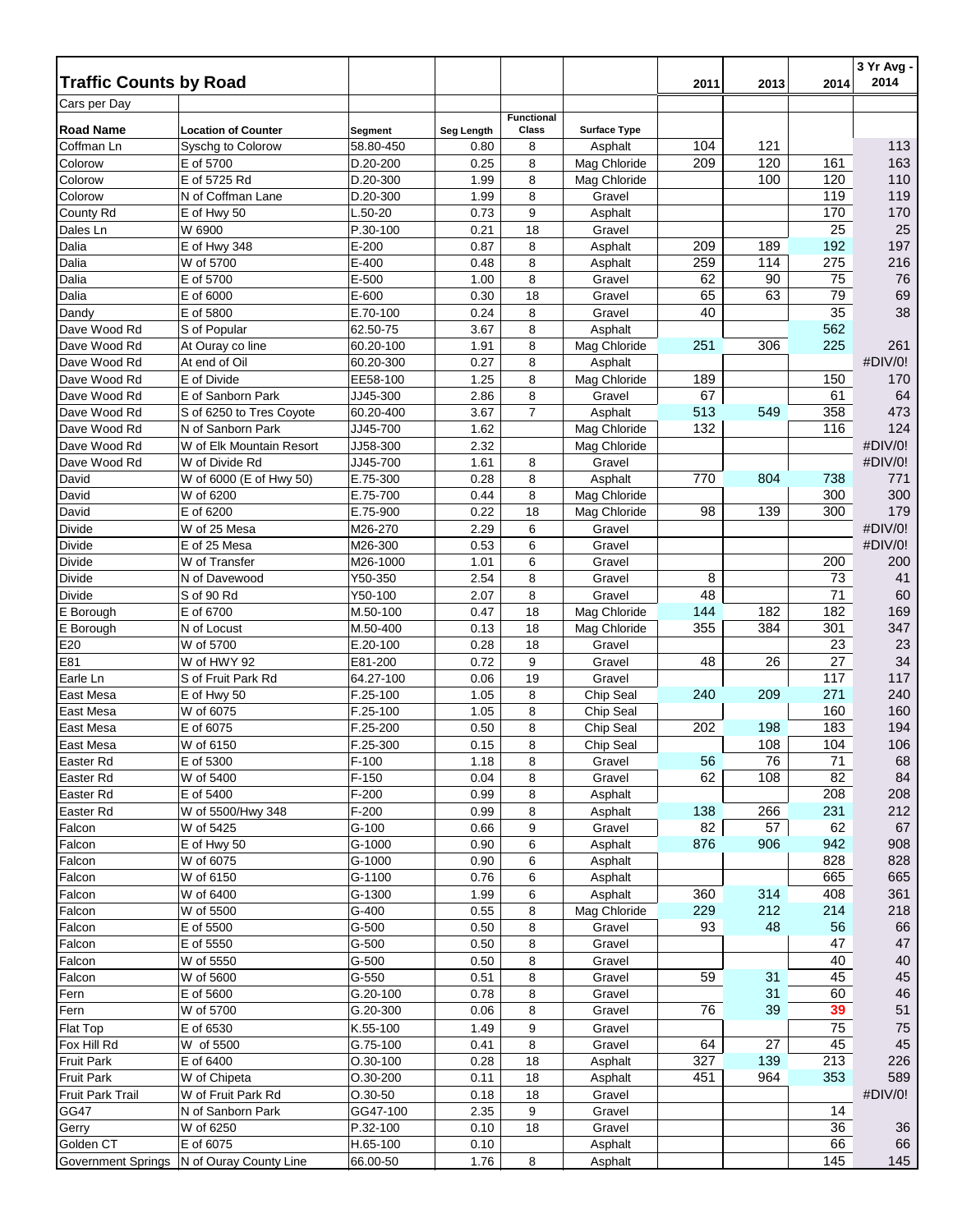|                               |                             |                      |              |                   |                              |           |            |            | 3 Yr Avg -<br>2014 |
|-------------------------------|-----------------------------|----------------------|--------------|-------------------|------------------------------|-----------|------------|------------|--------------------|
| <b>Traffic Counts by Road</b> |                             |                      |              |                   |                              | 2011      | 2013       | 2014       |                    |
| Cars per Day                  |                             |                      |              | <b>Functional</b> |                              |           |            |            |                    |
| <b>Road Name</b>              | <b>Location of Counter</b>  | Segment              | Seg Length   | Class             | <b>Surface Type</b>          |           |            |            |                    |
| <b>Government Springs</b>     | S of V66 Trail - End of Oil | 66.00-100            | 0.13         | 8                 | Asphalt                      | 279       | 150        | 179        | 203                |
| Government Springs            | W of Horsefly               | 66.00-200            | 0.18         | 8                 | Asphalt                      | 337       | 258        | 245        | 280                |
| Government Springs            | W of Hwy 550                | 66.00-400            | 0.11         | 8                 | Asphalt                      | 583       | 429        | 414        | 475                |
| Guernsey                      | E of 6075                   | H.90-100             | 0.10         | 18                | Gravel                       | 130       | 131        | 131        | 131                |
| Gunnison<br>Gunnison          | E of S River<br>W of Hwy 50 | H.75-100<br>H.75-500 | 0.44<br>0.30 | 8<br>8            | Mag Chloride<br>Mag Chloride | 26<br>194 | 165<br>241 | 142<br>134 | 111<br>190         |
| Gunnison                      | E of Hwy 50                 | H.75-600             | 0.18         | 8                 | Chip Seal                    | 654       | 667        | 658        | 660                |
| Gunnison                      | E of 6075                   | H.75-650             | 0.10         | 8                 | Chip Seal                    | 498       | 514        | 524        | 512                |
| <b>Hanks Valley</b>           | W of Sanborn Park           | GG52-100             | 12.87        | 9                 | Gravel                       |           |            | 23         |                    |
| Harvest                       | E of 6075                   | I.20-200             | 0.18         | 18                | Mag Chloride                 | 131       | 89         | 90         | 103                |
| Herman                        | W of 5500                   | $H-100$              | 0.38         | 9                 | Gravel                       |           |            | 23         | 23                 |
| Herman                        | W of S River                | H-500                | 0.45         | 18                | Gravel                       | 105       | 89         | 89         | 94                 |
| Herman                        | E of Hwy 50                 | H-600                | 0.20         | 18                | Gravel                       | 96        | 119        | 90         | 102                |
| Hickory                       | W of 5600                   | $I-600$              | 0.28         | 6                 | Asphalt                      | 287       |            | 181        | 234                |
| Hickory                       | Between 5650/5700           | $I - 700$            | 0.43         | 8                 | Mag Chloride                 |           |            | 108        | 108                |
| High Mesa                     | N of Ida                    | 58.25-100            | 2.37         | 8                 | Asphalt                      | 245       | 273        | 276        | 265                |
| <b>High Mesa</b>              | S of 5825                   | 58.25-150            | 1.26         | 8                 | Asphalt                      |           |            | 332        | 332                |
| Hillsdale                     | E of 6075                   | $I.10-100$           | 0.09         | 18                | Mag Chloride                 | 326       | 301        | 331        | 319                |
| Hillside                      | N of Jasmine                | 57.10-100            | 1.07         | 6                 | Asphalt                      |           | 284        | 349        | 317                |
| Hillside                      | S of Ida                    | 57.10-100            | 1.07         | 6                 | Asphalt                      |           |            | 346        |                    |
| Hillside                      | E of 5650                   | 57.10-300            | 0.60         | 6                 | Asphalt                      | 334       | 10         | 312        | 219                |
| Holly                         | E of 6400                   | I.50-500             | 0.80         | 18                | Gravel                       | 31        |            | 16         | 24                 |
| Holly                         | W of 5600                   | I.50-300             | 0.36         | 8                 | Gravel                       | 71        | 71         | 55         | 66                 |
| Horsefly                      | S of Govt Springs           | 68.00-100            | 2.13         | 8                 | Asphalt                      | 120       | 100        | 112        | 111                |
| Howdy Ct                      | W of 6400                   | I.85-100             | 0.15         | 18                | Asphalt                      |           |            |            | #DIV/0!            |
| Hwy 90                        | W of Shavano                | 90-1300              | 6.62         | 6                 | Mag Chloride                 | 159       | 179        | 362        | 233                |
| Hwy 90                        | E of Marine                 | State                |              | 6                 | Asphalt                      |           |            |            | #DIV/0!            |
| Hwy 90                        | End of oil                  | <b>State</b>         |              | 6                 | Asphalt                      |           |            |            | #DIV/0!            |
| Hwy 90                        | S of Spring Creek           | <b>State</b>         |              | $\overline{2}$    | Asphalt                      |           |            |            | #DIV/0!            |
| Hwy 90                        | S of W Oak Grove            | State                |              | 6                 | Asphalt                      |           |            |            | #DIV/0!            |
| Hwy 90                        | W of Marine                 | <b>State</b>         |              | $\overline{2}$    | Asphalt                      |           |            |            | #DIV/0!            |
| Hwy 90                        | E of 6250                   | <b>State</b>         |              | 6                 | Asphalt                      |           |            |            | #DIV/0!            |
| Hwy 90                        | W of 6250                   | <b>State</b>         |              | 6                 | Asphalt                      |           |            |            | #DIV/0!            |
| 83                            | S of J 82<br>W of Jade      | 183-200<br>63.40-200 | 1.92<br>0.72 | 9<br>9            | Gravel<br>Gravel             | 151       | 158        | 39<br>178  | 39<br>162          |
| Ida<br>Ida                    | E of Hillside               | $J - 100$            | 0.98         | 8                 | Chip Seal                    | 134       | 121        | 129        | 128                |
| Ida                           | W of 5850                   | $J-200$              | 0.39         | 8                 | Chip Seal                    | 184       | 204        | 215        | 201                |
| Ilda                          | W of 5850 / North side of Y | $J-300$              | 0.08         | 8                 | Asphalt                      |           |            | 135        | 135                |
| Ida                           | W of High Mesa              | J-400                | 0.24         | 8                 | Chip Seal                    | 184       | 217        | 246        | 216                |
| Ida                           | E of 5880                   | $J-550$              | 0.62         | 8                 | Mag Chloride                 | 234       | 231        | 279        | 248                |
| Ida                           | W of S River                | J-650                | 0.32         | 8                 | Chip Seal                    | 283       | 336        | 381        | 333                |
| Ida                           | W of 6400                   | $J-750$              | 0.32         | 6                 | Chip Seal                    | 252       | 225        | 257        | 245                |
| II Rd                         | E of Dave Wood              | JJ58-200             | 1.75         |                   | Gravel                       | 54        |            | 51         | 53                 |
| II Rd                         | W of Dave Wood              | $II-400$             | 0.76         | 9                 | Gravel                       | 32        |            | 10         | 21                 |
| J82                           | E of Hwy 92                 | J82-100              | 1.17         | 9                 | Gravel                       | 90        | 81         | 104        | 92                 |
| J82                           | $E$ of 183                  | J82-200              | 1.29         | 9                 | Gravel                       |           |            |            | #DIV/0!            |
| <b>JJ58</b>                   | N of San Miguel County Line | JJ58-100             | 0.40         | 8                 | Gravel                       |           |            | 50         | 50                 |
| Jacaranda Wy                  | W of 6400                   | $J.40-100$           | 0.24         |                   | Asphalt                      |           |            |            | #DIV/0!            |
| Jacob                         | S of Jig                    | K.59-100             | 0.30         | 18                | Asphalt                      | 57        |            | 72         | 65                 |
| Jade                          | S of Ida                    | 63.40-150            | 0.26         | 6                 | Asphalt                      | 381       | 317        | 352        | 350                |
| Jade                          | E of 6200                   | $J.50 - 100$         | 0.10         | 8                 | Gravel                       | 118       |            | 139        | 129                |
| Jade                          | W of 6300                   | $J.50-300$           | 0.51         | 8                 | Asphalt                      | 150       |            | 147        | 149                |
| Jade                          | E of 6300                   | $J.50 - 400$         | 0.31         | 6                 | Asphalt                      | 476       |            | 404        | 440                |
| Jasmine                       | W of 5850                   | K-300                | 0.51         | 6                 | Asphalt                      | 321       | 343        | 361        | 342                |
| Jasmine                       | E of 5850                   | K-400                | 0.27         | 8                 | Gravel                       | 28        |            | 34         | 31                 |
| Jasmine                       | W of 5880                   | K-450                | 0.27         | 8                 | Gravel                       | 38        | 33         | 51         | 41                 |
| Jay Jay                       | E of 6450                   | K-1700               | 0.25<br>0.48 | 8                 | Gravel<br>Chip Seal          | 329       | 276        | 57<br>294  | 57<br>300          |
| Jay Jay<br>Jay Jay            | W of 6300<br>W of 6075      | K-1100<br>K-600      | 1.27         | 6<br>6            | Chip Seal                    | 1,019     | 1,017      | 1,193      | 1,076              |
| Jay Jay                       | W of Hwy 50                 | K-700                | 0.15         | 6                 | Chip Seal                    |           |            | 1,615      | 1,615              |
| Jay Jay                       | E of Hwy 50                 | K-800                | 0.52         | 6                 | Asphalt                      | 506       | 435        | 464        | 468                |
| Jeremy                        | S of Jig W                  | K.51-100             | 0.09         | 18                | Asphalt                      | 61        | 110        | 78         | 83                 |
|                               |                             |                      |              |                   |                              |           |            |            |                    |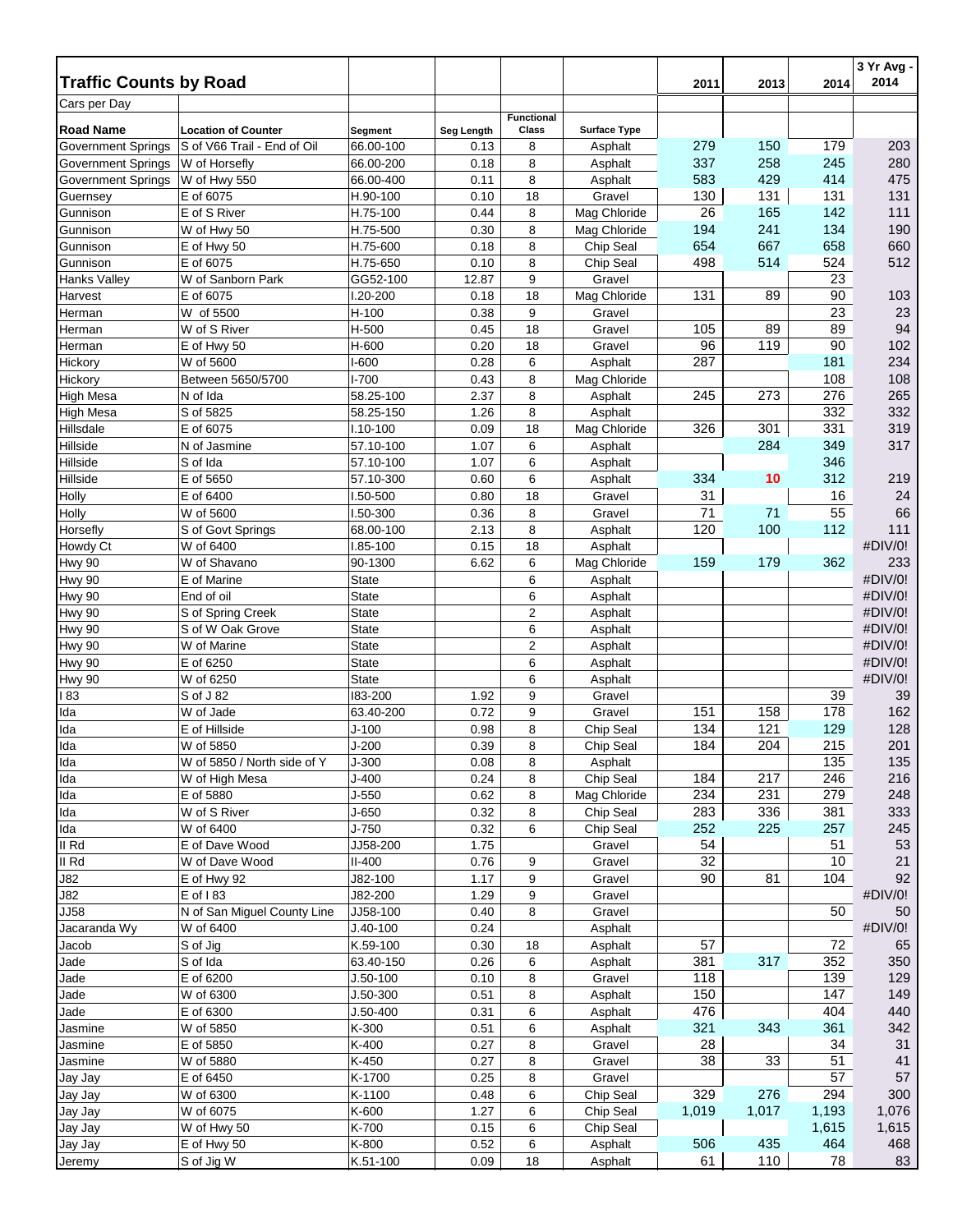| <b>Traffic Counts by Road</b> |                            |                       |              |                   |                     |           |           |           | 3 Yr Avg -<br>2014 |
|-------------------------------|----------------------------|-----------------------|--------------|-------------------|---------------------|-----------|-----------|-----------|--------------------|
| Cars per Day                  |                            |                       |              |                   |                     | 2011      | 2013      | 2014      |                    |
|                               |                            |                       |              | <b>Functional</b> |                     |           |           |           |                    |
| <b>Road Name</b>              | <b>Location of Counter</b> | Segment               | Seg Length   | Class             | <b>Surface Type</b> |           |           |           |                    |
| Jeremy                        | S of Jig E                 | K.51-200              | 0.50         | 18                | Asphalt             | 148       | 188       | 136       | 157                |
| Jig                           | W of 6450                  | K50-1050              | 0.25         | 8                 | Gravel              |           |           | 35        | 35                 |
| Jig                           | W of 6250                  | K50-650               | 0.33         | 18                | Chip Seal           | 155       | 145       | 169       | 156                |
| Jig                           | W of 6390                  | K.50-1000             | 0.24         | 8                 | Chip Seal           | 263       | 159       | 175       | 199                |
| Jig                           | W of 5850                  | K.50-300              | 0.23         | 8                 | Gravel              | 109       | 99        | 107       | 105                |
| Jig                           | E of 5850                  | K.50-350              | 0.12         | 6                 | Asphalt             | 428       | 473       |           | 451                |
| Jig                           | W of 5975                  | K50-450               | 0.73         | 6                 | Chip Seal           |           |           | 708       | 708                |
| Jig                           | S of Joe Pye               | K.50-500              | 0.33         | 6                 | Asphalt             | 639       | 707       | 720       | 689                |
| Jig                           | W of 6300                  | K.50-850              | 0.08         | 18                | Asphalt             | 528       | 521       | 456       | 502                |
| Jig                           | E of 6300                  | K.50-900              | 0.27         | 8                 | Chip Seal           | 446       |           | 406       | 426                |
| Joe Pye Dr                    | W of Jig                   | $J.95-100$            | 0.19         | 18                | Gravel              | 102       | 96        | 61        | 86                 |
| Joey                          | W of S River               | $J.90-100$            | 0.52         | 18                | Gravel              | 75        | 111<br>99 | 96        | 94                 |
| Jordan Ct                     | E of 6300<br>E of 6300     | J.89-100<br>K.90-100  | 0.19<br>0.12 | 18<br>8           | Mag-Private Pay     | 52<br>282 | 347       | 69<br>284 | 73<br>304          |
| Juniper                       |                            |                       |              |                   | Asphalt             |           | 63        |           | 53                 |
| Juniper<br>Kail Ct            | W of 6390                  | K.90-150<br>65.35-100 | 0.93<br>0.21 | 8<br>18           | Asphalt             | 41<br>117 | 104       | 54<br>82  | 101                |
|                               | N of Lincoln               |                       |              |                   | Asphalt             | 58        | 51        | 98        | 69                 |
| Kansas                        | N of LaSalle<br>W of 6100  | L.20-100<br>L.20-200  | 0.68<br>0.81 | 9<br>9            | Asphalt<br>Gravel   |           | 100       | 122       | 111                |
| Kansas<br>Kentucky            | E of 6450                  | L.15-100              | 0.44         | $\overline{7}$    | Chip Seal           |           |           | 466       | 466                |
| Kentucky                      | W of 6530                  | L.15-150              | 0.31         | 7                 | Chip Seal           | 1,016     | 456       | 453       | 642                |
|                               | W of 6495                  | L.15-150              | 0.31         | 7                 | Chip Seal           |           |           |           | #DIV/0!            |
| Kentucky<br>Kinikin           | E of Woodgate              | O73-100               | 1.79         | 6                 | Chip Seal           | 522       | 474       | 395       | 464                |
| Kinikin                       | W of South Canal           | O73-200               | 0.88         | 8                 | Chip Seal           | 194       | 184       | 165       | 181                |
| Kinikin                       | W of Hwy 50                | O73-700               | 0.50         | $\overline{7}$    | Mag Chloride        | 69        | 165       | 92        | 109                |
| Kiowa                         | E of Shavano Valley        | $L-100$               | 0.30         | 8                 | Chip Seal           | 134       | 161       | 144       | 146                |
| Kiowa                         | W of 5850                  | L-300                 | 0.52         | 8                 | Chip Seal           | 181       | 198       | 196       | 192                |
| Kourtney Ln                   | W of 6530                  | L.30-200              | 0.25         | 18                | Gravel              | 111       |           | 123       | 117                |
| Kristal Dr                    | W of 5975                  | L.10-100              | 0.24         | 18                | Gravel              | 80        | 87        | 106       | 91                 |
| L Rd                          | $\overline{N}$ of Marine   | 62.55-100             | 0.46         | 18                | Chip Seal           |           |           |           | #DIV/0!            |
| L Rd                          | N of Marine (East)         | 62.55-100             | 0.46         | 18                | Chip Seal           | 116       | 87        | 116       | 106                |
| L Rd                          | N of Marine (West)         | 62.55-100             | 0.46         | 18                | Chip Seal           | 74        | 90        | 87        | 84                 |
| L37 Rd                        | At the County Line         | L37-100               | 3.54         | 9                 | Native              |           |           | 11        | 11                 |
| Lakeview Ct                   | W of 5975                  | K.60-100              | 0.08         | 18                | Gravel              | 157       | 155       | 124       | 145                |
| Landfill                      | E of 6600                  | L.80-100              | 0.86         | 6                 | Asphalt             | 455       | 475       | 425       | 452                |
| Largo Ln                      | W of 6650                  | M.30-850              | 0.10         | 18                | Asphalt             | 132       |           | 134       | 133                |
| Lark Ln                       | S of Hwy 90                | 64.08-100             | 0.12         | 19                | Asphalt             |           |           | 162       | 162                |
| Lark Spur Dr                  | N of Maple Grove           | 59.45-50              | 0.05         | 18                | Asphalt             | 154       | 116       | 106       | 125                |
| LaSalle                       | E of 5975                  | M-100                 | 0.38         | 6                 | Chip Seal           | 497       |           | 509       | 503                |
| LaSalle                       | E of 6100                  | M-250                 | 0.76         | 6                 | Chip Seal           | 981       | 967       | 1,084     | 1,011              |
| LaSalle                       | N of Kansas                | M-100                 |              |                   |                     |           |           |           | #DIV/0!            |
| LaSalle                       | W of 6100                  | M-225                 | 0.19         |                   | Asphalt             | 655       | 651       | 656       | 654                |
| LaSalle                       | W of 6175                  | M-250                 | 0.76         | 6                 | Chip Seal           |           | 1,010     | 1,220     | 1,115              |
| LaSalle                       | E of 6175                  | M-300                 | 0.24         | 6                 | Chip Seal           |           | 1,318     | 1,460     | 1,389              |
| LaSalle                       | W of Hwy 50                | M-400                 | 0.89         | 6                 | Chip Seal           | 2,451     | 2,510     | 3,025     | 2,662              |
| LaSalle                       | E of 6700                  | M-500                 | 0.76         | 7                 | Chip Seal           | 343       | 248       | 300       | 297                |
| LaSalle                       | E of Marine                | M-400                 | 0.86         | 6                 | Asphalt             |           |           | 1,962     | 1,962              |
| Liberty                       | E of E Borough             | 67.55-100             | 0.21         |                   | Asphalt             | 264       | 171       | 186       | 207                |
| Lilac                         | W of 6530                  | CITY                  | 0.25         | 18                | Gravel              |           |           |           | #DIV/0!            |
| Lily dr                       | W of 5950                  | M.83-100              | 0.06         | 18                | Asphalt             | 12        |           | 13        | 13                 |
| Lincoln                       | E of 6530                  | L.75-100              | 0.20         | $\overline{7}$    | Chip Seal           |           | 399       | 456       | 428                |
| Lincoln                       | W of 6600                  | L.75-150              | 0.37         | $\overline{7}$    | Chip Seal           | 475       | 427       |           | 451                |
| Little Cimarron               | N of Gunnison County Line  | S84-100               | 0.56         | 8                 | Gravel              |           |           | 70        | 70                 |
| Little Cimarron               | S of Hwy 50                | S84-300               | 0.08         | 8                 | Gravel              | 75        | 125       | 103       | 101                |
| Little Way                    | W of 6600                  | L.85-100              | 0.29         | 18                | Asphalt             | 161       | 241       | 115       | 172                |
| Lobo Dr                       | E of 6100                  | M.35-100              | 0.18         | 18                | Gravel              | 116       | 142       | 142       | 133                |
| Locust                        | City Limit - 6650 Rd       | <b>CITY</b>           |              |                   |                     |           |           |           | #DIV/0!            |
| Locust                        | E of 6700                  | <b>CITY</b>           |              |                   |                     |           |           |           | #DIV/0!            |
| Locust                        | E of 5950                  | M.75-100              | 0.49         | 8                 | Gravel              |           |           | 25        | 25                 |
| Locust                        | E of 6600                  | M.75-500              | 0.23         | 8                 | Asphalt             |           |           |           | #DIV/0!            |
| Locust                        | E of 6650                  | M.75-700              | 0.39         | 8                 | Asphalt             | 463       |           | 559       | 511                |
| Locust                        | W of 6700                  | M.75-700              | 0.39         | 8                 | Asphalt             |           |           |           | #DIV/0!            |
| Lucres Dr (north)             | W of 5975                  | K.65-100              | 0.33         | 18                | Mag Chloride        | 49        | 35        | 27        | 37                 |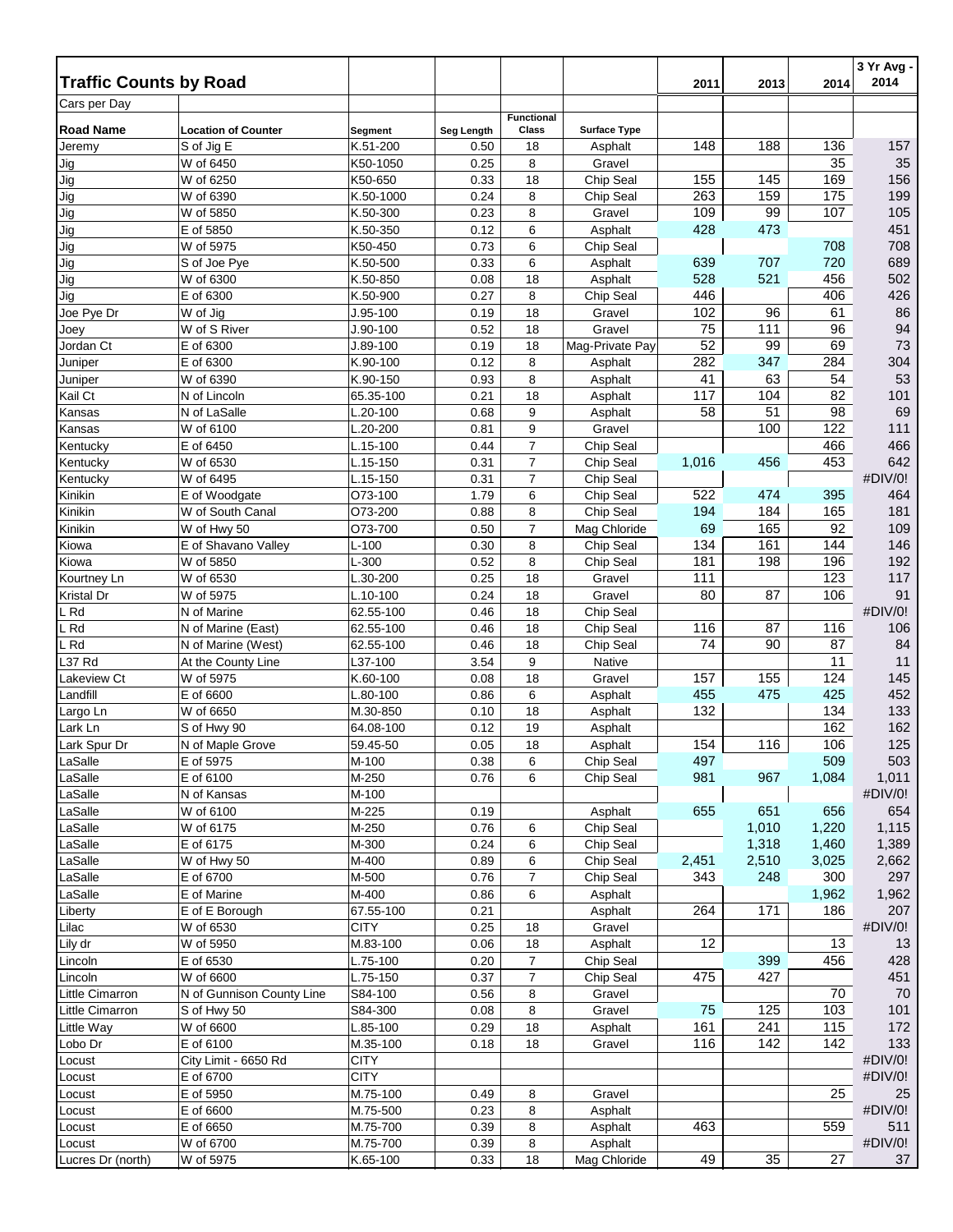| <b>Traffic Counts by Road</b> |                                         |                                |              |                     |                      |            |            |            | 3 Yr Avg -<br>2014 |
|-------------------------------|-----------------------------------------|--------------------------------|--------------|---------------------|----------------------|------------|------------|------------|--------------------|
| Cars per Day                  |                                         |                                |              |                     |                      | 2011       | 2013       | 2014       |                    |
|                               |                                         |                                |              | <b>Functional</b>   |                      |            |            |            |                    |
| <b>Road Name</b>              | <b>Location of Counter</b>              | Segment                        | Seg Length   | Class               | <b>Surface Type</b>  |            |            |            |                    |
| Lucres Rd (south)             | W of 5975                               | K.65-100                       | 0.33         | 18                  | Mag Chloride         | 38         | 46         | 40         | 41                 |
| M73<br>Maple Grove            | E of Hwy 347<br>E of 5875               | M73-100<br>N-350               | 1.56<br>0.06 | 9<br>$\overline{7}$ | Gravel<br>Chip Seal  | 46<br>475  | 48<br>144  | 37<br>153  | 44<br>257          |
| Maple Grove                   | W of 6100                               | N-600                          | 1.01         | 8                   | Chip Seal            | 584        |            | 325        | 455                |
| Marine                        | S of Mtn View CT                        | 64.00-400                      | 0.18         | 6                   | Asphalt              | 3,612      | 1,075      | 3,412      | 2,700              |
| Marine                        | E of L Rd west                          | 64.00-725                      | 0.20         |                     | Asphalt              |            |            |            | #DIV/0!            |
| Marine                        | S of LaSalle                            | 64.00-900                      | 0.22         | 6                   | Asphalt              | 926        | 956        | 1,030      | 971                |
| Maroon Bell Dr                | E of 6175                               | N.07-100                       | 0.04         | 18                  | Asphalt              |            |            | 37         | 37                 |
| Merimac Lane                  | E of 6175                               | N.25-500                       | 0.06         | 18                  | Gravel               |            |            | 51         | 51                 |
| Miami                         | E of City Limit                         | N.50-1150                      | 0.34         |                     | Asphalt              |            | 578        | 506        | 542                |
| Miami                         | E of 6000                               | <b>CITY</b>                    |              |                     |                      |            |            | 39         | 39                 |
| Miami                         | W of 6700                               | CITY                           |              |                     |                      |            |            |            | #DIV/0!            |
| Miami                         | E of 6700                               | N.50-1000                      | 0.27         | 6                   | Asphalt              |            |            |            | #DIV/0!            |
| Miami                         | E of 6720                               | N.50-1100                      | 0.07         | 6                   | Asphalt              |            |            |            | #DIV/0!            |
| Miami                         | S of Hwy 50                             | N.50-1200                      | 0.18         | 6                   | Asphalt              | 627        | 655        | 490        | 591                |
| Miami                         | W of 6100                               | N.50-400                       | 0.16         | 8                   | Gravel               | 46         | 45         | 61         | 51                 |
| Miguel                        | S of Hwy 50                             | 69.00-600                      | 0.37         | 8                   | Gravel               | 182        | 119        | 151        | 151                |
| Miguel<br>Monroe              | S of Hwy 50 Water Users<br>E of 6130    | N.60-100                       | 2.70<br>0.07 | 8<br>18             | Gravel               | 44<br>110  | 89<br>92   | 49<br>93   | 61<br>98           |
| Mtn View Ct                   | E of Marine                             | N.70-200<br>N.81-100           | 0.03         | 9                   | Gravel<br>Asphalt    | 361        |            | 438        | 400                |
| Mustang                       | N of Marine                             | 63.55-300                      | 0.33         | 18                  | Gravel               | 172        |            | 156        | 164                |
| N Ramona                      | E of 6400                               | P.43-100                       | 0.07         | 19                  | Asphalt              | 764        | 820        | 561        | 715                |
| N <sub>Rd</sub>               | E of 6700                               | $O.40 - 600$                   | 0.25         | 9                   | Gravel               |            | 211        | 222        | 217                |
| N River                       | S of Carnation / N of Olathe City Limit | 59.10-100                      | 0.77         | 8                   | Mag Chloride         | 179        | 123        | 145        | 149                |
| N River                       | N of Blossom                            | 59.10-200                      | 0.51         | 8                   | Chip Seal            | 86         | 92         | 94         | 91                 |
| N River                       | W of Hwy 50                             | 59.10-300                      | 1.33         | 8                   | Chip Seal            | 88         | 136        | 80         | 101                |
| N73                           | E of Hwy 50                             | N73-100                        | 0.88         | 9                   | Gravel               | 43         | 42         | 52         | 46                 |
| N74                           | E of Hwy 50                             | N74-100                        | 1.40         | 9                   | Gravel               | 31         | 25         | 24         | $27\,$             |
| Nancy Way                     | W of 6400                               | O.78-200                       | 0.06         | 19                  | Asphalt              | 530        | 666        | 467        | 554                |
| Neptune Way                   | E of 6400                               | $O.85-100$                     | 0.04         | 18                  | Asphalt              |            |            | 69         | 69                 |
| Newport                       | E of Hwy 90                             | O.31-400                       | 0.24         | 19                  | Asphalt              | 69         | 138        | 81         | 96                 |
| Niagra                        | E of 6100                               | $O.50 - 100$                   | 1.00         | 8                   | Mag Chloride         | 85         | 76         | 98         | 86                 |
| Niagra                        | W of 6200                               | O.50-100                       | 1.00         | 8                   | Mag Chloride         | 134        | 113        | 184        | 144                |
| Niagra                        | W of Hwy 90                             | $O.50 - 450$                   | 0.19         | 18                  | Mag-Private Pay      | 129        | 148        | 174        | 150                |
| Nighthawk                     | W of 6200                               | $O.18 - 100$                   | 0.26         | 18                  | Mag-Private Pay      | 68         | 46         | 53         | 56                 |
| Normandy                      | W of 6400                               | $O.40 - 100$                   | 0.22<br>0.16 | 19<br>18            | Asphalt              | 359<br>161 | 547<br>317 | 339<br>177 | 415<br>218         |
| North Star Dr<br>Norwood      | E of 6200<br>W of Chipeta               | O.67-100<br>$O.60 - 200$       | 0.04         |                     | Asphalt<br>Chip Seal | 367        | 385        | 419        | 390                |
| O72                           | W of Kinikin                            | O72-100                        | 0.35         | 19<br>9             | Gravel               |            | 26         | 12         | 19                 |
| O74                           | E of Hwy 50                             | O74-100                        | 1.53         | 9                   | Gravel               | 43         | 39         | 31         | 38                 |
| O84                           | E of Hwy 92                             | O84-100                        | 1.10         | 9                   | Gravel               |            |            | 61         | 61                 |
| Oak Grove                     | E of 6700                               | <b>CITY</b>                    |              |                     |                      |            |            |            | #DIV/0!            |
| Oak Grove                     | W of 6700                               | <b>CITY</b>                    |              |                     |                      |            |            |            | #DIV/0!            |
| Oak Grove                     | E of 6000                               | $P-100$                        | 0.24         | 8                   | Gravel               | 100        | 106        | 161        | 122                |
| Oak Grove                     | E of 6100                               | P-300                          | 0.09         | 8                   | Chip Seal            |            |            |            | #DIV/0!            |
| Oak Grove                     | E of 6830                               | P-1500                         | 0.50         | 8                   | Chip Seal            | 415        | 453        | 387        | 418                |
| Oak Grove                     | W of Hwy 90                             | P-450                          | 0.12         | 8                   | Chip Seal            | 659        | 347        | 835        | 614                |
| Oak Grove                     | W of 6300                               | P-500                          | 0.03         | 6                   | Asphalt              | 560        | 653        | 563        | 592                |
| Oak Grove                     | E of 6300                               | P-600                          | 0.78         | 6                   | Asphalt              |            | 646        |            | 646                |
| Oak Grove                     | W of Chipeta                            | P-850                          | 0.18         | 6                   | Asphalt              | 2,929      | 2,795      | 2,718      | 2,814              |
| Oak Grove (east)              | End of Pavement(at Meadowgate)          |                                |              |                     |                      |            |            |            | #DIV/0!            |
| Oakland                       | E of 6400                               | P.38-100                       | 0.18         | 19                  | Asphalt              | 153        | 165        | 142        | 153                |
| Oceania Way                   | S of Orange                             | 62.75-100                      | 0.22         | 18                  | Asphalt              | 115        | 170        | 110        | 132                |
| Octillo Ct                    | E of 6700                               | P.31-100                       | 0.06         | 18                  | Asphalt              | 235        | 254        | 196        | 228                |
| Ogden                         | W of 6700                               | <b>CITY</b><br>P.45-100 (City) |              |                     |                      |            |            |            | #DIV/0!<br>#DIV/0! |
| Ogden<br>Ogden                | E of 6725<br>E of 6760                  | P.45-275                       | 0.32<br>0.16 | 18<br>18            | Asphalt<br>Asphalt   | 92         | 92         | 105        | 96                 |
| Ohlm                          | E of 6250                               | P.50-100                       | 0.22         | 18                  | Chip Seal            | 91         | 96         | 97         | 95                 |
| Ohlm                          | W of 6300                               | P.50-150                       | 0.28         | 18                  | Chip Seal            | 235        | 234        | 236        | 235                |
| Old Lindsey Tr                | S of Hwy 90                             | Private                        | 0.86         | 9                   | Gravel               |            |            |            | #DIV/0!            |
| Openfield Dr                  | W of Oak Grove                          | <b>CITY</b>                    |              |                     |                      |            |            |            | #DIV/0!            |
| Opposum                       | E of 6300                               | P.85-100                       | 0.19         | 18                  | Gravel               | 40         | 34         | 29         | 34                 |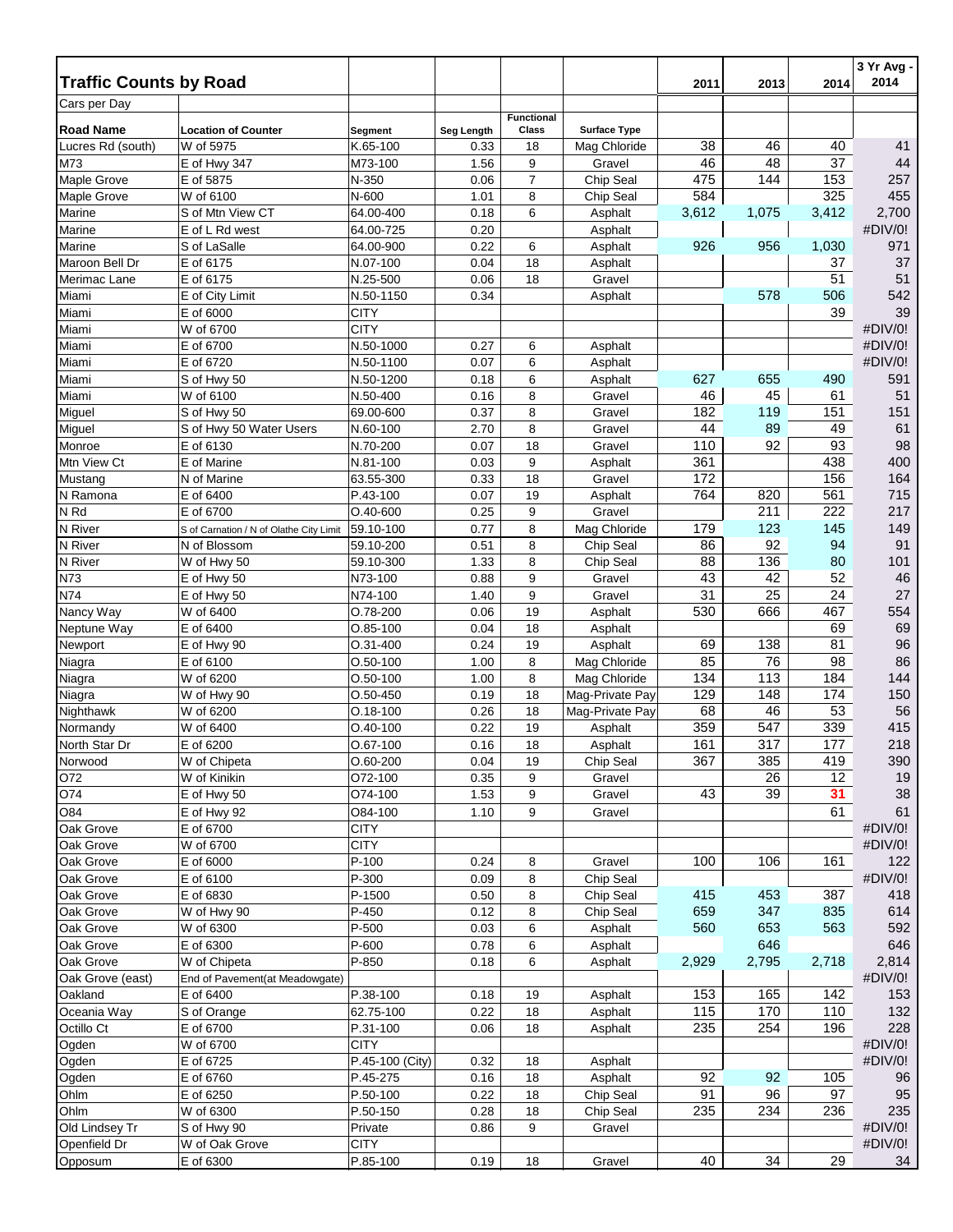|                                |                                                     |                         |              |                   |                              |           |           |            | 3 Yr Avg -     |
|--------------------------------|-----------------------------------------------------|-------------------------|--------------|-------------------|------------------------------|-----------|-----------|------------|----------------|
| <b>Traffic Counts by Road</b>  |                                                     |                         |              |                   |                              | 2011      | 2013      | 2014       | 2014           |
| Cars per Day                   |                                                     |                         |              | <b>Functional</b> |                              |           |           |            |                |
| <b>Road Name</b>               | <b>Location of Counter</b>                          | Segment                 | Seg Length   | Class             | <b>Surface Type</b>          |           |           |            |                |
| Orange                         | E of 6250                                           | P.75-100                | 0.10         | 18                | Chip Seal                    | 104       | 97        | 109        | 103            |
| Orange                         | W of 6300                                           | P.75-150                | 0.41         | 18                | Chip Seal                    | 175       | 193       | 152        | 173            |
| Orange                         | E of 6300                                           | P.75-200                | 0.27         | 18                | Gravel                       | 42        | 36        | 34         | 37             |
| Orchard                        | W of 6400                                           | $O.45 - 300$            | 0.26         | 18                | Mag-Private Pay              | 104       | 91        | 128        | 108            |
| Orchard                        | E of 6400                                           | $O.45 - 400$            | 0.13         | 18                | Asphalt                      | 279       | 307       | 344        | 310            |
| Orchard                        | W of Chipeta                                        | $O.45 - 500$            | 0.27         | 18                | Asphalt<br>Chip Seal         | 439       | 671       | 365        | 492<br>#DIV/0! |
| Otter<br>Otter                 | E of Hwy 550<br>E of Brook (city limit)             | <b>CITY</b><br>P.90-200 | 0.38<br>0.48 | 8<br>18           | Chip Seal                    | 109       | 84        | 83         | 92             |
| Otter                          | E of Woodgate                                       | <b>CITY</b>             | 1.13         | 18                | Chip Seal                    |           |           |            | #DIV/0!        |
| P33                            | W of 25 Mesa                                        | P33-300                 | 2.50         | 9                 | Gravel                       |           |           | 68         | 68             |
| P77                            | W of Cimarron                                       | P77-200                 | 6.12         | 9                 | Gravel                       | 44        |           | 44         | 44             |
| P77                            | S of Hwy 50                                         | P77-300                 | 3.37         | 9                 | Gravel                       | 50        |           | 48         | 49             |
| Pahgre                         | S of Trout                                          | 68.05-100               | 0.61         | 8                 | Mag Chloride                 | 57        |           | 121        | 89             |
| Pahgre                         | N and E of Trout                                    | 68.10-100               | 0.06         | 9                 | Gravel                       |           |           | 150        | 150            |
| Pahgre                         | S of Kinikin                                        | 68.10-400               | 0.39         | 8                 | Asphalt                      | 332       | 118       | 120        | 190            |
| Pahgre                         | N of Uncompahgre                                    | T.50-100                | 0.87         | 8                 | Mag Chloride                 | 110       | 83        | 93         | 95             |
| Paradox TR (P61 Tr)            | W of Popular                                        | zzz-Paradox Tr          |              | 9                 | Gravel                       |           |           |            | #DIV/0!        |
| Patti Ct                       | W of Sunshine                                       | Q.39-100                | 0.08         | 18                | Gravel                       |           | 94        | 58         | 76             |
| Peach                          | W of 6300                                           | P.95-100                | 0.10         | 18                | Asphalt                      | 68        | 59        | 58         | 62             |
| Peach Valley                   | E of 6400                                           | G.64-100                | 0.94         |                   | Gravel                       | 60        |           | 168        | 114            |
| Peach Valley                   | S of Delta County Line                              | G.64-300                | 5.41         | 8                 | Gravel                       |           |           | 18         | 18             |
| Pearl                          | E of 6250                                           | Q.40-100                | 0.38         | 8                 | Asphalt                      | 366       | 292       | 305        | 321            |
| Pearl                          | E of 6310                                           | Q.40-250                | 0.50         | 8                 | Mag Chloride                 | 340       | 185       | 217        | 247            |
| Pierce                         | W of Chipeta                                        | $O.10 - 100$            | 0.07         | 18                | Chip Seal                    | 99        | 64        | 71         | 78             |
| Poison Springs                 | S of Black Canyon Rd                                | D.77-100                | 2.13         |                   | Gravel                       |           |           | 4          | 4              |
| Popular                        | S of Hwy 90<br>W of 6250                            | Q.70-100<br>Q.70-300    | 1.12<br>0.55 | 8<br>8            | Mag Chloride<br>Mag Chloride | 85<br>211 | 84<br>399 | 185<br>331 | 118<br>314     |
| Popular<br>Q 72                | E of Kinikin                                        | Q72-100                 | 3.19         | 9                 | Gravel                       | 30        | 88        | 54         | 57             |
| R71                            | E of Kinikin                                        | R71-100                 | 0.43         | 9                 | Gravel                       |           |           | 33         | 33             |
| Racine                         | W of Hwy 550                                        | <b>CITY</b>             | 0.83         | 8                 | Chip Seal                    |           |           |            | #DIV/0!        |
| Racine                         | E of Hwy 550                                        | R.10-200                | 0.14         | 8                 | Chip Seal                    | 190       | 90        | 149        | 143            |
| Racine                         | E of Sunshine                                       | R.10-300                | 1.26         | 8                 | Gravel                       | 93        | 108       | 99         | 100            |
| Ranger                         | W of 6400                                           | R.50-300                | 0.73         | 8                 | Mag Chloride                 | 114       | 108       | 109        | 110            |
| Ranger                         | S of 6400                                           | R.50-400                | 0.10         | 8                 | Asphalt                      | 234       | 205       | 195        | 211            |
| <b>Ridgeview Dr</b>            | E of Hwy 550                                        | T.60-100                | 0.11         | 18                | Chip Seal                    | 45        | 47        | 49         | 47             |
| Riverside                      | E of Hwy 550                                        | R.25-100                | 0.37         | 9                 | Gravel                       | 110       | 92        | 108        | 103            |
| Rolling Hills RD               | N of Spring Creek                                   | 59.84-100               | 0.13         | 18                | Gravel                       | 49        |           | 71         | 60             |
| Rose                           | W of Hwy 550                                        | R.75-100                | 0.18         | 18                | Gravel                       |           | $11$      | 32         | 22             |
| Rose                           | E of Hwy 550                                        | R.75-200                | 0.39         | 9                 | Gravel                       | 33        | 47        | 31         | 37             |
| S Ramona                       | E of 6400                                           | P.55-100                | 0.07         | 19                | Asphalt                      | 223       | 112       | 318        | 218            |
| S River Rd                     | N of Jay Jay (S of Joey)                            | 59.45-200               | 0.09         | 8                 | Chip Seal                    | 578       | 621       | 742        | 647            |
| S River Rd                     | S of Gunnison                                       | 59.45-300               | 0.50         | 8                 | Asphalt                      |           |           | 419        |                |
| S River Rd                     | W of Gunnison                                       | 59.45-350               | 1.44         | 8                 | Chip Seal                    |           |           | 372        |                |
| S River Rd                     | S of Church                                         | 59.45-400               | 1.24         | 8                 | Asphalt                      |           |           | 454        | 454            |
| Sanborn Park                   | Bottom of Clay Cr Hill                              | JJ45-50                 | 2.11         | 8                 | Mag Chloride                 | 57<br>73  | 56        | 51<br>72   | 55<br>73       |
| Sanborn Park<br>Shavano valley | W of Dave Wood Rd<br>End of oil - W of Spring Creek | JJ45-600<br>$O-200$     | 3.05<br>0.56 | 8                 | Gravel<br>Gravel             | 137       |           | 100        | 119            |
| Shavano valley                 | N of Hwy 90                                         | 59.00-100               | 1.05         | 8                 | Mag Chloride                 | 118       | 131       | 89         | 113            |
| Shavano valley                 | S of Spring Creek                                   | 59.00-300               | 1.00         | 8                 | Mag Chloride                 | 188       | 168       | 154        | 170            |
| Shavano valley                 | S of Rim Rd                                         | 58.00-300               | 0.25         |                   | Gravel                       |           |           | 89         | 89             |
| Shavano valley                 | N End                                               |                         |              |                   |                              |           |           |            | #DIV/0!        |
| Silver Springs Ln              | W of Marine                                         | 62.30-100               | 0.11         | 18                | Chip Seal                    |           |           | 51         | 51             |
| Simm Mesa Rd                   | S of Happy Canyon                                   | 63.71-200               | 2.08         | 9                 | Gravel                       |           | 41        | 32         | 37             |
| Simm Mesa Rd                   | S of Ranger                                         | 63.71-400               | 0.17         | 9                 | Asphalt                      | 188       | 106       | 126        | 140            |
| Solar                          | N of Solitude                                       | S-100                   | 0.28         | 8                 | Asphalt                      |           |           |            | #DIV/0!        |
| Solar                          | W of Hwy 550                                        | S-350                   | 0.79         | 8                 | Asphalt                      | 383       | 376       | 371        | 377            |
| Solar                          | E of Hwy 550                                        | S-400                   | 0.50         | 18                | Mag-Private Pay              | 136       | 191       | 117        | 148            |
| Solar                          | W of Circle H Estates                               |                         |              |                   |                              |           |           |            | #DIV/0!        |
| Solitude                       | S of Solar                                          | T.65-100                | 0.60         | 18                | Mag-Private Pay              | 103       | 80        | 59         | 81             |
| Spring Canyon                  | S of Popular                                        | 61.99-100               | 1.42         | 9                 | Gravel                       | 55        | 81        | 93         | 76             |
| <b>Spring Creek</b>            | E of Mexican Gulch                                  | $O-1050$                | 0.84         | 6                 | Asphalt                      |           |           |            | #DIV/0!        |
| <b>Spring Creek</b>            | W of Hwy 90                                         | $O-1050$                | 0.84         | 6                 | Asphalt                      | 3,077     | 2,049     | 3,082      | 2,736          |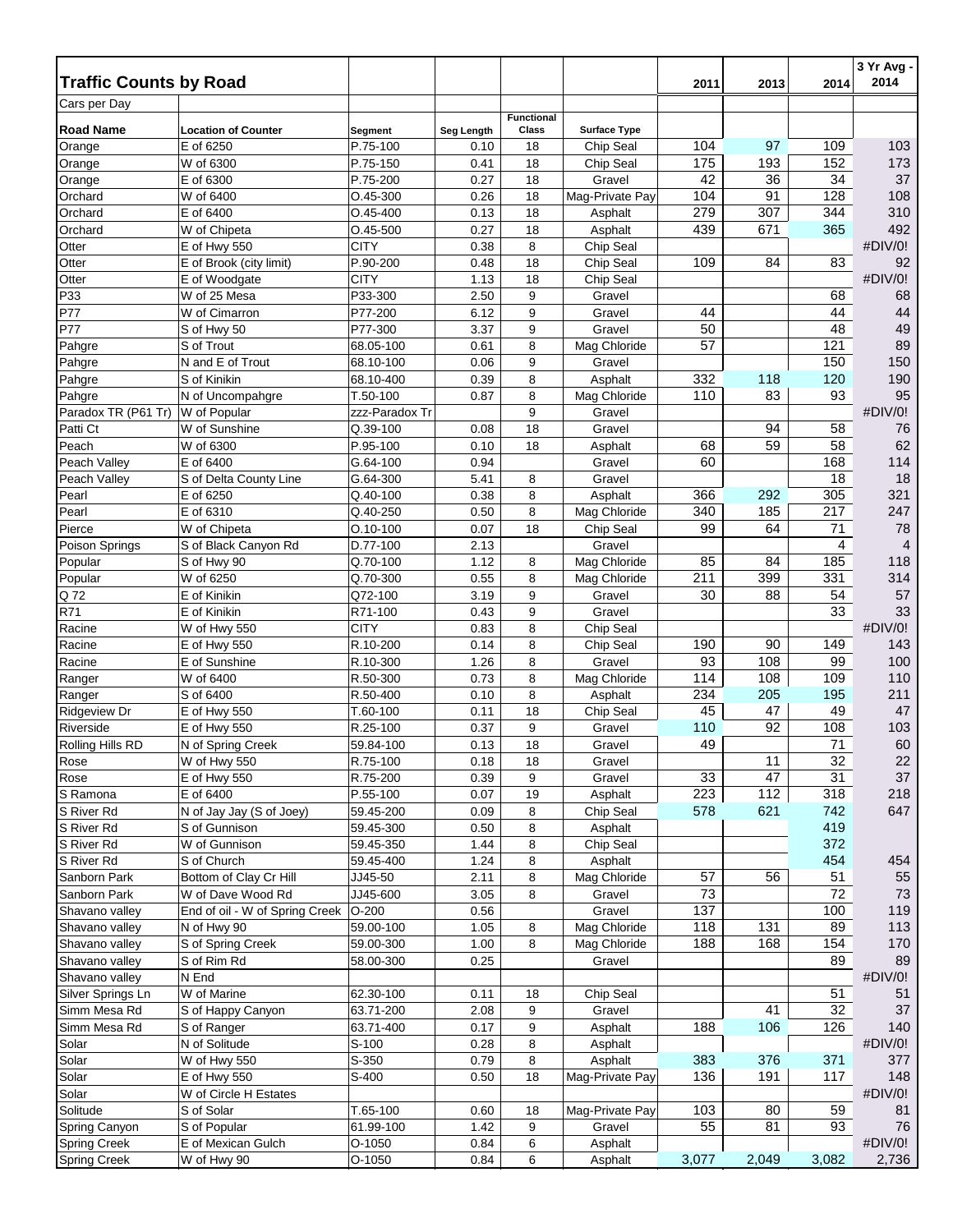|                                            |                                |                     |              |                   |                           |          |                  |                | 3 Yr Avg -     |
|--------------------------------------------|--------------------------------|---------------------|--------------|-------------------|---------------------------|----------|------------------|----------------|----------------|
| <b>Traffic Counts by Road</b>              |                                |                     |              |                   |                           | 2011     | 2013             | 2014           | 2014           |
| Cars per Day                               |                                |                     |              | <b>Functional</b> |                           |          |                  |                |                |
| <b>Road Name</b>                           | <b>Location of Counter</b>     | Segment             | Seg Length   | Class             | <b>Surface Type</b>       |          |                  |                |                |
| <b>Spring Creek</b>                        | N of Shavano Valley            | $O-400$             | 0.91         | 8                 | Asphalt                   |          |                  |                | #DIV/0!        |
| <b>Spring Creek</b>                        | W of 5875                      | $O-400$             | 0.91         | 8                 | Asphalt                   |          | $\overline{27}4$ | 284            | 279            |
| <b>Spring Creek</b>                        | E of 5875                      | $O-450$             | 0.10         | 6                 | Asphalt                   | 414      | 544              | 597            | 518            |
| <b>Spring Creek</b>                        | W of 6000                      | $O-550$             | 0.15         | 6                 | Asphalt                   |          |                  | 776            | 776            |
| <b>Spring Creek</b>                        | E of 6130                      | $O-800$             | 0.14         | 6                 | Asphalt                   | 1,901    | 1,772            | 1,937          | 1,870          |
| <b>Spring Creek</b>                        | E of 6000                      | $O-600$             | 0.50         | 6                 | Asphalt                   | 1,128    | 887              | 1,087          | 1,034          |
| <b>Spring Creek</b>                        | W of 6100                      | $O-650$             | 0.51         | 6                 | Asphalt                   |          |                  | 1,302          | 1,302          |
| <b>Spring Creek</b>                        | W of 6175                      | $O-850$             | 0.13         | 6                 | Asphalt                   |          |                  | 2,120          | 2,120          |
| <b>Spring Creek</b><br><b>Spring Creek</b> | E of 6175<br>W of 6130         | $O-900$<br>$O-750$  | 0.06<br>0.10 | 6<br>6            | Asphalt<br>Asphalt        |          | 2,211            | 2,457<br>1,567 | 2,334<br>1,567 |
| <b>Spring Creek</b>                        | W of 6200                      | O-950               | 0.25         | 6                 | Asphalt                   |          |                  | 2,511          | 2,511          |
| <b>Spring Creek</b>                        | E of 6200                      | $O-1000$            | 0.15         | 6                 | Asphalt                   |          |                  | 2,755          | 2,755          |
| Springs Ln                                 | W of Little Cimarron           | S.50-100            | 0.47         | 18                | Gravel                    | 15       |                  | 21             | 18             |
| <b>Starlight Ct</b>                        | S of Sunshine                  | 67.58-100           | 0.08         | 18                | Asphalt                   | 93       | 114              | 67             | 91             |
| Story Ln                                   | S of Oak Grove                 | 64.07-100           | 0.25         | 18                | Asphalt                   | 168      | 152              | 127            | 149            |
| Sun Ct                                     | W of Solar                     | T.10-100            | 0.03         | 18                | Gravel                    |          |                  |                | #DIV/0!        |
| Sunnyside Rd                               | E of 6700                      | <b>CITY</b>         |              |                   |                           |          |                  |                | #DIV/0!        |
| Sunnyside Rd                               | W of 6720                      | <b>CITY</b>         |              |                   |                           |          |                  |                | #DIV/0!        |
| Sunnyside Rd                               | W of 6800                      | <b>CITY</b>         |              |                   |                           |          |                  |                | #DIV/0!        |
| Sunridge                                   | W of Solar                     | S.90-100            | 0.13         | 18                | Asphalt                   |          |                  |                | #DIV/0!        |
| <b>Sunset Mesa</b>                         | E of Chipeta                   | 64.70-40            | 0.10         | 18                | Chip Seal                 | 622      | 700              | 573            | 632            |
| Sunset Rd                                  | E of Pahgre                    | S.80-100            | 0.17         | 18                | Mag-Private Pay           |          |                  |                | #DIV/0!        |
| Sunshine                                   | W of Starlight                 | 67.25-200           | 0.50         | 8                 | Chip Seal                 | 476      | 38               | 400            | 305            |
| Sunshine                                   | N of Kinikin                   | 68.50-100           | 0.05         | 8                 | Chip Seal                 | 230      | 188              | 157            | 192            |
| T <sub>Rd</sub>                            | W of Hwy 550                   | T.80-300            | 0.29         | 18                | Gravel                    | 68       | 58               | 71             | 66             |
| T85                                        | E of Little Cimarron           | T85-100             | 0.27         | 8                 | Gravel                    | 18       |                  | 14             | 16             |
| Tombstone Dr                               | W of Hwy 50                    | $J.05 - 200$        | 0.15         | 18                | Mag Chloride              | 111      |                  | 111            | 111            |
| Transfer                                   | N of Divide                    | Y48-100             | 0.91         | 8                 | Gravel                    | 21       |                  | 33             | 27             |
| Transfer                                   | S of Hickory                   | 55.50-100           | 0.61         | 8                 | Gravel                    | 76       | 81               | 44             | 67             |
| Transfer                                   | S of Holly                     | Y48-500             | 0.60         | 8                 | Gravel                    |          | 60               | 59             | 60             |
| <b>Tres Coyotes Tr</b>                     | E of Dave Wood Rd              | Private             |              |                   | Gravel                    |          |                  |                | #DIV/0!        |
| Trophy                                     | N of Uncompahgre               | 68.05-50            | 0.05         |                   | Asphalt                   | 60       | 74               | 56             | 63             |
| Trout                                      | E of Hwy 550                   | $T-200$             | 0.40         | 8                 | Chip Seal                 | 233      | 292              | 253            | 259            |
| Trout                                      | E of Pahgre                    | $T-500$             | 0.18         | 8                 | Gravel                    |          |                  | 179            | 179            |
| Tulare                                     | E of Hwy 550                   | T.90-100            | 0.12         | 18                | Asphalt                   | 168      | 203              | 171            | 181            |
| <b>Tulip Circle W</b>                      | S of Tulare                    | T.91-100            | 0.20         | 18                | Asphalt                   |          |                  |                | #DIV/0!        |
| <b>Tulip Circle E</b>                      | N of Tulare                    | T.91-200            | 0.21         | 18                | Asphalt                   |          |                  |                | #DIV/0!        |
| Tumbleweed                                 | N of Uncompahgre               | T.99-100            | 0.13         | 18                | Asphalt                   | 77       | 20               | 75             | 57             |
| Uncomphagre                                | W of Buckhorn                  | 70.50-100           | 0.20         | 8                 | Chip Seal                 | 158      | 89               | 121            | 123            |
| Uncomphagre                                | End of Asphalt                 | 70.50-350           | 1.40         | 18                | Chip Seal                 | 174      | 95               | 132            | 134            |
| Uncomphagre                                | E of Hwy 550                   | U-300               | 0.27         | 8                 | Chip Seal<br>Gravel       | 455      | 349              | 386            | 397            |
| V60 Trail                                  | E of Dave Wood Rd              | Private             |              |                   |                           |          |                  |                | #DIV/0!        |
| V66 Trail<br>Verde                         | W of Govt Springs<br>W of 6250 | Private<br>P.80-100 | 0.25         | 9<br>18           | Gravel<br>Mag-Private Pay | 53<br>88 |                  | 93             | 53<br>91       |
| Vernal Rd                                  | E of Hwy 550                   | $V.20 - 100$        | 0.31         | 18                | Gravel                    | 59       | 57               | 65             | 60             |
| Vicuna Dr                                  | W of Hwy 550                   | $V.30-100$          | 0.21         | 18                | Gravel                    | 128      | 96               | 92             | 105            |
| W Black Canyon                             | N of Delta County Line         | A-200               | 0.06         | 9                 | Gravel                    |          |                  | 89             | 89             |
| W Black Canyon                             | W of Black Canyon              | A-250               | 1.17         | 9                 | Gravel                    | 81       | 63               | 96             | 80             |
| Willow                                     | W of Chipeta                   | $O.20 - 100$        | 0.07         | 18                | Gravel                    | 112      | 16               | 105            | 78             |
| Woodgate                                   | E of Hwy 550                   | 66.40-100           | 0.21         | 8                 | Asphalt                   | 98       | 163              | 149            | 137            |
| Woodgate                                   | Uncompahgre Bridge             | 66.40-200           | 0.36         | 8                 | Asphalt                   |          |                  | 302            | 302            |
| Woodgate                                   | S of Kinikin                   | 66.40-500           | 0.46         | 8                 | Asphalt                   | 205      | 225              | 277            | 236            |
|                                            |                                |                     |              |                   |                           |          |                  |                |                |
| <b>West End</b>                            |                                |                     |              |                   |                           |          |                  |                |                |
| <b>Traffic Counts by Road</b>              |                                |                     |              |                   |                           | 2011     | 2013             | 2014           | 3 Yr Avg       |
| <b>Road Name</b>                           | <b>Location of Counter</b>     |                     |              |                   |                           |          |                  |                |                |
| 5th Street                                 | E of 2700 Rd                   | BB28-100            | 0.35         | 8                 | Gravel                    | 34       | 35               | 58             | 42             |
| 25 Mesa                                    | E of 4th St (N of 2900)        | BB29-50             | 5.54         | 6                 | Asphalt                   | 57       | 67               | 122            | 82             |
|                                            |                                |                     |              |                   |                           |          |                  |                |                |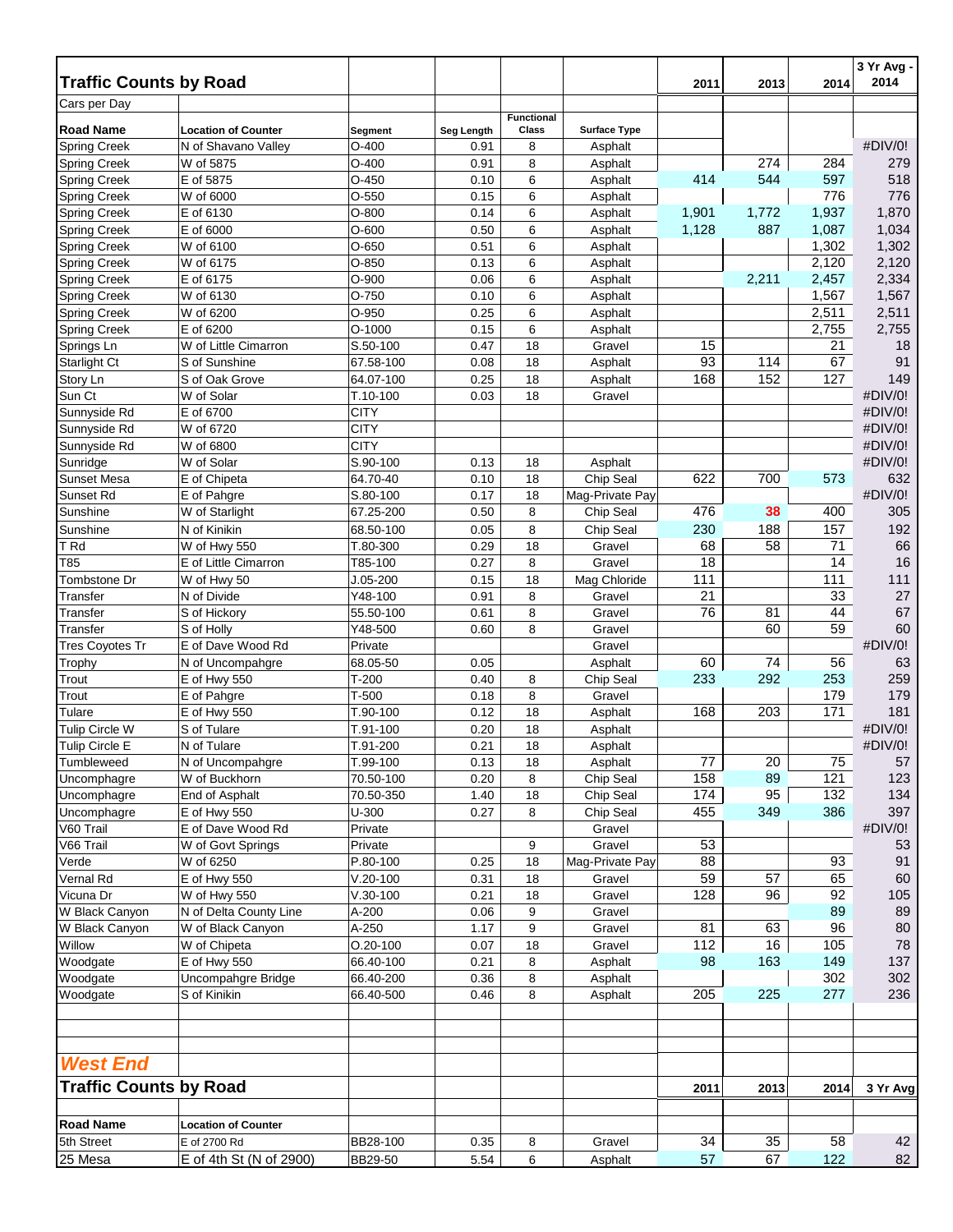| Cars per Day<br><b>Functional</b><br><b>Road Name</b><br><b>Location of Counter</b><br>Class<br>Seg Length<br><b>Surface Type</b><br>Segment<br>25 Mesa<br>At Forest Line<br>BB29-50<br>78<br>5.54<br>6<br>78<br>Asphalt<br>25 Mesa<br>130<br>97<br>114<br>N of Divide<br>Q37-100<br>5.13<br>7<br>Gravel<br>S of Divide Rd<br>83<br>119<br>65<br>89<br>25 Mesa<br>1.58<br>8<br>BB29-350<br>Gravel<br>43<br>N of U5<br>8<br>23<br>47<br>58<br>550<br>T5-200<br>0.49<br>Asphalt<br>550<br>S of T5 Rd<br>44<br>73<br>66<br>81<br>T5-300<br>0.03<br>Asphalt<br>575<br>N of Hwy 90<br>80<br>57<br>74<br>T5-100<br>0.81<br>8<br>84<br>Asphalt<br>93<br>600<br>N of V<br>109<br>76<br>6.00-100<br>0.18<br>Asphalt<br>600<br>S of U5<br>#DIV/0!<br>0.09<br>6.00-150<br>$\overline{7}$<br>Asphalt<br>600<br>N of U5<br>89<br>108<br>6.00-200<br>0.75<br>8<br>159<br>75<br>Asphalt<br>600<br>S of U RD<br>#DIV/0!<br>6.00-200<br>0.75<br>8<br>Asphalt<br>600<br>N of U<br>28<br>6.00-250<br>1.00<br>8<br>25<br>26<br>26<br>Gravel<br>675<br>N of Hwy 90<br>80<br>1.43<br>8<br>97<br>55<br>77<br>7.00-100<br>Asphalt<br>700<br>N of V<br>37<br>32<br>26<br>32<br>1.00<br>7.00-200<br>Asphalt<br>755<br>N of Hwy 90<br>15<br>15<br>X8-200<br>0.23<br>Gravel<br>39<br>950<br>N of Hwy 90<br>34<br>39<br>43<br>9.50-100<br>1.01<br>8<br>Gravel<br>38<br>1000<br>N of Hwy 90<br>50<br>35<br>0.57<br>9<br>Native<br>30<br>Z10-100<br>$\overline{75}$<br>78<br>2600<br>N of AA<br>77<br>81<br>0.98<br>8<br>26.00-200<br>Asphalt<br>58<br>2650<br>N of AA<br>75<br>26.50-100<br>0.23<br>8<br>169<br>101<br>Asphalt<br>2700<br>S of CC<br>83<br>45<br>38<br>55<br>27.00-100<br>0.56<br>8<br>Gravel<br>2700<br>N of CC<br>216<br>0.50<br>8<br>230<br>143<br>274<br>27.00-150<br>Asphalt<br>W of BB<br>2700<br>#DIV/0!<br>8<br>27.00-400<br>0.69<br>Asphalt<br>2700<br>E of AA<br>8<br>36<br>43<br>53<br>44<br>27.00-500<br>0.47<br>Asphalt<br>N of DD<br>$\overline{7}$<br>2800<br>160<br>160<br>28.00-100<br>0.78<br>Asphalt<br>$\overline{7}$<br>237<br>2800<br>S of CC<br>253<br>246<br>28.00-200<br>0.22<br>211<br>Asphalt<br>S of BB<br>82<br>81<br>2810<br>0.49<br>8<br>Asphalt<br>88<br>72<br>28.10-100<br>2875<br>9<br>#DIV/0!<br>N of Hwy 141<br>0.49<br>28.75-100<br>Gravel<br>$\overline{7}$<br>2900<br>N of DD<br>129<br>93<br>29.00-100<br>0.97<br>69<br>81<br>Asphalt<br>S of CC<br>2900<br>$\overline{7}$<br>93<br>93<br>0.97<br>29.00-100<br>Asphalt<br>2900<br>N of CC<br>210<br>160<br>0.50<br>7<br>144<br>125<br>29.00-200<br>Asphalt<br>S of CC<br>533<br>507<br>448<br>539<br>3000<br>0.95<br>8<br>30.00-200<br>Asphalt<br>24<br>3500<br>S of Hwy 145<br>9<br>27<br>27<br>0.47<br>Gravel<br>31<br>35.00-100<br>44<br>3500<br>N of Hwy 145<br>0.55<br>9<br>58<br>38<br>36<br>35.00-200<br>Asphalt<br>3510<br>W of II35 Rd<br>#DIV/0!<br>35.10-100<br>0.89<br>Gravel<br>3570<br>N of Hwy 145<br>0.07<br>21<br>21<br>35.70-100<br>9<br>Gravel<br>3575<br>W of Hwy $145$<br>62<br>99<br>81<br>35.75-100<br>1.48<br>8<br>Asphalt<br>3575<br>57<br>80<br>S of Hwy 145<br>0.36<br>9<br>103<br>35.75-300<br>Asphalt<br>3575<br>N of Hwy 145<br>9<br>78<br>171<br>125<br>0.07<br>35.75-400<br>Asphalt<br>N of II.10<br>35.75-500<br>#DIV/0!<br>0.33<br>9<br>Asphalt<br>W of Williams Pit<br>3575<br>#DIV/0!<br>Gravel<br>35.75-100<br>0.43<br>3590<br>S of Hwy 145<br>0.26<br>Asphalt<br>95<br>35.90-100<br>61<br>78<br>9<br>3650<br>N of Hwy 145<br>0.29<br>9<br>16<br>16<br>36.50-100<br>Gravel<br>3700<br>W of Hwy 145<br>84<br>37.00-100<br>0.53<br>50<br>118<br>9<br>Gravel<br>3760<br>N of II<br>Asphalt<br>93<br>83<br>88<br>37.50-100<br>1.07<br>9<br>3760<br>at end of oil<br>#DIV/0!<br>9<br>37.50-100<br>1.07<br>Asphalt<br>N of Hwy 145<br>3775<br>37.75-100<br>9<br>141<br>108<br>125<br>1.00<br>Asphalt<br>3900<br>N of Hwy 145<br>39.00-100<br>0.73<br>9<br>19<br>19<br>Gravel<br>4000<br>N of Hwy 145<br>40.00-100<br>0.32<br>9<br>137<br>155<br>146<br>Asphalt<br>at end of oil<br>#DIV/0!<br>4000<br>40.00-300<br>9<br>Gravel<br>0.30<br>4050<br>S of Hwy 145<br>40.50-100<br>0.48<br>9<br>Gravel<br>28<br>28<br>N of Hwy 145<br>42ZN<br>42.00-100<br>1.89<br>9<br>117<br>190<br>167<br>158<br>Asphalt<br>43ZN<br>at County Line<br>43<br>43.00-100<br>43<br>0.51<br>Gravel<br>44ZN<br>at San Miguel County Line<br>44.00-100<br>104<br>104<br>0.58<br>9<br>Gravel<br>90 RD<br>541<br>N of Hwy 141<br>$\overline{7}$<br>Asphalt<br>542<br>614<br>467<br>90-50<br>0.39<br>90 RD<br>E of DD30<br>85<br>90-200<br>6.78<br>$\overline{7}$<br>Asphalt<br>69<br>91<br>96<br>90 RD<br>end of oil at bridge<br>47<br>90-200<br>47<br>6.78<br>Asphalt<br>90 RD<br>24<br>24<br>At Forest Line<br>90-400<br>$\overline{7}$<br>Gravel<br>4.17<br>90 RD<br>S of Sid Howels<br>90-550<br>Gravel<br>16<br>3.54<br>8<br>16<br>90 Rd<br>14<br>14<br>E of Sid Howels<br>90-550<br>3.54<br>8<br>Gravel<br>90 RD<br>Native<br>30<br>SW of Divide Rd<br>90-600<br>7.02<br>8<br>30<br>AA RD<br>30<br>W of 2600<br>AA-100<br>9<br>30<br>1.00<br>Chip Seal<br>AA RD<br>W of 2650<br>AA-200<br>8<br>122<br>122<br>0.50<br>Asphalt<br>AA RD<br>211<br>W of 2700<br>8<br>162<br>325<br>233<br>AA-300<br>0.29<br>Asphalt | <b>Traffic Counts by Road</b> |  |  | 2011 | 2013 | 2014 | 3 Yr Avg -<br>2014 |
|--------------------------------------------------------------------------------------------------------------------------------------------------------------------------------------------------------------------------------------------------------------------------------------------------------------------------------------------------------------------------------------------------------------------------------------------------------------------------------------------------------------------------------------------------------------------------------------------------------------------------------------------------------------------------------------------------------------------------------------------------------------------------------------------------------------------------------------------------------------------------------------------------------------------------------------------------------------------------------------------------------------------------------------------------------------------------------------------------------------------------------------------------------------------------------------------------------------------------------------------------------------------------------------------------------------------------------------------------------------------------------------------------------------------------------------------------------------------------------------------------------------------------------------------------------------------------------------------------------------------------------------------------------------------------------------------------------------------------------------------------------------------------------------------------------------------------------------------------------------------------------------------------------------------------------------------------------------------------------------------------------------------------------------------------------------------------------------------------------------------------------------------------------------------------------------------------------------------------------------------------------------------------------------------------------------------------------------------------------------------------------------------------------------------------------------------------------------------------------------------------------------------------------------------------------------------------------------------------------------------------------------------------------------------------------------------------------------------------------------------------------------------------------------------------------------------------------------------------------------------------------------------------------------------------------------------------------------------------------------------------------------------------------------------------------------------------------------------------------------------------------------------------------------------------------------------------------------------------------------------------------------------------------------------------------------------------------------------------------------------------------------------------------------------------------------------------------------------------------------------------------------------------------------------------------------------------------------------------------------------------------------------------------------------------------------------------------------------------------------------------------------------------------------------------------------------------------------------------------------------------------------------------------------------------------------------------------------------------------------------------------------------------------------------------------------------------------------------------------------------------------------------------------------------------------------------------------------------------------------------------------------------------------------------------------------------------------------------------------------------------------------------------------------------------------------------------------------------------------------------------------------------------------------------------------------------------------------------------------------------------------------------------------------------------------------------------------------------------------------------------------------------------------------------------------------------------------------------------------------------------------------------------------------------------------------------------------------------------------------------------------------------------------------------------------------------------------------------------------------------------------------------------------------------------------------------------------|-------------------------------|--|--|------|------|------|--------------------|
|                                                                                                                                                                                                                                                                                                                                                                                                                                                                                                                                                                                                                                                                                                                                                                                                                                                                                                                                                                                                                                                                                                                                                                                                                                                                                                                                                                                                                                                                                                                                                                                                                                                                                                                                                                                                                                                                                                                                                                                                                                                                                                                                                                                                                                                                                                                                                                                                                                                                                                                                                                                                                                                                                                                                                                                                                                                                                                                                                                                                                                                                                                                                                                                                                                                                                                                                                                                                                                                                                                                                                                                                                                                                                                                                                                                                                                                                                                                                                                                                                                                                                                                                                                                                                                                                                                                                                                                                                                                                                                                                                                                                                                                                                                                                                                                                                                                                                                                                                                                                                                                                                                                                                                                                        |                               |  |  |      |      |      |                    |
|                                                                                                                                                                                                                                                                                                                                                                                                                                                                                                                                                                                                                                                                                                                                                                                                                                                                                                                                                                                                                                                                                                                                                                                                                                                                                                                                                                                                                                                                                                                                                                                                                                                                                                                                                                                                                                                                                                                                                                                                                                                                                                                                                                                                                                                                                                                                                                                                                                                                                                                                                                                                                                                                                                                                                                                                                                                                                                                                                                                                                                                                                                                                                                                                                                                                                                                                                                                                                                                                                                                                                                                                                                                                                                                                                                                                                                                                                                                                                                                                                                                                                                                                                                                                                                                                                                                                                                                                                                                                                                                                                                                                                                                                                                                                                                                                                                                                                                                                                                                                                                                                                                                                                                                                        |                               |  |  |      |      |      |                    |
|                                                                                                                                                                                                                                                                                                                                                                                                                                                                                                                                                                                                                                                                                                                                                                                                                                                                                                                                                                                                                                                                                                                                                                                                                                                                                                                                                                                                                                                                                                                                                                                                                                                                                                                                                                                                                                                                                                                                                                                                                                                                                                                                                                                                                                                                                                                                                                                                                                                                                                                                                                                                                                                                                                                                                                                                                                                                                                                                                                                                                                                                                                                                                                                                                                                                                                                                                                                                                                                                                                                                                                                                                                                                                                                                                                                                                                                                                                                                                                                                                                                                                                                                                                                                                                                                                                                                                                                                                                                                                                                                                                                                                                                                                                                                                                                                                                                                                                                                                                                                                                                                                                                                                                                                        |                               |  |  |      |      |      |                    |
|                                                                                                                                                                                                                                                                                                                                                                                                                                                                                                                                                                                                                                                                                                                                                                                                                                                                                                                                                                                                                                                                                                                                                                                                                                                                                                                                                                                                                                                                                                                                                                                                                                                                                                                                                                                                                                                                                                                                                                                                                                                                                                                                                                                                                                                                                                                                                                                                                                                                                                                                                                                                                                                                                                                                                                                                                                                                                                                                                                                                                                                                                                                                                                                                                                                                                                                                                                                                                                                                                                                                                                                                                                                                                                                                                                                                                                                                                                                                                                                                                                                                                                                                                                                                                                                                                                                                                                                                                                                                                                                                                                                                                                                                                                                                                                                                                                                                                                                                                                                                                                                                                                                                                                                                        |                               |  |  |      |      |      |                    |
|                                                                                                                                                                                                                                                                                                                                                                                                                                                                                                                                                                                                                                                                                                                                                                                                                                                                                                                                                                                                                                                                                                                                                                                                                                                                                                                                                                                                                                                                                                                                                                                                                                                                                                                                                                                                                                                                                                                                                                                                                                                                                                                                                                                                                                                                                                                                                                                                                                                                                                                                                                                                                                                                                                                                                                                                                                                                                                                                                                                                                                                                                                                                                                                                                                                                                                                                                                                                                                                                                                                                                                                                                                                                                                                                                                                                                                                                                                                                                                                                                                                                                                                                                                                                                                                                                                                                                                                                                                                                                                                                                                                                                                                                                                                                                                                                                                                                                                                                                                                                                                                                                                                                                                                                        |                               |  |  |      |      |      |                    |
|                                                                                                                                                                                                                                                                                                                                                                                                                                                                                                                                                                                                                                                                                                                                                                                                                                                                                                                                                                                                                                                                                                                                                                                                                                                                                                                                                                                                                                                                                                                                                                                                                                                                                                                                                                                                                                                                                                                                                                                                                                                                                                                                                                                                                                                                                                                                                                                                                                                                                                                                                                                                                                                                                                                                                                                                                                                                                                                                                                                                                                                                                                                                                                                                                                                                                                                                                                                                                                                                                                                                                                                                                                                                                                                                                                                                                                                                                                                                                                                                                                                                                                                                                                                                                                                                                                                                                                                                                                                                                                                                                                                                                                                                                                                                                                                                                                                                                                                                                                                                                                                                                                                                                                                                        |                               |  |  |      |      |      |                    |
|                                                                                                                                                                                                                                                                                                                                                                                                                                                                                                                                                                                                                                                                                                                                                                                                                                                                                                                                                                                                                                                                                                                                                                                                                                                                                                                                                                                                                                                                                                                                                                                                                                                                                                                                                                                                                                                                                                                                                                                                                                                                                                                                                                                                                                                                                                                                                                                                                                                                                                                                                                                                                                                                                                                                                                                                                                                                                                                                                                                                                                                                                                                                                                                                                                                                                                                                                                                                                                                                                                                                                                                                                                                                                                                                                                                                                                                                                                                                                                                                                                                                                                                                                                                                                                                                                                                                                                                                                                                                                                                                                                                                                                                                                                                                                                                                                                                                                                                                                                                                                                                                                                                                                                                                        |                               |  |  |      |      |      |                    |
|                                                                                                                                                                                                                                                                                                                                                                                                                                                                                                                                                                                                                                                                                                                                                                                                                                                                                                                                                                                                                                                                                                                                                                                                                                                                                                                                                                                                                                                                                                                                                                                                                                                                                                                                                                                                                                                                                                                                                                                                                                                                                                                                                                                                                                                                                                                                                                                                                                                                                                                                                                                                                                                                                                                                                                                                                                                                                                                                                                                                                                                                                                                                                                                                                                                                                                                                                                                                                                                                                                                                                                                                                                                                                                                                                                                                                                                                                                                                                                                                                                                                                                                                                                                                                                                                                                                                                                                                                                                                                                                                                                                                                                                                                                                                                                                                                                                                                                                                                                                                                                                                                                                                                                                                        |                               |  |  |      |      |      |                    |
|                                                                                                                                                                                                                                                                                                                                                                                                                                                                                                                                                                                                                                                                                                                                                                                                                                                                                                                                                                                                                                                                                                                                                                                                                                                                                                                                                                                                                                                                                                                                                                                                                                                                                                                                                                                                                                                                                                                                                                                                                                                                                                                                                                                                                                                                                                                                                                                                                                                                                                                                                                                                                                                                                                                                                                                                                                                                                                                                                                                                                                                                                                                                                                                                                                                                                                                                                                                                                                                                                                                                                                                                                                                                                                                                                                                                                                                                                                                                                                                                                                                                                                                                                                                                                                                                                                                                                                                                                                                                                                                                                                                                                                                                                                                                                                                                                                                                                                                                                                                                                                                                                                                                                                                                        |                               |  |  |      |      |      |                    |
|                                                                                                                                                                                                                                                                                                                                                                                                                                                                                                                                                                                                                                                                                                                                                                                                                                                                                                                                                                                                                                                                                                                                                                                                                                                                                                                                                                                                                                                                                                                                                                                                                                                                                                                                                                                                                                                                                                                                                                                                                                                                                                                                                                                                                                                                                                                                                                                                                                                                                                                                                                                                                                                                                                                                                                                                                                                                                                                                                                                                                                                                                                                                                                                                                                                                                                                                                                                                                                                                                                                                                                                                                                                                                                                                                                                                                                                                                                                                                                                                                                                                                                                                                                                                                                                                                                                                                                                                                                                                                                                                                                                                                                                                                                                                                                                                                                                                                                                                                                                                                                                                                                                                                                                                        |                               |  |  |      |      |      |                    |
|                                                                                                                                                                                                                                                                                                                                                                                                                                                                                                                                                                                                                                                                                                                                                                                                                                                                                                                                                                                                                                                                                                                                                                                                                                                                                                                                                                                                                                                                                                                                                                                                                                                                                                                                                                                                                                                                                                                                                                                                                                                                                                                                                                                                                                                                                                                                                                                                                                                                                                                                                                                                                                                                                                                                                                                                                                                                                                                                                                                                                                                                                                                                                                                                                                                                                                                                                                                                                                                                                                                                                                                                                                                                                                                                                                                                                                                                                                                                                                                                                                                                                                                                                                                                                                                                                                                                                                                                                                                                                                                                                                                                                                                                                                                                                                                                                                                                                                                                                                                                                                                                                                                                                                                                        |                               |  |  |      |      |      |                    |
|                                                                                                                                                                                                                                                                                                                                                                                                                                                                                                                                                                                                                                                                                                                                                                                                                                                                                                                                                                                                                                                                                                                                                                                                                                                                                                                                                                                                                                                                                                                                                                                                                                                                                                                                                                                                                                                                                                                                                                                                                                                                                                                                                                                                                                                                                                                                                                                                                                                                                                                                                                                                                                                                                                                                                                                                                                                                                                                                                                                                                                                                                                                                                                                                                                                                                                                                                                                                                                                                                                                                                                                                                                                                                                                                                                                                                                                                                                                                                                                                                                                                                                                                                                                                                                                                                                                                                                                                                                                                                                                                                                                                                                                                                                                                                                                                                                                                                                                                                                                                                                                                                                                                                                                                        |                               |  |  |      |      |      |                    |
|                                                                                                                                                                                                                                                                                                                                                                                                                                                                                                                                                                                                                                                                                                                                                                                                                                                                                                                                                                                                                                                                                                                                                                                                                                                                                                                                                                                                                                                                                                                                                                                                                                                                                                                                                                                                                                                                                                                                                                                                                                                                                                                                                                                                                                                                                                                                                                                                                                                                                                                                                                                                                                                                                                                                                                                                                                                                                                                                                                                                                                                                                                                                                                                                                                                                                                                                                                                                                                                                                                                                                                                                                                                                                                                                                                                                                                                                                                                                                                                                                                                                                                                                                                                                                                                                                                                                                                                                                                                                                                                                                                                                                                                                                                                                                                                                                                                                                                                                                                                                                                                                                                                                                                                                        |                               |  |  |      |      |      |                    |
|                                                                                                                                                                                                                                                                                                                                                                                                                                                                                                                                                                                                                                                                                                                                                                                                                                                                                                                                                                                                                                                                                                                                                                                                                                                                                                                                                                                                                                                                                                                                                                                                                                                                                                                                                                                                                                                                                                                                                                                                                                                                                                                                                                                                                                                                                                                                                                                                                                                                                                                                                                                                                                                                                                                                                                                                                                                                                                                                                                                                                                                                                                                                                                                                                                                                                                                                                                                                                                                                                                                                                                                                                                                                                                                                                                                                                                                                                                                                                                                                                                                                                                                                                                                                                                                                                                                                                                                                                                                                                                                                                                                                                                                                                                                                                                                                                                                                                                                                                                                                                                                                                                                                                                                                        |                               |  |  |      |      |      |                    |
|                                                                                                                                                                                                                                                                                                                                                                                                                                                                                                                                                                                                                                                                                                                                                                                                                                                                                                                                                                                                                                                                                                                                                                                                                                                                                                                                                                                                                                                                                                                                                                                                                                                                                                                                                                                                                                                                                                                                                                                                                                                                                                                                                                                                                                                                                                                                                                                                                                                                                                                                                                                                                                                                                                                                                                                                                                                                                                                                                                                                                                                                                                                                                                                                                                                                                                                                                                                                                                                                                                                                                                                                                                                                                                                                                                                                                                                                                                                                                                                                                                                                                                                                                                                                                                                                                                                                                                                                                                                                                                                                                                                                                                                                                                                                                                                                                                                                                                                                                                                                                                                                                                                                                                                                        |                               |  |  |      |      |      |                    |
|                                                                                                                                                                                                                                                                                                                                                                                                                                                                                                                                                                                                                                                                                                                                                                                                                                                                                                                                                                                                                                                                                                                                                                                                                                                                                                                                                                                                                                                                                                                                                                                                                                                                                                                                                                                                                                                                                                                                                                                                                                                                                                                                                                                                                                                                                                                                                                                                                                                                                                                                                                                                                                                                                                                                                                                                                                                                                                                                                                                                                                                                                                                                                                                                                                                                                                                                                                                                                                                                                                                                                                                                                                                                                                                                                                                                                                                                                                                                                                                                                                                                                                                                                                                                                                                                                                                                                                                                                                                                                                                                                                                                                                                                                                                                                                                                                                                                                                                                                                                                                                                                                                                                                                                                        |                               |  |  |      |      |      |                    |
|                                                                                                                                                                                                                                                                                                                                                                                                                                                                                                                                                                                                                                                                                                                                                                                                                                                                                                                                                                                                                                                                                                                                                                                                                                                                                                                                                                                                                                                                                                                                                                                                                                                                                                                                                                                                                                                                                                                                                                                                                                                                                                                                                                                                                                                                                                                                                                                                                                                                                                                                                                                                                                                                                                                                                                                                                                                                                                                                                                                                                                                                                                                                                                                                                                                                                                                                                                                                                                                                                                                                                                                                                                                                                                                                                                                                                                                                                                                                                                                                                                                                                                                                                                                                                                                                                                                                                                                                                                                                                                                                                                                                                                                                                                                                                                                                                                                                                                                                                                                                                                                                                                                                                                                                        |                               |  |  |      |      |      |                    |
|                                                                                                                                                                                                                                                                                                                                                                                                                                                                                                                                                                                                                                                                                                                                                                                                                                                                                                                                                                                                                                                                                                                                                                                                                                                                                                                                                                                                                                                                                                                                                                                                                                                                                                                                                                                                                                                                                                                                                                                                                                                                                                                                                                                                                                                                                                                                                                                                                                                                                                                                                                                                                                                                                                                                                                                                                                                                                                                                                                                                                                                                                                                                                                                                                                                                                                                                                                                                                                                                                                                                                                                                                                                                                                                                                                                                                                                                                                                                                                                                                                                                                                                                                                                                                                                                                                                                                                                                                                                                                                                                                                                                                                                                                                                                                                                                                                                                                                                                                                                                                                                                                                                                                                                                        |                               |  |  |      |      |      |                    |
|                                                                                                                                                                                                                                                                                                                                                                                                                                                                                                                                                                                                                                                                                                                                                                                                                                                                                                                                                                                                                                                                                                                                                                                                                                                                                                                                                                                                                                                                                                                                                                                                                                                                                                                                                                                                                                                                                                                                                                                                                                                                                                                                                                                                                                                                                                                                                                                                                                                                                                                                                                                                                                                                                                                                                                                                                                                                                                                                                                                                                                                                                                                                                                                                                                                                                                                                                                                                                                                                                                                                                                                                                                                                                                                                                                                                                                                                                                                                                                                                                                                                                                                                                                                                                                                                                                                                                                                                                                                                                                                                                                                                                                                                                                                                                                                                                                                                                                                                                                                                                                                                                                                                                                                                        |                               |  |  |      |      |      |                    |
|                                                                                                                                                                                                                                                                                                                                                                                                                                                                                                                                                                                                                                                                                                                                                                                                                                                                                                                                                                                                                                                                                                                                                                                                                                                                                                                                                                                                                                                                                                                                                                                                                                                                                                                                                                                                                                                                                                                                                                                                                                                                                                                                                                                                                                                                                                                                                                                                                                                                                                                                                                                                                                                                                                                                                                                                                                                                                                                                                                                                                                                                                                                                                                                                                                                                                                                                                                                                                                                                                                                                                                                                                                                                                                                                                                                                                                                                                                                                                                                                                                                                                                                                                                                                                                                                                                                                                                                                                                                                                                                                                                                                                                                                                                                                                                                                                                                                                                                                                                                                                                                                                                                                                                                                        |                               |  |  |      |      |      |                    |
|                                                                                                                                                                                                                                                                                                                                                                                                                                                                                                                                                                                                                                                                                                                                                                                                                                                                                                                                                                                                                                                                                                                                                                                                                                                                                                                                                                                                                                                                                                                                                                                                                                                                                                                                                                                                                                                                                                                                                                                                                                                                                                                                                                                                                                                                                                                                                                                                                                                                                                                                                                                                                                                                                                                                                                                                                                                                                                                                                                                                                                                                                                                                                                                                                                                                                                                                                                                                                                                                                                                                                                                                                                                                                                                                                                                                                                                                                                                                                                                                                                                                                                                                                                                                                                                                                                                                                                                                                                                                                                                                                                                                                                                                                                                                                                                                                                                                                                                                                                                                                                                                                                                                                                                                        |                               |  |  |      |      |      |                    |
|                                                                                                                                                                                                                                                                                                                                                                                                                                                                                                                                                                                                                                                                                                                                                                                                                                                                                                                                                                                                                                                                                                                                                                                                                                                                                                                                                                                                                                                                                                                                                                                                                                                                                                                                                                                                                                                                                                                                                                                                                                                                                                                                                                                                                                                                                                                                                                                                                                                                                                                                                                                                                                                                                                                                                                                                                                                                                                                                                                                                                                                                                                                                                                                                                                                                                                                                                                                                                                                                                                                                                                                                                                                                                                                                                                                                                                                                                                                                                                                                                                                                                                                                                                                                                                                                                                                                                                                                                                                                                                                                                                                                                                                                                                                                                                                                                                                                                                                                                                                                                                                                                                                                                                                                        |                               |  |  |      |      |      |                    |
|                                                                                                                                                                                                                                                                                                                                                                                                                                                                                                                                                                                                                                                                                                                                                                                                                                                                                                                                                                                                                                                                                                                                                                                                                                                                                                                                                                                                                                                                                                                                                                                                                                                                                                                                                                                                                                                                                                                                                                                                                                                                                                                                                                                                                                                                                                                                                                                                                                                                                                                                                                                                                                                                                                                                                                                                                                                                                                                                                                                                                                                                                                                                                                                                                                                                                                                                                                                                                                                                                                                                                                                                                                                                                                                                                                                                                                                                                                                                                                                                                                                                                                                                                                                                                                                                                                                                                                                                                                                                                                                                                                                                                                                                                                                                                                                                                                                                                                                                                                                                                                                                                                                                                                                                        |                               |  |  |      |      |      |                    |
|                                                                                                                                                                                                                                                                                                                                                                                                                                                                                                                                                                                                                                                                                                                                                                                                                                                                                                                                                                                                                                                                                                                                                                                                                                                                                                                                                                                                                                                                                                                                                                                                                                                                                                                                                                                                                                                                                                                                                                                                                                                                                                                                                                                                                                                                                                                                                                                                                                                                                                                                                                                                                                                                                                                                                                                                                                                                                                                                                                                                                                                                                                                                                                                                                                                                                                                                                                                                                                                                                                                                                                                                                                                                                                                                                                                                                                                                                                                                                                                                                                                                                                                                                                                                                                                                                                                                                                                                                                                                                                                                                                                                                                                                                                                                                                                                                                                                                                                                                                                                                                                                                                                                                                                                        |                               |  |  |      |      |      |                    |
|                                                                                                                                                                                                                                                                                                                                                                                                                                                                                                                                                                                                                                                                                                                                                                                                                                                                                                                                                                                                                                                                                                                                                                                                                                                                                                                                                                                                                                                                                                                                                                                                                                                                                                                                                                                                                                                                                                                                                                                                                                                                                                                                                                                                                                                                                                                                                                                                                                                                                                                                                                                                                                                                                                                                                                                                                                                                                                                                                                                                                                                                                                                                                                                                                                                                                                                                                                                                                                                                                                                                                                                                                                                                                                                                                                                                                                                                                                                                                                                                                                                                                                                                                                                                                                                                                                                                                                                                                                                                                                                                                                                                                                                                                                                                                                                                                                                                                                                                                                                                                                                                                                                                                                                                        |                               |  |  |      |      |      |                    |
|                                                                                                                                                                                                                                                                                                                                                                                                                                                                                                                                                                                                                                                                                                                                                                                                                                                                                                                                                                                                                                                                                                                                                                                                                                                                                                                                                                                                                                                                                                                                                                                                                                                                                                                                                                                                                                                                                                                                                                                                                                                                                                                                                                                                                                                                                                                                                                                                                                                                                                                                                                                                                                                                                                                                                                                                                                                                                                                                                                                                                                                                                                                                                                                                                                                                                                                                                                                                                                                                                                                                                                                                                                                                                                                                                                                                                                                                                                                                                                                                                                                                                                                                                                                                                                                                                                                                                                                                                                                                                                                                                                                                                                                                                                                                                                                                                                                                                                                                                                                                                                                                                                                                                                                                        |                               |  |  |      |      |      |                    |
|                                                                                                                                                                                                                                                                                                                                                                                                                                                                                                                                                                                                                                                                                                                                                                                                                                                                                                                                                                                                                                                                                                                                                                                                                                                                                                                                                                                                                                                                                                                                                                                                                                                                                                                                                                                                                                                                                                                                                                                                                                                                                                                                                                                                                                                                                                                                                                                                                                                                                                                                                                                                                                                                                                                                                                                                                                                                                                                                                                                                                                                                                                                                                                                                                                                                                                                                                                                                                                                                                                                                                                                                                                                                                                                                                                                                                                                                                                                                                                                                                                                                                                                                                                                                                                                                                                                                                                                                                                                                                                                                                                                                                                                                                                                                                                                                                                                                                                                                                                                                                                                                                                                                                                                                        |                               |  |  |      |      |      |                    |
|                                                                                                                                                                                                                                                                                                                                                                                                                                                                                                                                                                                                                                                                                                                                                                                                                                                                                                                                                                                                                                                                                                                                                                                                                                                                                                                                                                                                                                                                                                                                                                                                                                                                                                                                                                                                                                                                                                                                                                                                                                                                                                                                                                                                                                                                                                                                                                                                                                                                                                                                                                                                                                                                                                                                                                                                                                                                                                                                                                                                                                                                                                                                                                                                                                                                                                                                                                                                                                                                                                                                                                                                                                                                                                                                                                                                                                                                                                                                                                                                                                                                                                                                                                                                                                                                                                                                                                                                                                                                                                                                                                                                                                                                                                                                                                                                                                                                                                                                                                                                                                                                                                                                                                                                        |                               |  |  |      |      |      |                    |
|                                                                                                                                                                                                                                                                                                                                                                                                                                                                                                                                                                                                                                                                                                                                                                                                                                                                                                                                                                                                                                                                                                                                                                                                                                                                                                                                                                                                                                                                                                                                                                                                                                                                                                                                                                                                                                                                                                                                                                                                                                                                                                                                                                                                                                                                                                                                                                                                                                                                                                                                                                                                                                                                                                                                                                                                                                                                                                                                                                                                                                                                                                                                                                                                                                                                                                                                                                                                                                                                                                                                                                                                                                                                                                                                                                                                                                                                                                                                                                                                                                                                                                                                                                                                                                                                                                                                                                                                                                                                                                                                                                                                                                                                                                                                                                                                                                                                                                                                                                                                                                                                                                                                                                                                        |                               |  |  |      |      |      |                    |
|                                                                                                                                                                                                                                                                                                                                                                                                                                                                                                                                                                                                                                                                                                                                                                                                                                                                                                                                                                                                                                                                                                                                                                                                                                                                                                                                                                                                                                                                                                                                                                                                                                                                                                                                                                                                                                                                                                                                                                                                                                                                                                                                                                                                                                                                                                                                                                                                                                                                                                                                                                                                                                                                                                                                                                                                                                                                                                                                                                                                                                                                                                                                                                                                                                                                                                                                                                                                                                                                                                                                                                                                                                                                                                                                                                                                                                                                                                                                                                                                                                                                                                                                                                                                                                                                                                                                                                                                                                                                                                                                                                                                                                                                                                                                                                                                                                                                                                                                                                                                                                                                                                                                                                                                        |                               |  |  |      |      |      |                    |
|                                                                                                                                                                                                                                                                                                                                                                                                                                                                                                                                                                                                                                                                                                                                                                                                                                                                                                                                                                                                                                                                                                                                                                                                                                                                                                                                                                                                                                                                                                                                                                                                                                                                                                                                                                                                                                                                                                                                                                                                                                                                                                                                                                                                                                                                                                                                                                                                                                                                                                                                                                                                                                                                                                                                                                                                                                                                                                                                                                                                                                                                                                                                                                                                                                                                                                                                                                                                                                                                                                                                                                                                                                                                                                                                                                                                                                                                                                                                                                                                                                                                                                                                                                                                                                                                                                                                                                                                                                                                                                                                                                                                                                                                                                                                                                                                                                                                                                                                                                                                                                                                                                                                                                                                        |                               |  |  |      |      |      |                    |
|                                                                                                                                                                                                                                                                                                                                                                                                                                                                                                                                                                                                                                                                                                                                                                                                                                                                                                                                                                                                                                                                                                                                                                                                                                                                                                                                                                                                                                                                                                                                                                                                                                                                                                                                                                                                                                                                                                                                                                                                                                                                                                                                                                                                                                                                                                                                                                                                                                                                                                                                                                                                                                                                                                                                                                                                                                                                                                                                                                                                                                                                                                                                                                                                                                                                                                                                                                                                                                                                                                                                                                                                                                                                                                                                                                                                                                                                                                                                                                                                                                                                                                                                                                                                                                                                                                                                                                                                                                                                                                                                                                                                                                                                                                                                                                                                                                                                                                                                                                                                                                                                                                                                                                                                        |                               |  |  |      |      |      |                    |
|                                                                                                                                                                                                                                                                                                                                                                                                                                                                                                                                                                                                                                                                                                                                                                                                                                                                                                                                                                                                                                                                                                                                                                                                                                                                                                                                                                                                                                                                                                                                                                                                                                                                                                                                                                                                                                                                                                                                                                                                                                                                                                                                                                                                                                                                                                                                                                                                                                                                                                                                                                                                                                                                                                                                                                                                                                                                                                                                                                                                                                                                                                                                                                                                                                                                                                                                                                                                                                                                                                                                                                                                                                                                                                                                                                                                                                                                                                                                                                                                                                                                                                                                                                                                                                                                                                                                                                                                                                                                                                                                                                                                                                                                                                                                                                                                                                                                                                                                                                                                                                                                                                                                                                                                        |                               |  |  |      |      |      |                    |
|                                                                                                                                                                                                                                                                                                                                                                                                                                                                                                                                                                                                                                                                                                                                                                                                                                                                                                                                                                                                                                                                                                                                                                                                                                                                                                                                                                                                                                                                                                                                                                                                                                                                                                                                                                                                                                                                                                                                                                                                                                                                                                                                                                                                                                                                                                                                                                                                                                                                                                                                                                                                                                                                                                                                                                                                                                                                                                                                                                                                                                                                                                                                                                                                                                                                                                                                                                                                                                                                                                                                                                                                                                                                                                                                                                                                                                                                                                                                                                                                                                                                                                                                                                                                                                                                                                                                                                                                                                                                                                                                                                                                                                                                                                                                                                                                                                                                                                                                                                                                                                                                                                                                                                                                        |                               |  |  |      |      |      |                    |
|                                                                                                                                                                                                                                                                                                                                                                                                                                                                                                                                                                                                                                                                                                                                                                                                                                                                                                                                                                                                                                                                                                                                                                                                                                                                                                                                                                                                                                                                                                                                                                                                                                                                                                                                                                                                                                                                                                                                                                                                                                                                                                                                                                                                                                                                                                                                                                                                                                                                                                                                                                                                                                                                                                                                                                                                                                                                                                                                                                                                                                                                                                                                                                                                                                                                                                                                                                                                                                                                                                                                                                                                                                                                                                                                                                                                                                                                                                                                                                                                                                                                                                                                                                                                                                                                                                                                                                                                                                                                                                                                                                                                                                                                                                                                                                                                                                                                                                                                                                                                                                                                                                                                                                                                        |                               |  |  |      |      |      |                    |
|                                                                                                                                                                                                                                                                                                                                                                                                                                                                                                                                                                                                                                                                                                                                                                                                                                                                                                                                                                                                                                                                                                                                                                                                                                                                                                                                                                                                                                                                                                                                                                                                                                                                                                                                                                                                                                                                                                                                                                                                                                                                                                                                                                                                                                                                                                                                                                                                                                                                                                                                                                                                                                                                                                                                                                                                                                                                                                                                                                                                                                                                                                                                                                                                                                                                                                                                                                                                                                                                                                                                                                                                                                                                                                                                                                                                                                                                                                                                                                                                                                                                                                                                                                                                                                                                                                                                                                                                                                                                                                                                                                                                                                                                                                                                                                                                                                                                                                                                                                                                                                                                                                                                                                                                        |                               |  |  |      |      |      |                    |
|                                                                                                                                                                                                                                                                                                                                                                                                                                                                                                                                                                                                                                                                                                                                                                                                                                                                                                                                                                                                                                                                                                                                                                                                                                                                                                                                                                                                                                                                                                                                                                                                                                                                                                                                                                                                                                                                                                                                                                                                                                                                                                                                                                                                                                                                                                                                                                                                                                                                                                                                                                                                                                                                                                                                                                                                                                                                                                                                                                                                                                                                                                                                                                                                                                                                                                                                                                                                                                                                                                                                                                                                                                                                                                                                                                                                                                                                                                                                                                                                                                                                                                                                                                                                                                                                                                                                                                                                                                                                                                                                                                                                                                                                                                                                                                                                                                                                                                                                                                                                                                                                                                                                                                                                        |                               |  |  |      |      |      |                    |
|                                                                                                                                                                                                                                                                                                                                                                                                                                                                                                                                                                                                                                                                                                                                                                                                                                                                                                                                                                                                                                                                                                                                                                                                                                                                                                                                                                                                                                                                                                                                                                                                                                                                                                                                                                                                                                                                                                                                                                                                                                                                                                                                                                                                                                                                                                                                                                                                                                                                                                                                                                                                                                                                                                                                                                                                                                                                                                                                                                                                                                                                                                                                                                                                                                                                                                                                                                                                                                                                                                                                                                                                                                                                                                                                                                                                                                                                                                                                                                                                                                                                                                                                                                                                                                                                                                                                                                                                                                                                                                                                                                                                                                                                                                                                                                                                                                                                                                                                                                                                                                                                                                                                                                                                        | 3575                          |  |  |      |      |      |                    |
|                                                                                                                                                                                                                                                                                                                                                                                                                                                                                                                                                                                                                                                                                                                                                                                                                                                                                                                                                                                                                                                                                                                                                                                                                                                                                                                                                                                                                                                                                                                                                                                                                                                                                                                                                                                                                                                                                                                                                                                                                                                                                                                                                                                                                                                                                                                                                                                                                                                                                                                                                                                                                                                                                                                                                                                                                                                                                                                                                                                                                                                                                                                                                                                                                                                                                                                                                                                                                                                                                                                                                                                                                                                                                                                                                                                                                                                                                                                                                                                                                                                                                                                                                                                                                                                                                                                                                                                                                                                                                                                                                                                                                                                                                                                                                                                                                                                                                                                                                                                                                                                                                                                                                                                                        |                               |  |  |      |      |      |                    |
|                                                                                                                                                                                                                                                                                                                                                                                                                                                                                                                                                                                                                                                                                                                                                                                                                                                                                                                                                                                                                                                                                                                                                                                                                                                                                                                                                                                                                                                                                                                                                                                                                                                                                                                                                                                                                                                                                                                                                                                                                                                                                                                                                                                                                                                                                                                                                                                                                                                                                                                                                                                                                                                                                                                                                                                                                                                                                                                                                                                                                                                                                                                                                                                                                                                                                                                                                                                                                                                                                                                                                                                                                                                                                                                                                                                                                                                                                                                                                                                                                                                                                                                                                                                                                                                                                                                                                                                                                                                                                                                                                                                                                                                                                                                                                                                                                                                                                                                                                                                                                                                                                                                                                                                                        |                               |  |  |      |      |      |                    |
|                                                                                                                                                                                                                                                                                                                                                                                                                                                                                                                                                                                                                                                                                                                                                                                                                                                                                                                                                                                                                                                                                                                                                                                                                                                                                                                                                                                                                                                                                                                                                                                                                                                                                                                                                                                                                                                                                                                                                                                                                                                                                                                                                                                                                                                                                                                                                                                                                                                                                                                                                                                                                                                                                                                                                                                                                                                                                                                                                                                                                                                                                                                                                                                                                                                                                                                                                                                                                                                                                                                                                                                                                                                                                                                                                                                                                                                                                                                                                                                                                                                                                                                                                                                                                                                                                                                                                                                                                                                                                                                                                                                                                                                                                                                                                                                                                                                                                                                                                                                                                                                                                                                                                                                                        |                               |  |  |      |      |      |                    |
|                                                                                                                                                                                                                                                                                                                                                                                                                                                                                                                                                                                                                                                                                                                                                                                                                                                                                                                                                                                                                                                                                                                                                                                                                                                                                                                                                                                                                                                                                                                                                                                                                                                                                                                                                                                                                                                                                                                                                                                                                                                                                                                                                                                                                                                                                                                                                                                                                                                                                                                                                                                                                                                                                                                                                                                                                                                                                                                                                                                                                                                                                                                                                                                                                                                                                                                                                                                                                                                                                                                                                                                                                                                                                                                                                                                                                                                                                                                                                                                                                                                                                                                                                                                                                                                                                                                                                                                                                                                                                                                                                                                                                                                                                                                                                                                                                                                                                                                                                                                                                                                                                                                                                                                                        |                               |  |  |      |      |      |                    |
|                                                                                                                                                                                                                                                                                                                                                                                                                                                                                                                                                                                                                                                                                                                                                                                                                                                                                                                                                                                                                                                                                                                                                                                                                                                                                                                                                                                                                                                                                                                                                                                                                                                                                                                                                                                                                                                                                                                                                                                                                                                                                                                                                                                                                                                                                                                                                                                                                                                                                                                                                                                                                                                                                                                                                                                                                                                                                                                                                                                                                                                                                                                                                                                                                                                                                                                                                                                                                                                                                                                                                                                                                                                                                                                                                                                                                                                                                                                                                                                                                                                                                                                                                                                                                                                                                                                                                                                                                                                                                                                                                                                                                                                                                                                                                                                                                                                                                                                                                                                                                                                                                                                                                                                                        |                               |  |  |      |      |      |                    |
|                                                                                                                                                                                                                                                                                                                                                                                                                                                                                                                                                                                                                                                                                                                                                                                                                                                                                                                                                                                                                                                                                                                                                                                                                                                                                                                                                                                                                                                                                                                                                                                                                                                                                                                                                                                                                                                                                                                                                                                                                                                                                                                                                                                                                                                                                                                                                                                                                                                                                                                                                                                                                                                                                                                                                                                                                                                                                                                                                                                                                                                                                                                                                                                                                                                                                                                                                                                                                                                                                                                                                                                                                                                                                                                                                                                                                                                                                                                                                                                                                                                                                                                                                                                                                                                                                                                                                                                                                                                                                                                                                                                                                                                                                                                                                                                                                                                                                                                                                                                                                                                                                                                                                                                                        |                               |  |  |      |      |      |                    |
|                                                                                                                                                                                                                                                                                                                                                                                                                                                                                                                                                                                                                                                                                                                                                                                                                                                                                                                                                                                                                                                                                                                                                                                                                                                                                                                                                                                                                                                                                                                                                                                                                                                                                                                                                                                                                                                                                                                                                                                                                                                                                                                                                                                                                                                                                                                                                                                                                                                                                                                                                                                                                                                                                                                                                                                                                                                                                                                                                                                                                                                                                                                                                                                                                                                                                                                                                                                                                                                                                                                                                                                                                                                                                                                                                                                                                                                                                                                                                                                                                                                                                                                                                                                                                                                                                                                                                                                                                                                                                                                                                                                                                                                                                                                                                                                                                                                                                                                                                                                                                                                                                                                                                                                                        |                               |  |  |      |      |      |                    |
|                                                                                                                                                                                                                                                                                                                                                                                                                                                                                                                                                                                                                                                                                                                                                                                                                                                                                                                                                                                                                                                                                                                                                                                                                                                                                                                                                                                                                                                                                                                                                                                                                                                                                                                                                                                                                                                                                                                                                                                                                                                                                                                                                                                                                                                                                                                                                                                                                                                                                                                                                                                                                                                                                                                                                                                                                                                                                                                                                                                                                                                                                                                                                                                                                                                                                                                                                                                                                                                                                                                                                                                                                                                                                                                                                                                                                                                                                                                                                                                                                                                                                                                                                                                                                                                                                                                                                                                                                                                                                                                                                                                                                                                                                                                                                                                                                                                                                                                                                                                                                                                                                                                                                                                                        |                               |  |  |      |      |      |                    |
|                                                                                                                                                                                                                                                                                                                                                                                                                                                                                                                                                                                                                                                                                                                                                                                                                                                                                                                                                                                                                                                                                                                                                                                                                                                                                                                                                                                                                                                                                                                                                                                                                                                                                                                                                                                                                                                                                                                                                                                                                                                                                                                                                                                                                                                                                                                                                                                                                                                                                                                                                                                                                                                                                                                                                                                                                                                                                                                                                                                                                                                                                                                                                                                                                                                                                                                                                                                                                                                                                                                                                                                                                                                                                                                                                                                                                                                                                                                                                                                                                                                                                                                                                                                                                                                                                                                                                                                                                                                                                                                                                                                                                                                                                                                                                                                                                                                                                                                                                                                                                                                                                                                                                                                                        |                               |  |  |      |      |      |                    |
|                                                                                                                                                                                                                                                                                                                                                                                                                                                                                                                                                                                                                                                                                                                                                                                                                                                                                                                                                                                                                                                                                                                                                                                                                                                                                                                                                                                                                                                                                                                                                                                                                                                                                                                                                                                                                                                                                                                                                                                                                                                                                                                                                                                                                                                                                                                                                                                                                                                                                                                                                                                                                                                                                                                                                                                                                                                                                                                                                                                                                                                                                                                                                                                                                                                                                                                                                                                                                                                                                                                                                                                                                                                                                                                                                                                                                                                                                                                                                                                                                                                                                                                                                                                                                                                                                                                                                                                                                                                                                                                                                                                                                                                                                                                                                                                                                                                                                                                                                                                                                                                                                                                                                                                                        |                               |  |  |      |      |      |                    |
|                                                                                                                                                                                                                                                                                                                                                                                                                                                                                                                                                                                                                                                                                                                                                                                                                                                                                                                                                                                                                                                                                                                                                                                                                                                                                                                                                                                                                                                                                                                                                                                                                                                                                                                                                                                                                                                                                                                                                                                                                                                                                                                                                                                                                                                                                                                                                                                                                                                                                                                                                                                                                                                                                                                                                                                                                                                                                                                                                                                                                                                                                                                                                                                                                                                                                                                                                                                                                                                                                                                                                                                                                                                                                                                                                                                                                                                                                                                                                                                                                                                                                                                                                                                                                                                                                                                                                                                                                                                                                                                                                                                                                                                                                                                                                                                                                                                                                                                                                                                                                                                                                                                                                                                                        |                               |  |  |      |      |      |                    |
|                                                                                                                                                                                                                                                                                                                                                                                                                                                                                                                                                                                                                                                                                                                                                                                                                                                                                                                                                                                                                                                                                                                                                                                                                                                                                                                                                                                                                                                                                                                                                                                                                                                                                                                                                                                                                                                                                                                                                                                                                                                                                                                                                                                                                                                                                                                                                                                                                                                                                                                                                                                                                                                                                                                                                                                                                                                                                                                                                                                                                                                                                                                                                                                                                                                                                                                                                                                                                                                                                                                                                                                                                                                                                                                                                                                                                                                                                                                                                                                                                                                                                                                                                                                                                                                                                                                                                                                                                                                                                                                                                                                                                                                                                                                                                                                                                                                                                                                                                                                                                                                                                                                                                                                                        |                               |  |  |      |      |      |                    |
|                                                                                                                                                                                                                                                                                                                                                                                                                                                                                                                                                                                                                                                                                                                                                                                                                                                                                                                                                                                                                                                                                                                                                                                                                                                                                                                                                                                                                                                                                                                                                                                                                                                                                                                                                                                                                                                                                                                                                                                                                                                                                                                                                                                                                                                                                                                                                                                                                                                                                                                                                                                                                                                                                                                                                                                                                                                                                                                                                                                                                                                                                                                                                                                                                                                                                                                                                                                                                                                                                                                                                                                                                                                                                                                                                                                                                                                                                                                                                                                                                                                                                                                                                                                                                                                                                                                                                                                                                                                                                                                                                                                                                                                                                                                                                                                                                                                                                                                                                                                                                                                                                                                                                                                                        |                               |  |  |      |      |      |                    |
|                                                                                                                                                                                                                                                                                                                                                                                                                                                                                                                                                                                                                                                                                                                                                                                                                                                                                                                                                                                                                                                                                                                                                                                                                                                                                                                                                                                                                                                                                                                                                                                                                                                                                                                                                                                                                                                                                                                                                                                                                                                                                                                                                                                                                                                                                                                                                                                                                                                                                                                                                                                                                                                                                                                                                                                                                                                                                                                                                                                                                                                                                                                                                                                                                                                                                                                                                                                                                                                                                                                                                                                                                                                                                                                                                                                                                                                                                                                                                                                                                                                                                                                                                                                                                                                                                                                                                                                                                                                                                                                                                                                                                                                                                                                                                                                                                                                                                                                                                                                                                                                                                                                                                                                                        |                               |  |  |      |      |      |                    |
|                                                                                                                                                                                                                                                                                                                                                                                                                                                                                                                                                                                                                                                                                                                                                                                                                                                                                                                                                                                                                                                                                                                                                                                                                                                                                                                                                                                                                                                                                                                                                                                                                                                                                                                                                                                                                                                                                                                                                                                                                                                                                                                                                                                                                                                                                                                                                                                                                                                                                                                                                                                                                                                                                                                                                                                                                                                                                                                                                                                                                                                                                                                                                                                                                                                                                                                                                                                                                                                                                                                                                                                                                                                                                                                                                                                                                                                                                                                                                                                                                                                                                                                                                                                                                                                                                                                                                                                                                                                                                                                                                                                                                                                                                                                                                                                                                                                                                                                                                                                                                                                                                                                                                                                                        |                               |  |  |      |      |      |                    |
|                                                                                                                                                                                                                                                                                                                                                                                                                                                                                                                                                                                                                                                                                                                                                                                                                                                                                                                                                                                                                                                                                                                                                                                                                                                                                                                                                                                                                                                                                                                                                                                                                                                                                                                                                                                                                                                                                                                                                                                                                                                                                                                                                                                                                                                                                                                                                                                                                                                                                                                                                                                                                                                                                                                                                                                                                                                                                                                                                                                                                                                                                                                                                                                                                                                                                                                                                                                                                                                                                                                                                                                                                                                                                                                                                                                                                                                                                                                                                                                                                                                                                                                                                                                                                                                                                                                                                                                                                                                                                                                                                                                                                                                                                                                                                                                                                                                                                                                                                                                                                                                                                                                                                                                                        |                               |  |  |      |      |      |                    |
|                                                                                                                                                                                                                                                                                                                                                                                                                                                                                                                                                                                                                                                                                                                                                                                                                                                                                                                                                                                                                                                                                                                                                                                                                                                                                                                                                                                                                                                                                                                                                                                                                                                                                                                                                                                                                                                                                                                                                                                                                                                                                                                                                                                                                                                                                                                                                                                                                                                                                                                                                                                                                                                                                                                                                                                                                                                                                                                                                                                                                                                                                                                                                                                                                                                                                                                                                                                                                                                                                                                                                                                                                                                                                                                                                                                                                                                                                                                                                                                                                                                                                                                                                                                                                                                                                                                                                                                                                                                                                                                                                                                                                                                                                                                                                                                                                                                                                                                                                                                                                                                                                                                                                                                                        |                               |  |  |      |      |      |                    |
|                                                                                                                                                                                                                                                                                                                                                                                                                                                                                                                                                                                                                                                                                                                                                                                                                                                                                                                                                                                                                                                                                                                                                                                                                                                                                                                                                                                                                                                                                                                                                                                                                                                                                                                                                                                                                                                                                                                                                                                                                                                                                                                                                                                                                                                                                                                                                                                                                                                                                                                                                                                                                                                                                                                                                                                                                                                                                                                                                                                                                                                                                                                                                                                                                                                                                                                                                                                                                                                                                                                                                                                                                                                                                                                                                                                                                                                                                                                                                                                                                                                                                                                                                                                                                                                                                                                                                                                                                                                                                                                                                                                                                                                                                                                                                                                                                                                                                                                                                                                                                                                                                                                                                                                                        |                               |  |  |      |      |      |                    |
|                                                                                                                                                                                                                                                                                                                                                                                                                                                                                                                                                                                                                                                                                                                                                                                                                                                                                                                                                                                                                                                                                                                                                                                                                                                                                                                                                                                                                                                                                                                                                                                                                                                                                                                                                                                                                                                                                                                                                                                                                                                                                                                                                                                                                                                                                                                                                                                                                                                                                                                                                                                                                                                                                                                                                                                                                                                                                                                                                                                                                                                                                                                                                                                                                                                                                                                                                                                                                                                                                                                                                                                                                                                                                                                                                                                                                                                                                                                                                                                                                                                                                                                                                                                                                                                                                                                                                                                                                                                                                                                                                                                                                                                                                                                                                                                                                                                                                                                                                                                                                                                                                                                                                                                                        |                               |  |  |      |      |      |                    |
|                                                                                                                                                                                                                                                                                                                                                                                                                                                                                                                                                                                                                                                                                                                                                                                                                                                                                                                                                                                                                                                                                                                                                                                                                                                                                                                                                                                                                                                                                                                                                                                                                                                                                                                                                                                                                                                                                                                                                                                                                                                                                                                                                                                                                                                                                                                                                                                                                                                                                                                                                                                                                                                                                                                                                                                                                                                                                                                                                                                                                                                                                                                                                                                                                                                                                                                                                                                                                                                                                                                                                                                                                                                                                                                                                                                                                                                                                                                                                                                                                                                                                                                                                                                                                                                                                                                                                                                                                                                                                                                                                                                                                                                                                                                                                                                                                                                                                                                                                                                                                                                                                                                                                                                                        |                               |  |  |      |      |      |                    |
|                                                                                                                                                                                                                                                                                                                                                                                                                                                                                                                                                                                                                                                                                                                                                                                                                                                                                                                                                                                                                                                                                                                                                                                                                                                                                                                                                                                                                                                                                                                                                                                                                                                                                                                                                                                                                                                                                                                                                                                                                                                                                                                                                                                                                                                                                                                                                                                                                                                                                                                                                                                                                                                                                                                                                                                                                                                                                                                                                                                                                                                                                                                                                                                                                                                                                                                                                                                                                                                                                                                                                                                                                                                                                                                                                                                                                                                                                                                                                                                                                                                                                                                                                                                                                                                                                                                                                                                                                                                                                                                                                                                                                                                                                                                                                                                                                                                                                                                                                                                                                                                                                                                                                                                                        |                               |  |  |      |      |      |                    |
|                                                                                                                                                                                                                                                                                                                                                                                                                                                                                                                                                                                                                                                                                                                                                                                                                                                                                                                                                                                                                                                                                                                                                                                                                                                                                                                                                                                                                                                                                                                                                                                                                                                                                                                                                                                                                                                                                                                                                                                                                                                                                                                                                                                                                                                                                                                                                                                                                                                                                                                                                                                                                                                                                                                                                                                                                                                                                                                                                                                                                                                                                                                                                                                                                                                                                                                                                                                                                                                                                                                                                                                                                                                                                                                                                                                                                                                                                                                                                                                                                                                                                                                                                                                                                                                                                                                                                                                                                                                                                                                                                                                                                                                                                                                                                                                                                                                                                                                                                                                                                                                                                                                                                                                                        |                               |  |  |      |      |      |                    |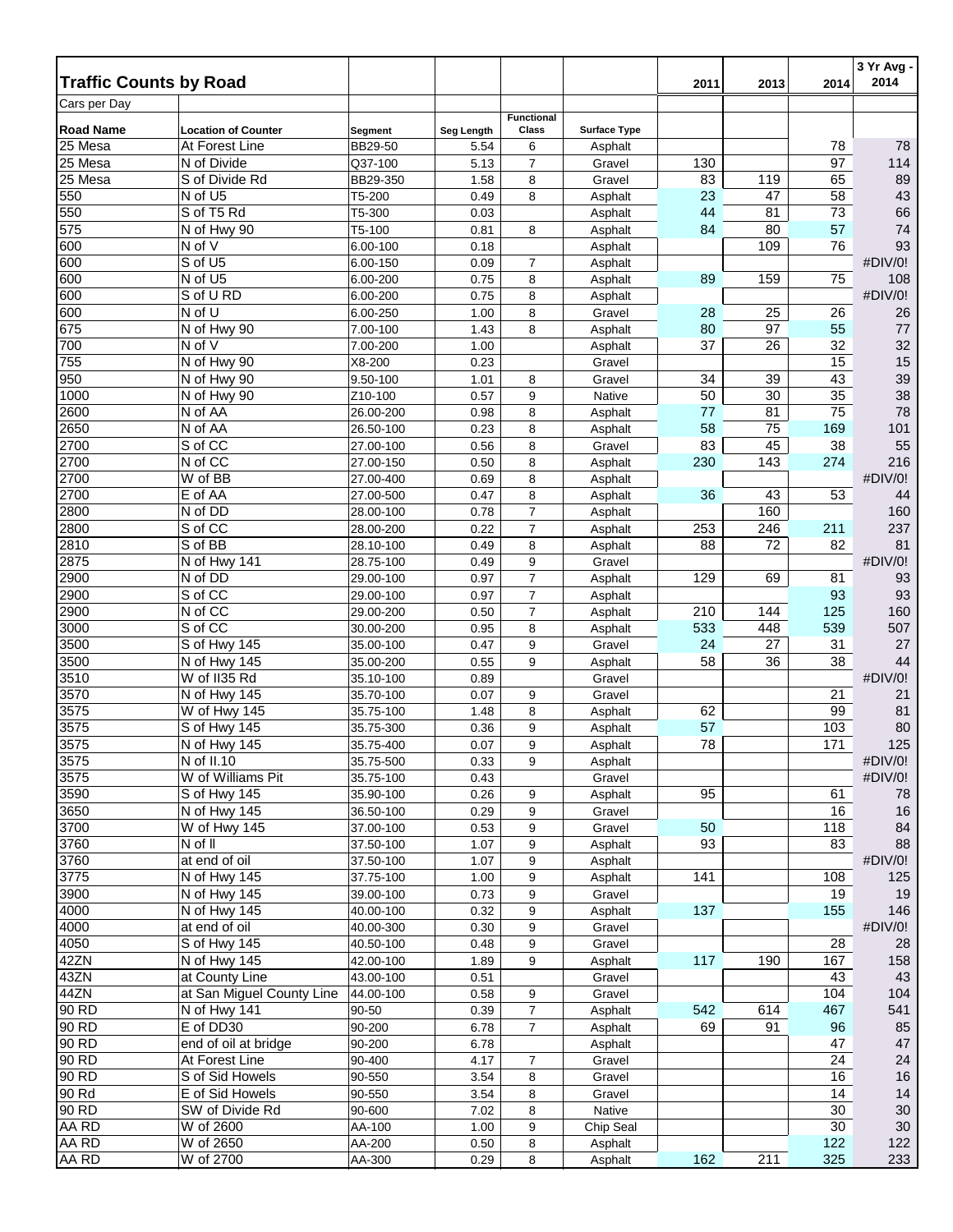|                               |                                       |                      |              |                      |                         |           |                 |                | 3 Yr Avg -<br>2014 |
|-------------------------------|---------------------------------------|----------------------|--------------|----------------------|-------------------------|-----------|-----------------|----------------|--------------------|
| <b>Traffic Counts by Road</b> |                                       |                      |              |                      |                         | 2011      | 2013            | 2014           |                    |
| Cars per Day                  |                                       |                      |              | <b>Functional</b>    |                         |           |                 |                |                    |
| <b>Road Name</b>              | <b>Location of Counter</b>            | Segment              | Seg Length   | Class                | <b>Surface Type</b>     |           |                 |                |                    |
| <b>BB</b>                     | E of 2700                             | <b>BB-200</b>        | 1.54         | 8                    | Asphalt                 | 151       |                 | 206            | 179                |
| <b>BB</b><br>BB27 RD          | N of Nucla City Limit<br>W of 2700 Rd | <b>BB-300</b>        | 0.44         | 8                    | Asphalt                 | 242<br>47 | 244             | 243<br>85      | 243<br>57          |
| CC                            | E of Hwy 141                          | BB27-10<br>CC-200    | 1.13<br>1.10 | 18<br>$\overline{7}$ | Gravel<br>Asphalt       | 119       | 39<br>121       | 110            | 117                |
| 8                             | W of 2700                             | CC-300               | 1.51         | $\overline{7}$       | Asphalt                 |           |                 |                | #DIV/0!            |
| $\overline{cc}$               | W of 2800                             | CC-500               | 0.28         | $\overline{7}$       | Asphalt                 | 419       | 351             | 449            | 406                |
| $\overline{cc}$               | W of 2900                             | CC-1000              | 0.26         | 7                    | Asphalt                 | 768       | 141             | 728            | 546                |
| $\overline{cc}$               | E of 3000                             | CC-1200              | 0.50         | 9                    | Asphalt                 | 121       | 82              | 101            | 101                |
| <b>DD</b>                     | E of CC                               | DD-50                | 1.11         | 8                    | Gravel                  | 39        | $\overline{17}$ | 21             | 26                 |
| <b>DD</b>                     | S of County Shop                      | DD-200               | 0.63         | 9                    | Mag Chloride            |           |                 | 80             | 80                 |
| <b>DD</b>                     | S of 2800                             | DD-250               | 0.23         | 8                    | Asphalt                 |           |                 | 121            | 121                |
| <b>DD</b>                     | W of Hwy 97                           | DD-300               | 0.52         | $\overline{7}$       | Asphalt                 | 228       | 251             | 249            | 243                |
| DD                            | E of 2800                             | DD-300               | 0.51         |                      | Asphalt                 | 123       |                 |                | 123                |
| <b>DD</b>                     | E of Hwy 97                           | DD-400               | 0.49         | 7                    | Asphalt                 | 86        | 300             | 314            | 233                |
| DD                            | W of 3000                             | DD-500               | 0.99         | 8                    | Asphalt                 | 138       | 246             | 272            | 219                |
| DD19 Rd<br><b>DD30</b>        | S of Hwy 90<br>N of Hwy 90            | DD19-650<br>DD30-300 | 1.05<br>0.19 | 8                    | Gravel<br>Asphalt       |           |                 | 651            | #DIV/0!<br>651     |
| Divide Rd                     | at Mesa County Line                   | M26-50               | 0.39         | 8                    | Gravel                  |           |                 | 48             |                    |
| Divide Rd                     | W of 25 Mesa                          | M26-270              | 2.29         | 8                    | Gravel                  |           |                 | 68             | 68                 |
| Divide Rd                     | E of 25 Mesa                          | M26-400              | 2.44         | 8                    | Gravel                  |           |                 | 70             | $70\,$             |
| Eagle Rd                      | W of 4000 Rd                          | II.90-100            | 0.09         | 9                    | Gravel                  | 56        |                 |                | 56                 |
| <b>EE21</b>                   | S of Hwy 90                           | EE21-200             | 2.00         | 9                    | Gravel                  |           |                 |                | #DIV/0!            |
| <b>EE22</b>                   | NW of Hwy 90                          | EE22-150             | 6.31         |                      | Native                  |           |                 |                | #DIV/0!            |
| <b>EE26</b>                   | S of Hwy 141                          | EE26-100             | 0.90         | 9                    | Native                  |           | 35              | 45             | 40                 |
| <b>EE26</b>                   | W of Hwy 141                          | EE26-100             | 0.90         | 9                    | Native                  | 31        |                 | 20             | 26                 |
| <b>EE28</b>                   | W of Hwy 97                           | EE28-200             | 0.24         | 9                    | Gravel                  |           |                 | 40             | 40                 |
| <b>FF26</b>                   | W of H wy 97                          | FF26-100             | 0.88         | 9                    | Asphalt                 |           |                 | 34             | 34                 |
| <b>FF31</b>                   | E of Hwy 141                          | FF31-100             | 0.90         | 9                    | Asphalt                 | 95        | 97              | 149            | 114                |
| <b>FF31</b>                   | S of Ash Pit (End Pavement FF31-100   |                      | 0.90         |                      | Asphalt                 |           |                 |                | #DIV/0!            |
| GG25                          | E of Hwy 90<br>$E$ of Hwy 145         | GG25-100             | 0.93         |                      | Gravel                  | 46        | 22              |                | #DIV/0!            |
| HH<br><b>HH31</b>             | W of Hwy 141                          | HH-100<br>HH31-300   | 1.00<br>2.35 | 9<br>9               | Asphalt<br>Mag Chloride | 33        | 34              | 27<br>59       | 32<br>42           |
| II Rd                         | W of Hwy 145                          | $II-100$             | 0.42         | 9                    | Gravel                  | 133       |                 | 125            | 129                |
| II Rd                         | N of Hwy 145                          | $II-200$             | 0.62         | 9                    | Asphalt                 | 83        |                 | 98             | 91                 |
| II10                          | $E$ of Hwy 145                        | II.10-100            | 0.11         | 9                    | Asphalt                 | 9         |                 | 29             | 19                 |
| II35                          | @ County Line                         | <b>II35-100</b>      | 0.64         |                      | Gravel                  |           |                 |                | #DIV/0!            |
| II35                          | S of 3575                             | <b>II35-300</b>      | 1.21         | 8                    | Gravel                  |           |                 | 74             | 74                 |
| R <sub>13</sub>               | S of Hwy 141                          | R13-300              | 0.37         | 8                    | Gravel                  |           |                 | 8              | 8                  |
| T <sub>5</sub>                | W of 550                              | T5-400               | 1.75         | 8                    | Gravel                  |           |                 |                | #DIV/0!            |
| ण                             | E of 550                              | $U-100$              | $0.50\,$     | 8                    | Asphalt                 |           |                 |                | #DIV/0!            |
| ਹਿ                            | W of 600                              | $U - 100$            | 0.50         | 8                    | Asphalt                 | 43        | 50              | 30             | 41                 |
| 顶                             | E of 600                              | $U-150$              | 1.01         | 8                    | Asphalt                 | 25        | 29              | 26             | 27                 |
| U1<br>U <sub>5</sub>          | NW of U5 Rd<br>W of U1                | $U1 - 100$<br>U5-500 | 0.16<br>1.45 | 8<br>8               | Gravel<br>Asphalt       | 19<br>26  | 36              | 10<br>47       | 15<br>36           |
| U <sub>5</sub>                | W of 575                              | U5-700               | 0.49         | 8                    | Asphalt                 | 122       | 122             | 121            | 122                |
| U <sub>5</sub>                | E of 550                              | U5-700               | 0.50         | 8                    | Asphalt                 |           |                 |                | #DIV/0!            |
| U <sub>5</sub>                | W of 600                              | $V6-100$             | 0.04         | 8                    | Native                  |           |                 |                | #DIV/0!            |
| U18                           | E of Hwy 141                          | U18-100              | 1.14         | 8                    | Native                  |           |                 |                | #DIV/0!            |
| V                             | W of 600                              | $V-100$              | 0.67         |                      | Gravel                  | 11        |                 | 11             | 11                 |
| $\overline{\vee}$             | E of 675                              | $V-250$              | 0.25         | 8                    | Asphalt                 | 30        | 27              | 24             | 27                 |
| $\overline{\vee}$             | E of 700                              | $V-300$              | 2.00         | 8                    | Gravel                  |           |                 | 30             | 30                 |
| V19                           | N of Hwy 141                          | V19-100              | 0.70         | 8                    | Native                  |           |                 | $\overline{2}$ | $\overline{2}$     |
| V37 Rd (Houser Rd)            | E of 25 Mesa                          | $V37-50$             | 0.06         | 6                    | Native                  |           |                 | 18             | 18                 |
| V37 Rd (Houser Rd)            | W of Divide Rd                        | V37-300              | 4.06         | 6                    | Native                  |           |                 | 16             | 16                 |
| W <sub>5</sub>                | N of Hwy 90                           | X8-100               | 0.59         | 8                    | Gravel                  |           |                 | 19             | 19                 |
| X7<br>Y9                      | S of Hwy 90                           | X7-200               | 0.53         | 9                    | Gravel                  | 65        | 16              | 13             | 31                 |
| <b>Y11 Rd</b>                 | S of Hwy 90<br>N of Hwy 90            | Y9-150<br>Y11-100    | 0.37<br>0.77 | 8                    | Gravel<br>Gravel        | 28        | 39              | 26             | 28<br>33           |
| <b>Y11 Rd</b>                 | S of Hwy 141                          | Y11-400              | 5.62         | 8                    | Gravel                  |           |                 | 28             | 28                 |
| Y9                            | S of Hwy 90                           | Y9-150               | 0.37         | 9                    | Gravel                  |           | 48              | 45             | 47                 |
|                               | E of 2600                             | Z-100                | 0.48         | 8                    | Gravel                  | 25        | 21              | 17             | 21                 |
| $\frac{Z}{Z}$                 | W of 2650                             | Z-100                | 0.48         | 8                    | Gravel                  |           |                 |                | #DIV/0!            |